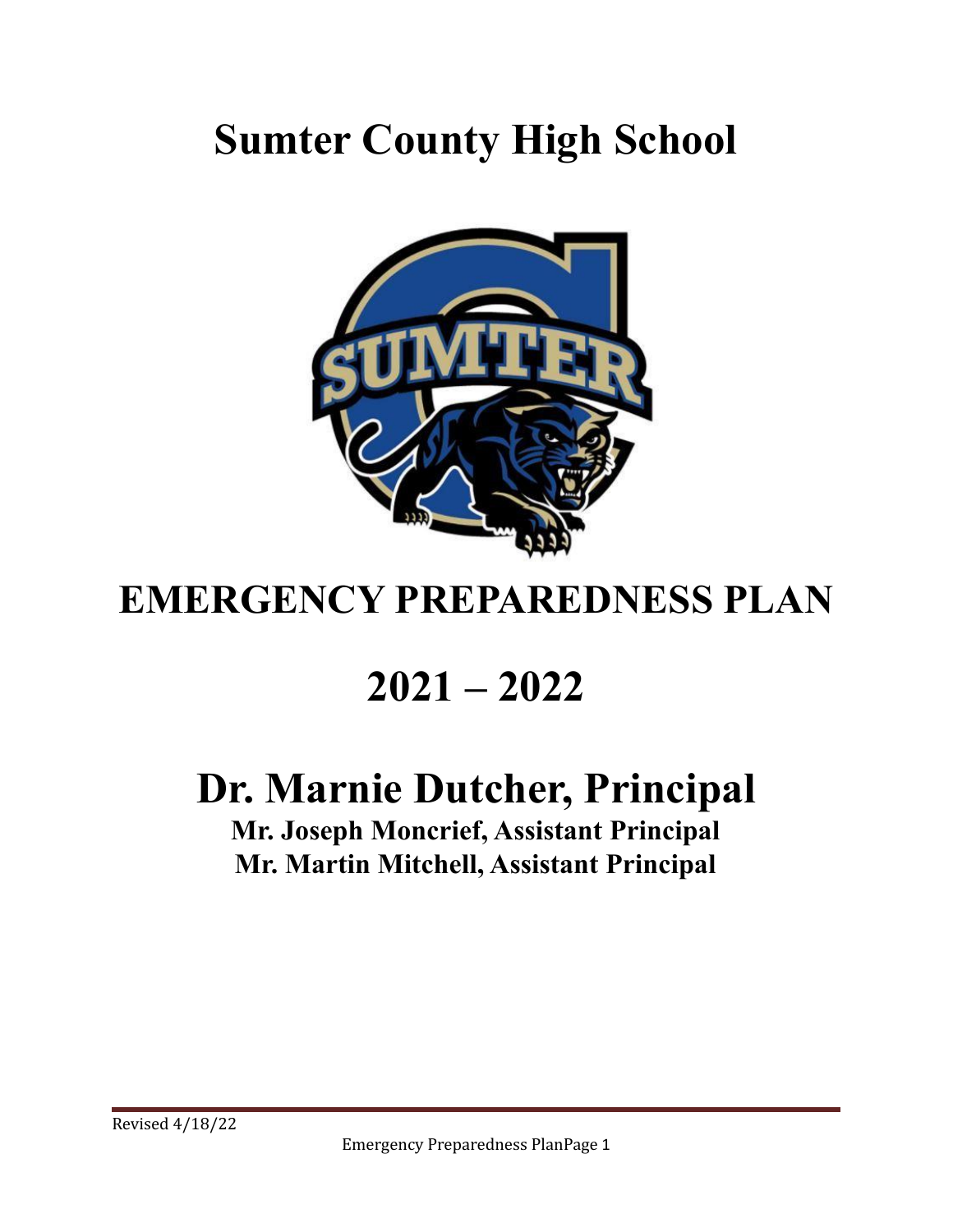## **EMERGENCY PREPAREDNESS PLAN**

## **2021-2022**

**Sumter County Sumter County High** System School

## **Purpose**

The Emergency Preparedness Plan has been designed to assist schools and school systems in organizing personnel in an effective manner in the event of an emergency. Furthermore, this Emergency Preparedness Plan is to assist the principal and his designees in evaluating the circumstances and extent of a crisis and to jointly determine if the situation demands activation of the Emergency Response Teams.

## **SCHS – FIRST RESPONSE TEAMS**

| Team 1           | Team 2          | Team 3             | <b>Team 4</b>     |
|------------------|-----------------|--------------------|-------------------|
| M. Dutcher       | J. Moncrief     | J. Drew            | M. Mitchell       |
| I. Davis         | L. Harvey       | C. Price           | <b>E. Andrews</b> |
| K. Merritt       | S. King         | <b>S. Galloway</b> | L. Tumlin         |
| C. Farias        | <b>J. Haves</b> | C. Lewis           | <b>C.</b> Roberts |
| <b>M.</b> Carter | D. Slaton       | <b>G.</b> Waters   | R. Couch          |

## **SCHS – EMERGENCY TEAM MEMBERS**

| <b>FIRST TEAM</b> | <b>SECOND TEAM</b> | <b>THIRD TEAM</b> | <b>FOURTH TEAM</b> |
|-------------------|--------------------|-------------------|--------------------|
| <b>M.</b> Prater  | S. French          | A. Arshi          | <b>J. Forehand</b> |
| J. Moore          | V. Walton          | C. Price          | A. Belcher         |
| K. Davis          | D. Ndaayezwi       | Z. Khan           | W. Smith           |
| L. Ross           | N. Sultana         | F. Begum          | K. Cooper          |
| L. Long           | G. Erra            | <b>S. Thomas</b>  | J. Griggs          |
| <b>J. Masters</b> | <b>Tabassum</b>    | M. Mohumad        | C. Dowdey          |
| C. Tedford        | L. Dunlap          | R. Augustian      | C. Johnson         |
| A. Green          | <b>M. Blantz</b>   | <b>S. Howell</b>  | <b>B.</b> Mitchell |
| S. Ingram         | S. Mohanan         | D. Hughes         | E. Holloway        |
| C. Duke           | L. Williams        | <b>B.</b> Pope    | S. Dyson-Woodman   |
| K. Tarrer         | J. Genwright       | A. Herring        | F. Mohl            |
| A. Lockett        | P. Lundy           | N. Green          | K. Marshall        |
| S. Johnson        | S. Harris          | D. Cook           | <b>S. Braswell</b> |
| <b>T. Wilson</b>  | P. Gentry          | L. Sampson        | C. Duke            |
|                   |                    |                   |                    |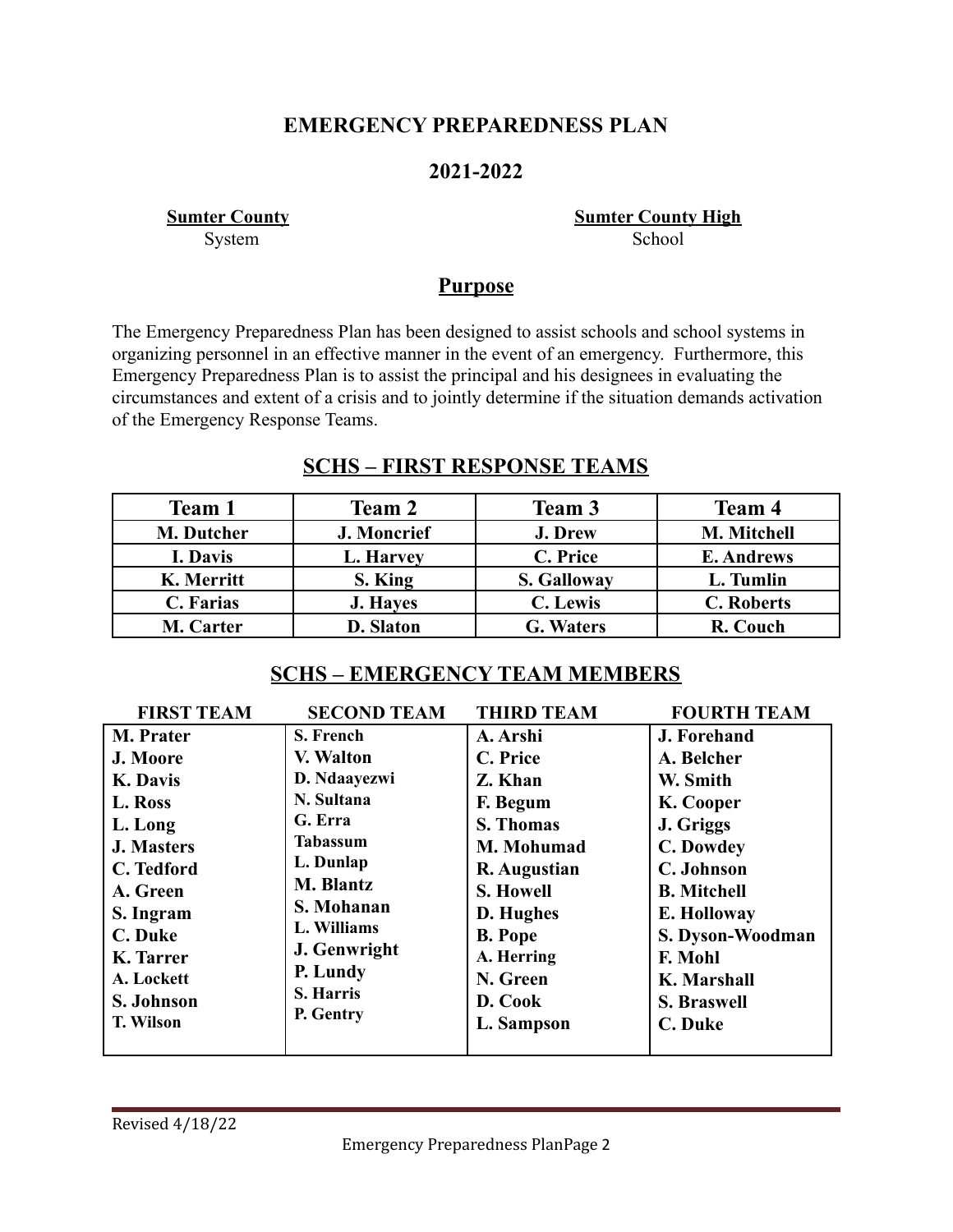## **FIRST RESPONSE TEAM PLANS**

#### **Response Teams:**

- 1. When team members respond, they should bring with them the assigned fanny pack. Fanny pack should include gloves, gauze, and resuscitation barrier. Fanny packs should be signed out at the beginning of the school year and signed back in at the end of the school year.
- 2. All team members should be trained extensively in first aid. For the most part in a Multiple Casualty incident, the members will be responding to victims who are injured but still have a pulse and are breathing.
- 3. Team members should meet at the beginning of each semester for review of procedures and supplies.
- 4.

## **Meeting Stations in Case of Multiple Casualty Incident**

| <b>Location of Incident</b>  | <b>Site of Team Meeting</b>  | <b>Station Number</b> |
|------------------------------|------------------------------|-----------------------|
| CCA 900 Hallway              | Healthcare Clinic            |                       |
| 700 Hallway                  | <b>Teacher Resource Room</b> |                       |
| Cafeteria                    | 9th Grade Admin Conference   |                       |
| 400 Hallway                  |                              |                       |
| 600 Hallway                  | <b>Teacher Resource room</b> |                       |
| 500 Hallway                  | <b>Teacher Resource room</b> |                       |
| Main Building – Front Office | Conference                   | h                     |
| 300 Hallway/Gym              | <b>Auxiliary Gym</b>         |                       |
| 200 Hallway Fine Arts        | <b>Band Room</b>             |                       |

#### **AT LEAST ONE COPY OF THE EMERGENCY PREPAREDNESS PLAN MUST BE RETAINED ON FILE IN THE PRINCIPAL'S OFFICE AND ONE COPY IN THE SUPERINTENDENT'S OFFICE OF EACH SCHOOL AND SCHOOL SYSTEM. FURTHERMORE, THERE WILL BE ANOTHER EMERGENCY PREPAREDNESS PLAN AVAILABLE IN THE MEDIA CENTER.**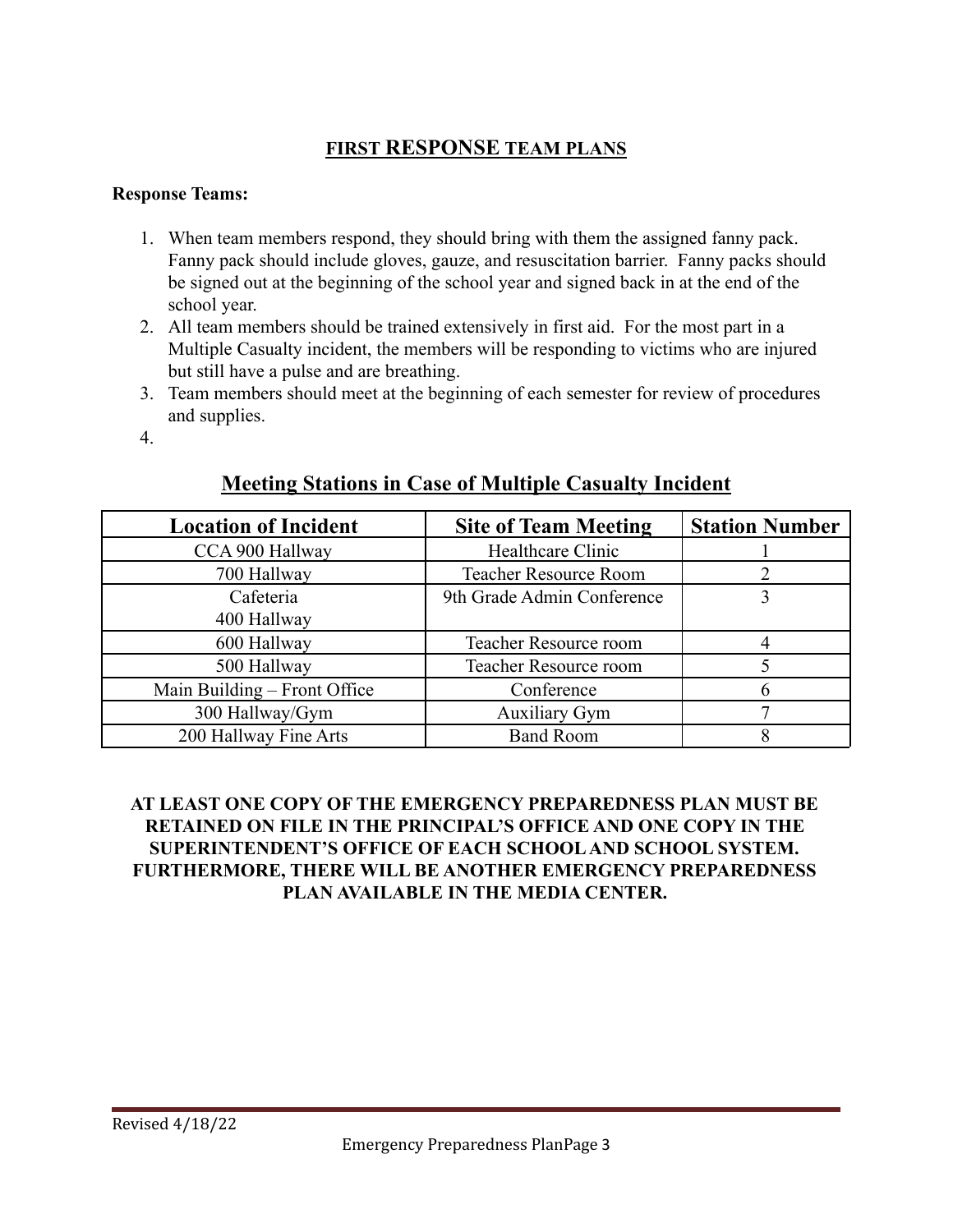# **PUBLIC ASSISTANCE AGENCIES/EMERGENCY CONTACT NUMBERS**

| <b>AGENCY</b>                                  | <b>PERSON IN CHARGE</b>         | <b>PHONE NUMBER</b> |
|------------------------------------------------|---------------------------------|---------------------|
| <b>American Red Cross</b>                      | Lara Pennington Gill            | 229-924-2026        |
| <b>Americus Fire Department</b>                | <b>Chief Roger Bivins</b>       | 229-924-3213        |
| <b>Americus Police Department</b>              | <b>Chief Mark Scott</b>         | 229-924-3677        |
| <b>Colonial Pipeline Company</b>               | Tim Felt, President & CEO       | 800-926-2728        |
| Federal Bureau of Investigations               |                                 | 229-434-1489        |
| Flint Area Psychoeducational Program           |                                 | 229-924-4510        |
| Georgia Bureau of Investigations               | Sp. Agent Danny Jackson         | 229-931-2439        |
|                                                | Power Outage                    | 888-891-0938        |
| Georgia Power Company                          | <b>Customer Service</b>         | 888-660-5890        |
| Georgia State Patrol                           | SFC Michael B. Adcock           | 229-931-2397        |
| Norfolk Southern Railroad Emergency            |                                 | 800-453-2530        |
| Phoebe Putney Memorial Hospital (Main Campus)  |                                 | 229-312-1000        |
| Phoebe Putney Memorial Hospital (North Campus) |                                 | 229-434-2000        |
| Phoebe-Sumter Medical Center                   |                                 | 229-924-6011        |
| Poison Control                                 |                                 | 800-222-1222        |
| <b>Sumter County Fire Department</b>           | Chief Jerry Harmon              | 229-924-6603        |
| <b>Sumter County Juvenile Department</b>       |                                 | 229-931-2409        |
| <b>Sumter County Schools</b>                   | Walter Knighton, Superintendent | 229-931-8500        |
| <b>Sumter County Sheriff's Department</b>      | Sheriff Eric Bryant             | 229-924-4094        |
| <b>Sumter County Schools Nurse</b>             | Arlin Lannu                     | 229-591-8684        |
| Sumter EMC                                     |                                 | 229-924-8041        |
| Gold Star EMS                                  |                                 | 229-928-8550        |
| Homeland Security Coordinator                  | Clint Westbrook                 | 404-977-7555        |

## **LOCAL RADIO STATIONS**

| <b>CALL SIGN</b> | <b>FREOUENCY</b> | <b>PHONE NUMBER</b> |
|------------------|------------------|---------------------|
| WDEC-            | 94 7 FM          | 229-924-1390        |
| WMGB             | 95.1 FM          | 478-746-6286        |
| WJIZ.            | 96.3 FM          | 229-439-9704        |
| <b>WISK</b>      | 98.7 FM          | 229-924-6500        |
| WVRK.            | 102 9 FM         | 706-576-3000        |
| WJAD             | 103.5 FM         | 229-888-7625        |

Revised 4/18/22

Emergency Preparedness PlanPage 4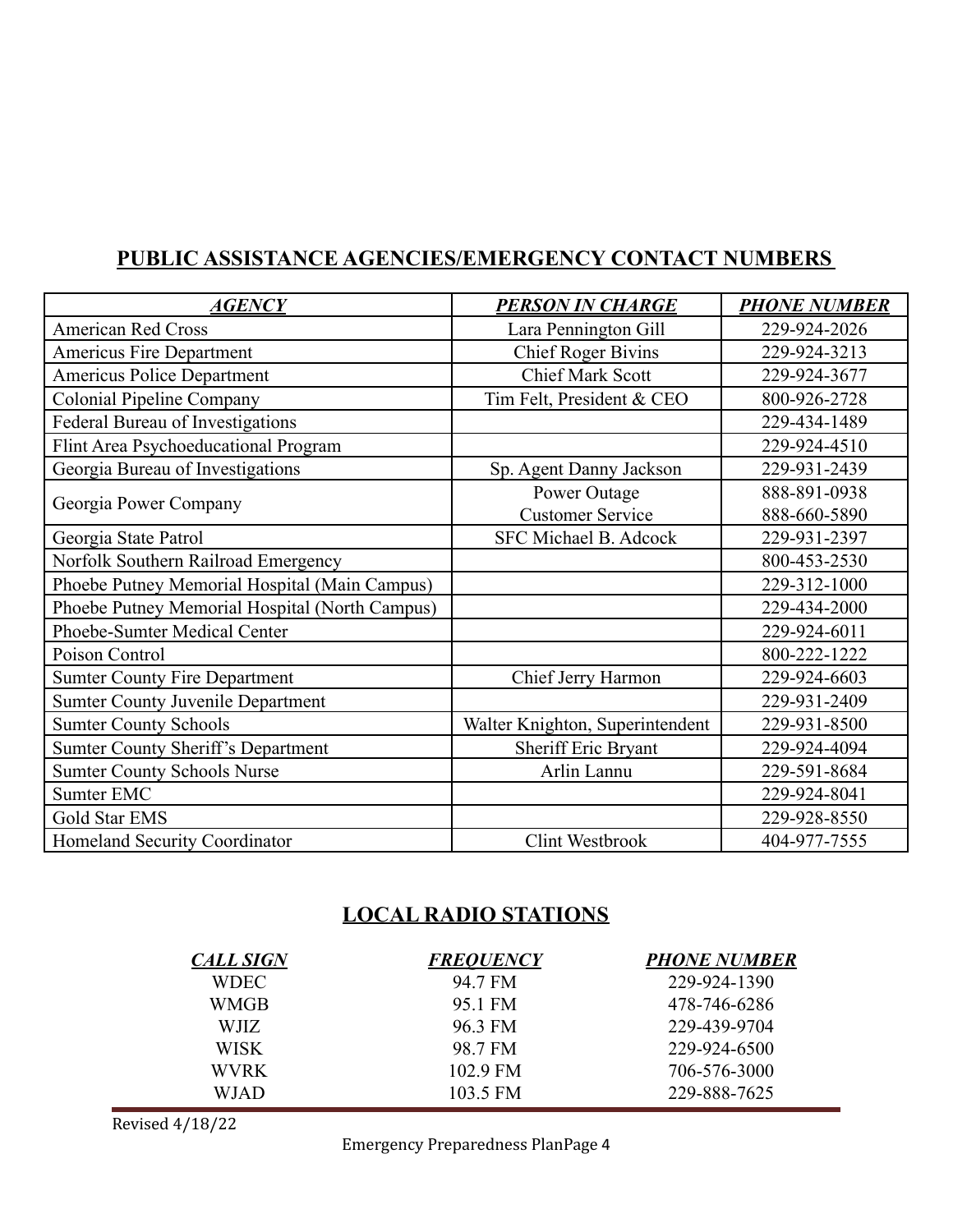## **EMERGENCY & MEDICAL SUPPLY LIST**

| 1 box of plastic Ziploc sandwich bags                       | 4 large ga      |
|-------------------------------------------------------------|-----------------|
| 1 roll of clear tape                                        | 1 roll cell     |
| 1 roll of masking tape                                      | 6 package       |
| A list of student enrollment with emergency contact numbers | 3 boxes E       |
| A list of school employees with emergency contact numbers   | 4 boxes S       |
| 6 Legal Pads                                                | Gauze Sp        |
| 2 clipboards                                                | Gloves          |
| 10 ballpoint pens                                           | Conform         |
| 10 permanent markers                                        | Sterilized      |
| 1000 peel off stickers                                      | Wound C         |
| 1 Sumter County telephone directory                         | Scissors        |
| 2 flashlights                                               | Tweezers        |
| 1 battery powered radio                                     | Cold Con        |
| Extra batteries                                             | Eye Pad/I       |
| 1 copy – Comprehensive Emergency Preparedness Plan          | Antibacte       |
| 1 system telephone directory                                | Blanket         |
| Thermometer                                                 | Cots            |
| Splint                                                      | <b>CPR</b> Res- |
| <b>Blood Pressure Cuff/Stethoscope</b>                      | Burn Kit        |

4 large garbage bags 1 roll cellophane tape 6 packages Q-tips swabs  $3 boxes Band-Aids$ 4 boxes Standard latex gloves Gauze Sponges Conform Gauze **Sterilized Strips** Wound Cleanser **Tweezers** Cold Compress Eye Pad/Eye Wash Antibacterial Soap **CPR Res-Cue Masks**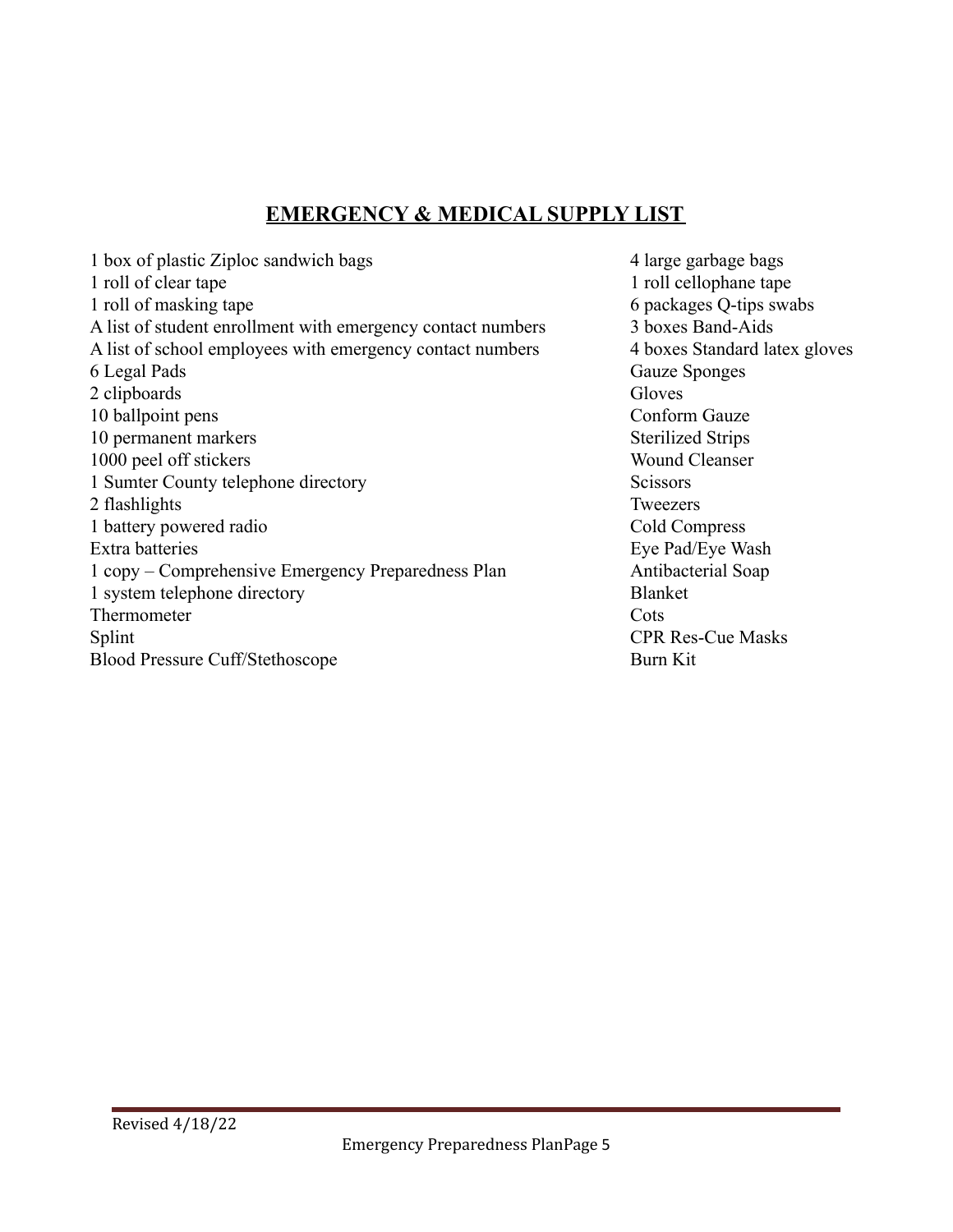# **Statement of Commitment to School Safety**

The faculty and staff of Sumter County High School are dedicated to providing the best education possible for our students. We believe that one of the most crucial elements necessary for a positive learning experience is a safe, clean, and healthy environment. Therefore, the development of a comprehensive school safety plan is one of the steps we have taken to try to ensure the well-being of our students. The Sumter County Board of Education also supports our beliefs in the importance of a safe environment.

## **Prevention and Curriculum**

Sumter County High School follows the comprehensive code of conduct and attendance, which is found in the Sumter County Student Rights and Responsibilities handbook designed for all schools in the Sumter County Schools System. This code of conduct outlines appropriate behavior as well as consequences for failing to follow these guidelines. The following topics are included:

- 
- 
- 
- School bus rider rules and regulations Suspension
- Inspection of school property Expulsion
- Search of student by school officials Juvenile court referral
- Unannounced visits by law enforcement School clubs and organizations
- 
- 
- 
- Parent conferences School visitors
- 
- Enrollment Classification of violations
- Attendance **Administrative options**
- Dress Code Alternative school placement
	-
	-
	-
	-
- Tobacco products Social security numbers
- Distribution of materials Temporary health disability
- Fundraising Immunization requirements
	-
- Textbooks Acceptable use of internet

This document is updated on a yearly basis. Teachers cover material in the student handbook with their students

Students at Sumter County High School are offered a low-cost accident insurance along with other students in Sumter County. A school resource officer (SRO) is also available to the school in the event that the safety of the students is in question.

Each classroom has a floor plan posted in the classroom, which shows exit routes to take in the event of a fire or severe weather drill. Fire and tornado drills are held regularly throughout the year, as are lockdown drills.

The guidance and counseling program includes classes on school safety and personal safety issues for students. In addition, our guidance counselors implement a comprehensive advisement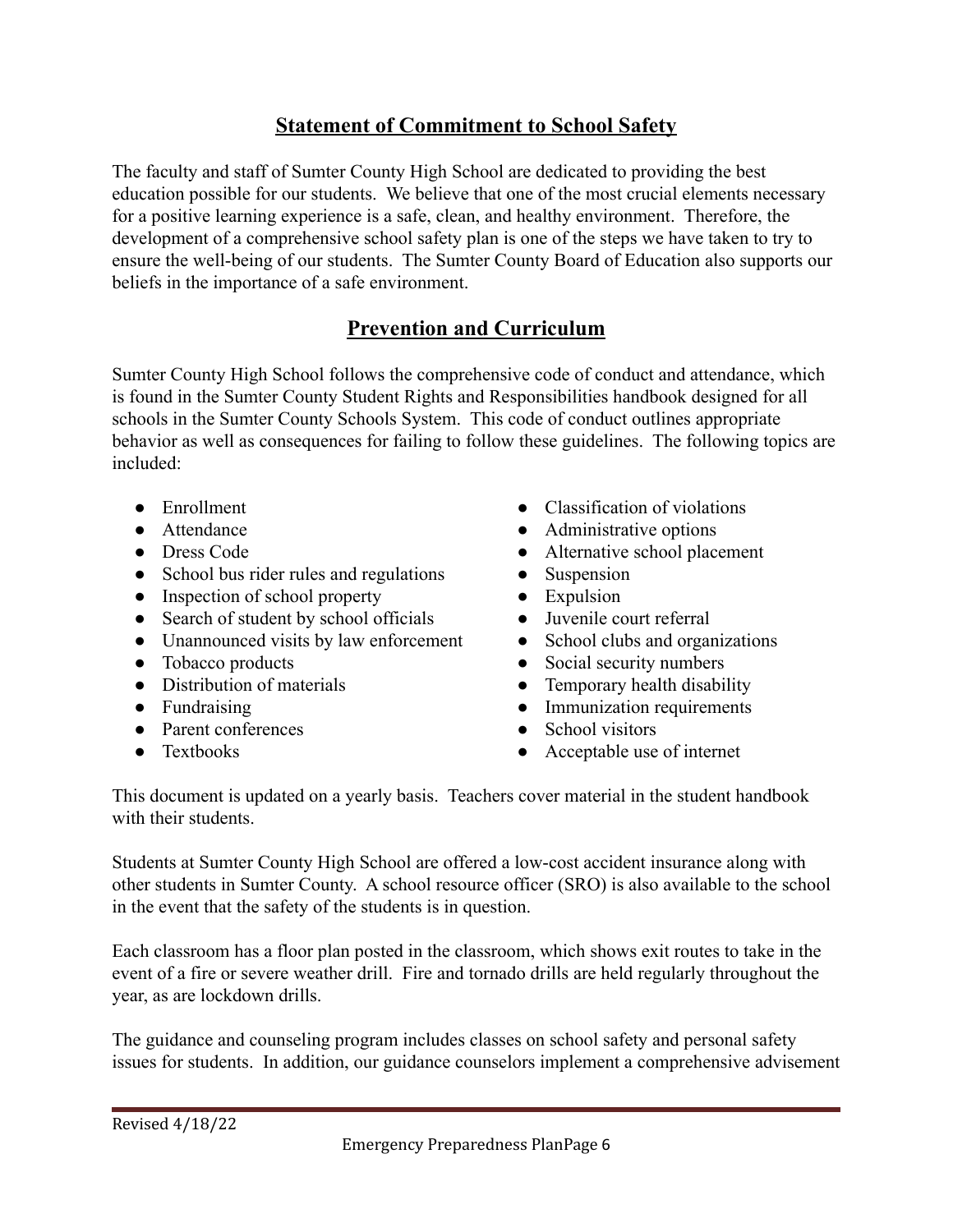program, which builds meaningful connections between adults and students resulting in improved student academic achievement.

# **SUMTER COUNTY HIGH SCHOOL**

- 1. Designated school site emergency coordinator: **Dr. Marnie Dutcher, Principal**
- 2. Designated alternate school site emergency coordinator: **Mr. Martin Mitchell, Assistant Principal Mr. J. Moncrief, Assistant Principal**
- 3. Designated school emergency team members:

| Team 1     | <b>Team 2</b>    | Team 3             | Team 4            |
|------------|------------------|--------------------|-------------------|
| M. Dutcher | J. Moncrief      | J. Drew            | M. Mitchell       |
| I. Davis   | L. Harvey        | C. Price           | <b>E. Andrews</b> |
| K. Merritt | S. King          | <b>S. Galloway</b> | L. Tumlin         |
| C. Farias  | <b>J. Haves</b>  | C. Lewis           | <b>C.</b> Roberts |
| M. Carter  | <b>D. Slaton</b> | <b>G. Waters</b>   | R. Couch          |

# **SCHS – FIRST RESPONSE TEAMS**

# **SCHS – EMERGENCY TEAM MEMBERS**

4. The emergency team members will perform the following tasks:

A. **Dr. Marnie Dutcher, Principal** (Assistant Principal, if Principal is absent)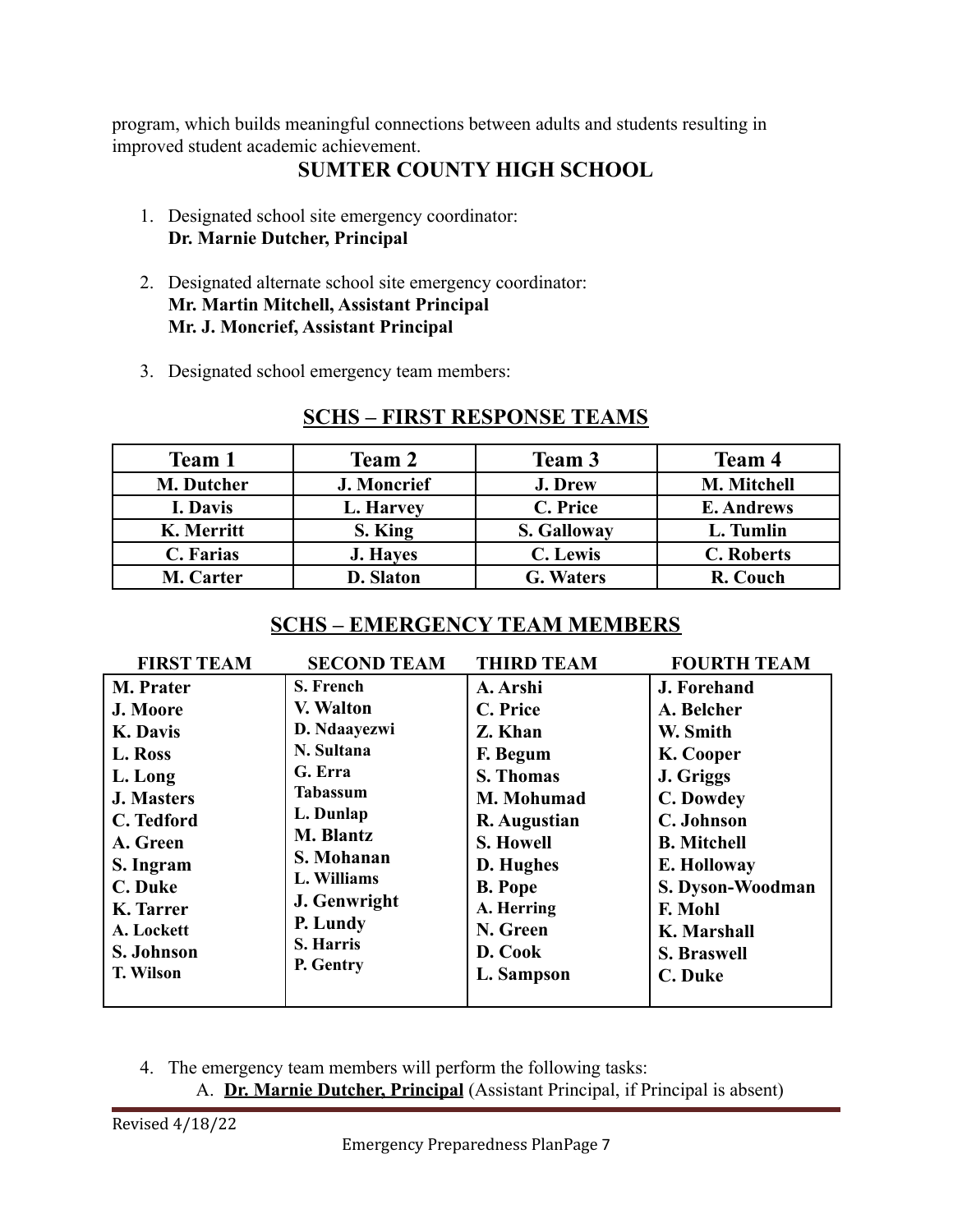- Keep Central Office informed
- Identify reception area for parents
- News media spokesperson

#### **B. Mr. J. Drew, CTAE Director; Mr. J. Moncrief, and Mr. Mitchell Assistant Principals**

- Notify emergency team, carry out duties
- Assist office staff in executing their assigned tasks
- Arranging transportation for students, faculty, and parents to home, hospital, emergency shelter, etc.
- Be prepared to report to hospital if necessary
- Identify the injured and fatalities
- Notify parents and spouses of the injured
- Report to the hospital to collect information about injured and to report information to school

#### **C. Mrs. Felicia Thomas, Nutrition Manager**

● Responsible for acquiring and distributing food to emergency personnel in the Cafeteria or designated safe area

#### **D. Mrs. LaTonya Harvey, Mrs. Christina Farias, Administrative Assistants**

- Responsible for releasing students to parents and non-parent adults
- Ensuring the emergency team has medical supplies

#### **E. Mrs. Amy Williams, Bookkeeper; Mrs. Andrea English, Admin. Assistant**

- Assist in monitoring school visitors and make sure they report to the correct area (i.e. Media should report to Media Center or designated safe area)
- Assist with release of students

#### **F. Mrs. Sonya Galloway, Attendance Clerk; Mrs. Irma Davis, Registrar**

- Compile roster of students absent from school at time of crisis and submit to secretary
- Assist with release of students
- Responsible for development of updated information sheets
- Notify principal or designee of any missing students

#### **G. Mr. Michael Carter, Ms. Geneva Waters, Mr. Jeffery Hayes, Mr. Clarence Lewis, Mr. Robert Adams, Mr. Stanley Green, Mrs. Devita Slaton, Ms. Shonte King, Ms. Evonne Andrews Custodians**

● Assist in monitoring school traffic flow

#### **H. Mr. Layne Tumlin, Media Specialist;**

**●** Print identification badges for school/emergency personal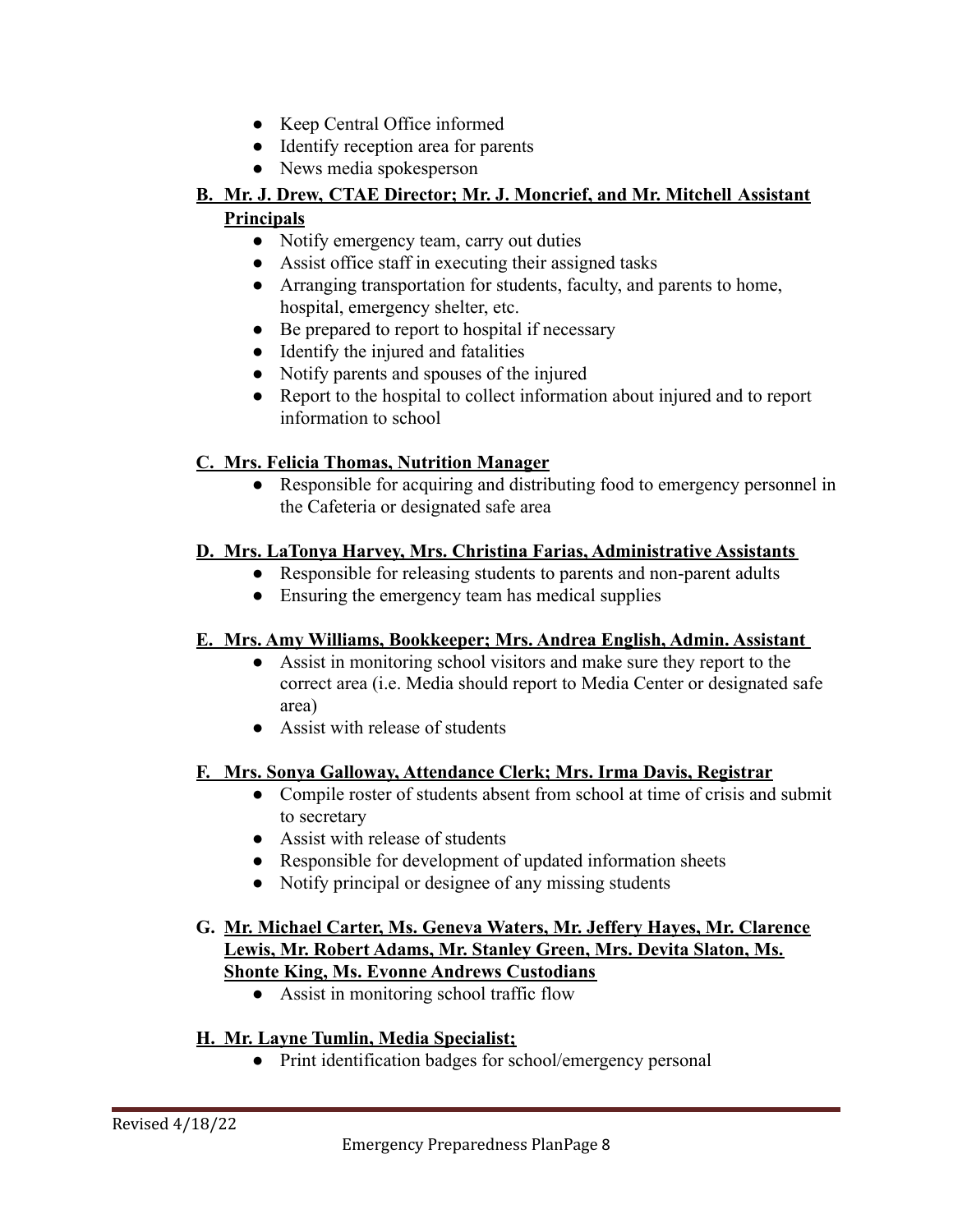**●** Prepare Photo Album of faculty, staff, and students and submit to principal, assistant principals, and/or school resource officer

#### **I. Mrs. Kimberly Merritt, Mrs. Samantha Huiras, Ms. Katrina Frazier Guidance Counselors**

**●** Assist with counseling students and parents

**●**

## **J. Sergeant Stephanie Floyd, School Resource Officer (SRO)**

- **●** Liaison between the school, Sumter County Sheriff's Office, and other law enforcement agencies
- **●** Provide safety information as needed
- **●** Assist in handling flow of traffic
- **●** Assist in identifying injured and fatalities

## **K. Ms. Natasha Mahome, ISS Instructor**

- **●** Collect names of missing students from teachers and submit to Attendance Clerk
- **●** Assist in monitoring school traffic in parts of the building or designated safety areas

## **L. Coach Clifford Fedd, Football Coach**

- **●** Assist in monitoring school traffic flow
- **●** Assist SRO in handing flow of traffic

In an emergency situation, all other emergency team members must report to the site meeting place based on location of the incident for an assignment. Teachers will need to keep students in the classroom until you receive directions from the front office.

#### **5.** Alternative means of communication:

**Two Way Radios (Channel C), Cell phone, Bull Horn, Fax, and Telephones**

**6.** Name of maintenance director/head custodian who will meet the crisis agencies' staff to identify and assist in securing any potentially dangerous utility system(s): **Mr. Billy Thompkins, Maintenance Director; Mr. Jeffery Hayes, Head Custodian**

**M.**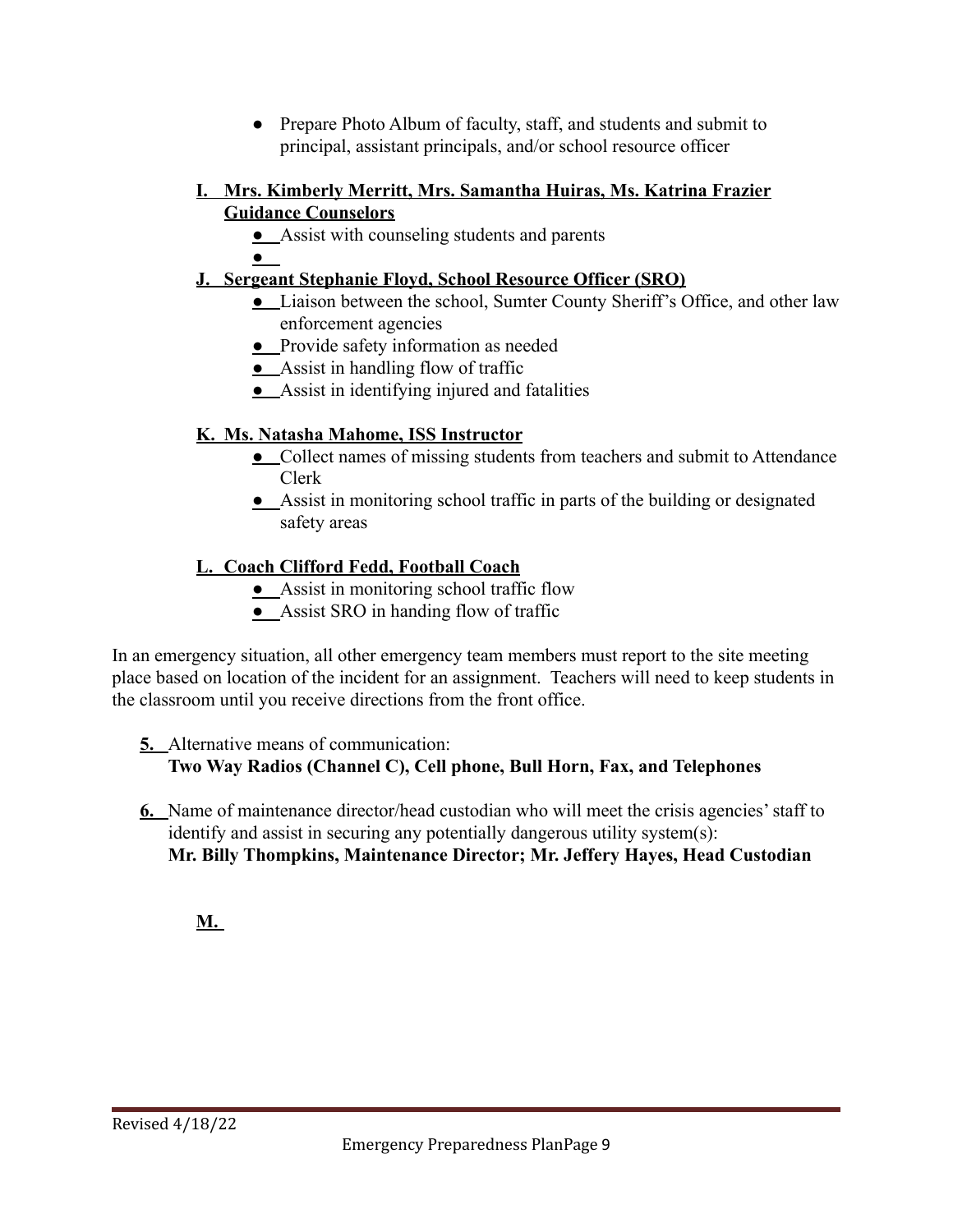# **Staff Members Trained in CPR, First Aid, and AED**

| <b>Staff</b>            | <b>Adult CPR</b> | <b>First Aid</b> | <b>AED</b> |
|-------------------------|------------------|------------------|------------|
|                         | X                | X                | X          |
| <b>Alicia Green</b>     | X                | X                | X          |
| Alonzo Lockett, Jr.     | X                | X                | X          |
| <b>Christina Farias</b> | X                | X                | X          |
| <b>Coleman Price</b>    | $\rm X$          | X                | X          |
| <b>Evonne Andrews</b>   | X                | X                | X          |
| <b>Frederick Mohl</b>   | X                | X                | X          |
| <b>Joseph Moncrief</b>  | X                | X                | X          |
| <b>Ross Couch</b>       | X                | X                | $\rm X$    |
| <b>Kenneth Eldridge</b> | X                | X                | Х          |
| Sekemia                 | X                | X                | X          |
| Caldwell-Johnson        |                  |                  |            |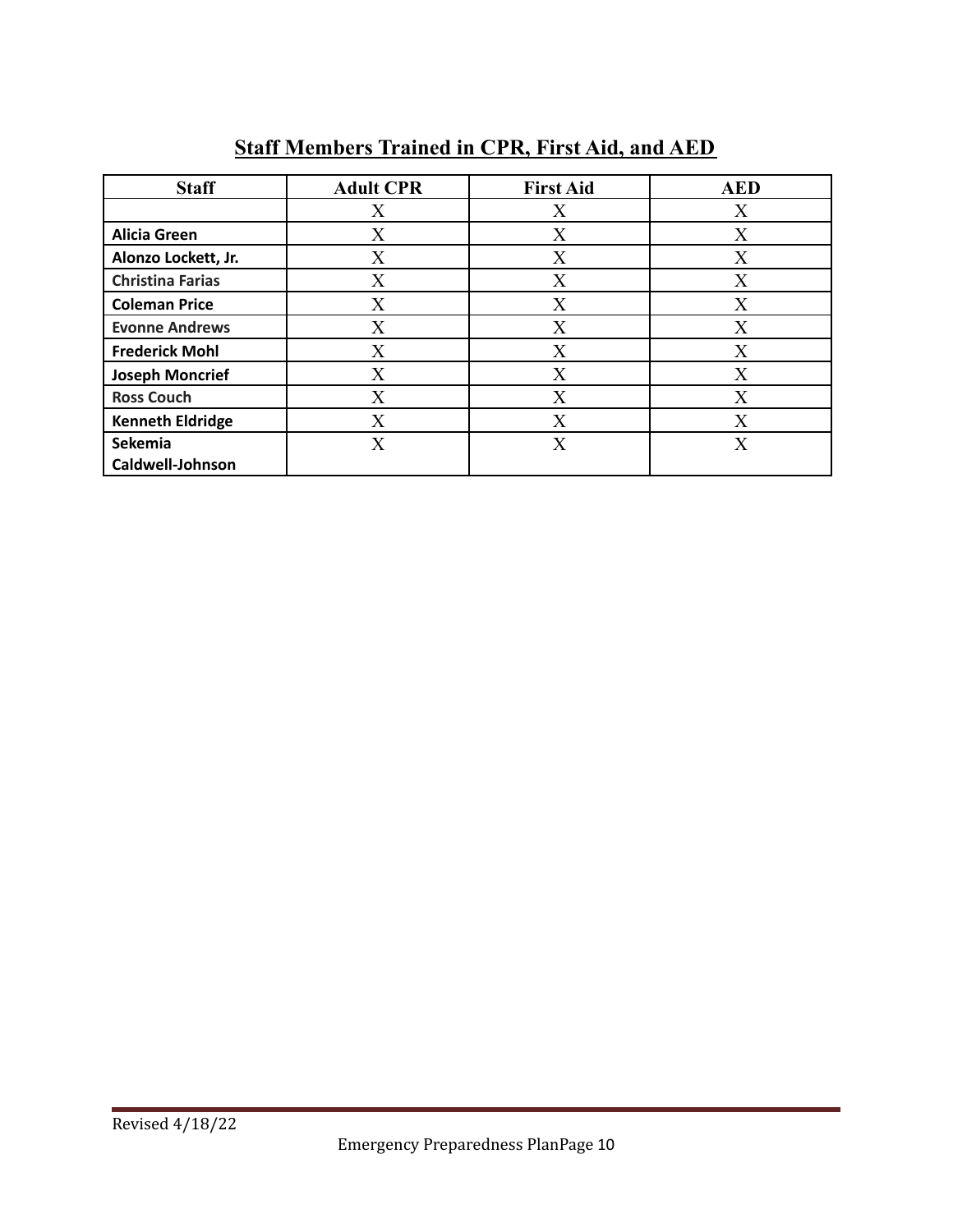# **EMERGENCY SITUATIONS**

## **Fire**

#### **I. Preventive Measures**

#### **A. Principal**

- Develop and /or update plans
- ●Conduct fire drills on a monthly basis
- Oversee periodic tests of fire extinguishers
- ●Ensure combustible materials are stored away from heat sources
- Ensure flammable materials are stored according to state regulations
- Ensure staff is familiar with the Fire Emergency Preparedness Plan
- Ensure exit routes remain free from obstructions

#### **B. School Safety Committee**

- Assist in developing and/or updating plans
- Assist with conducting fire drills on a periodical basis
- Oversee periodic tests on smoke detectors, fire alarm boxes, and fire extinguishers
- Ensure all flammable materials are stored properly
- Help ensure staff is familiar with the Fire Emergency Preparedness Plan
- Ensure exit routes remain free from obstructions

#### **C. Teachers and Staff**

- Be familiar with the Fire Emergency Preparedness Plan
- ●Participate in regular fire drills (**see pages 34 and 35**)
- ●Teach and review procedures for students to follow
- ●Ensure classroom exits remain free from obstructions

#### **II. Plan of Action in Case of Fire**

#### **A. Principal**

- Detection of fire and/or smoke
- Activate nearest fire alarm box or ring bell to initiate evacuation procedures
- Notify the Americus Fire Department
- Ensure all occupants have evacuated the building (The entire building must be evacuated, regardless of where the fire initiated.)
- Notify the superintendent of the emergency situation
- ●Ensure all students who evacuated the building are accounted for
- If any students or faculty are missing, report this to the emergency response personnel and provide them with a possible location of the missing persons
- ●Maintain control of the students in the designated meeting area for the duration of the emergency
- Remain available to assist the emergency response personnel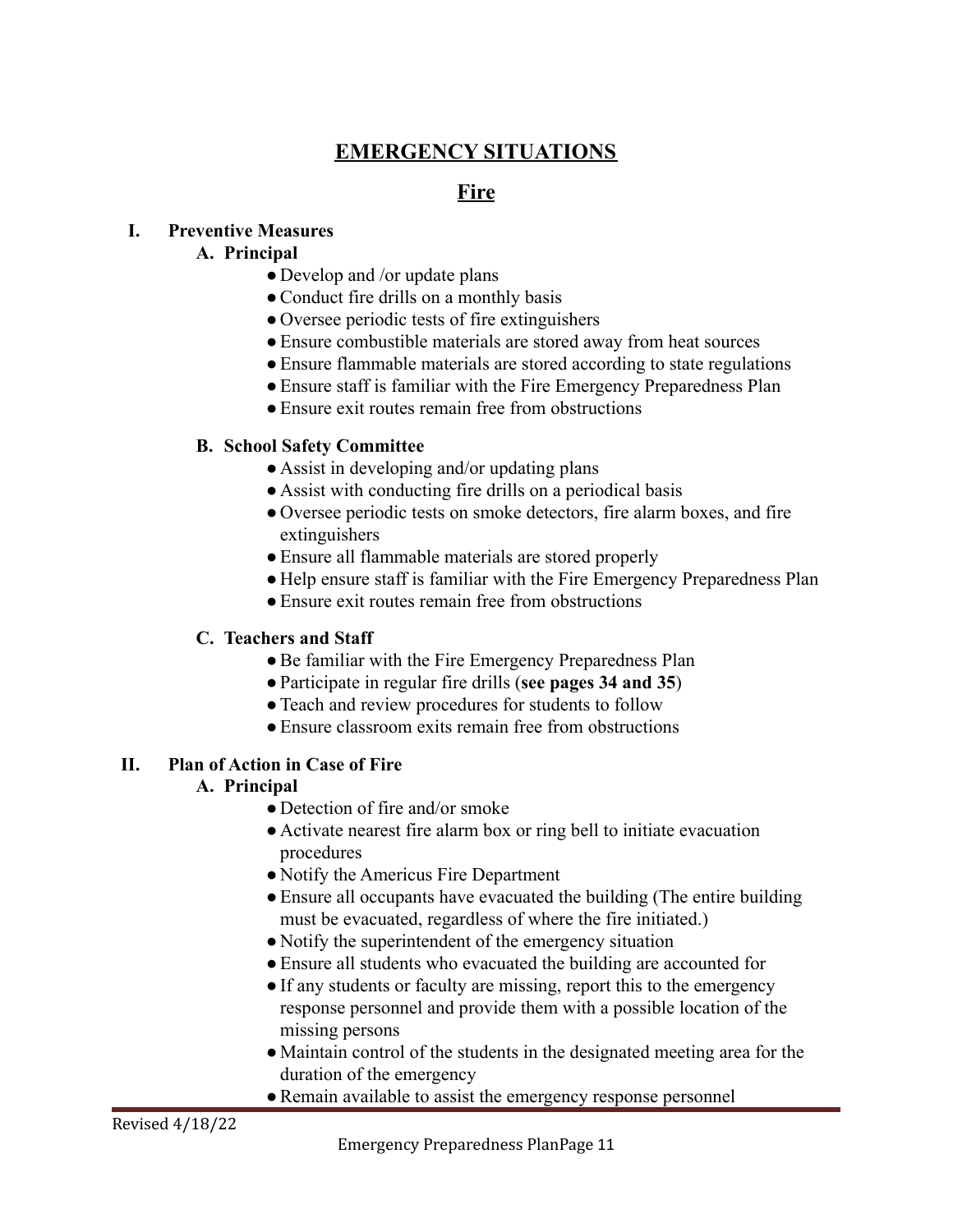● Await further instructions from the superintendent

#### **B. School Safety Committee**

- Detection of fire and/or smoke
- Activate nearest fire alarm box or ring bell to initiate evacuation procedures
- Assist in the evacuation of the building
- Ensure all occupants have evacuated the building
- Secure the list of enrollment and emergency phone numbers
- ●Check with teachers to make sure all students and teachers are accounted for
- ●If any students or faculty are missing, report this to the emergency response personnel and provide them with a possible location of the missing persons
- Maintain control of the students in the designated meeting area for the duration of the emergency
- Await further instructions from the principal

#### **C. Teachers and Other Staff Members**

- Detection of smoke and/or fire
- Activate nearest fire alarm box or contact the front office to initiate evacuation procedures
- ●Evacuate building immediately utilizing nearest accessible exits
- Ensure all of your students have exited the classroom before shutting the door behind you
- Bring roll/grade book with you to the common meeting point as designated on your fire evacuation diagram
- Check attendance to ensure all students have evacuated the building
- ●If any students are missing, report to the principal or safety committee members immediately providing them with a possible location of the student(s)
- Department Heads should check to see if all department members are present
- Check for injuries
- Administer first aid if necessary and report all injuries to the principal or assistant principals
- Remain with the students at the common meeting area and wait for further instructions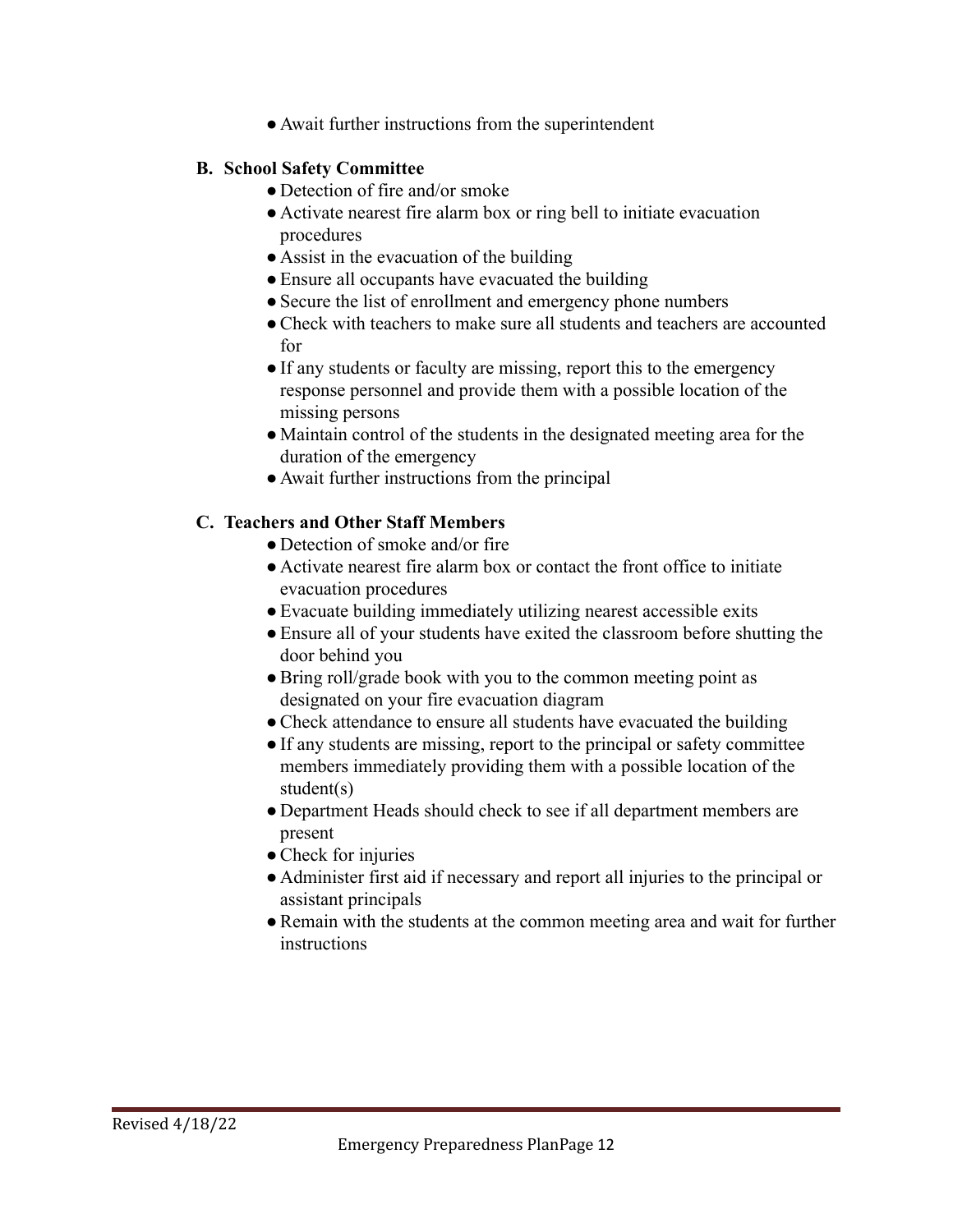# **Severe Weather**

#### **I. Flooding**

#### **A. Principal**

- ●Receive notification of flooding hazard
- Report situation to the superintendent
- ●Coordinate with the superintendent for protection action recommendation (i.e., remain in place, evacuate, closing of school)

### **B. Ordered to remain in place**

- Be alert to environmental conditions
- Monitor weather radio stations for updates
- Be alert to possible evacuation
- ●If ordered to evacuate, ascertain destination of students (This must be coordinated with Central Office and must be out of the hazard area.)
- Initiate evacuation procedures
- ●Ensure all students have been loaded onto buses and are all accounted for
- ●Ensure teachers and staffs accompany students to evacuation destination

## **C. Ordered to close school**

- Follow school closing procedures
- ●Coordinate with Central Office, EMA office, and media to ensure correct information is disseminated regarding school culture
- Ensure all students are properly signed out

#### **D. Foot evacuation is required due to imminent danger**

- Notify superintendent of condition
- Coordinate with emergency response personnel for higher ground destination where students can await pick-up by buses or parents
- ●Ensure attendance rosters are brought to an alternate location

#### **E. Teachers and Staff**

- Be alert for possible orders to evacuate
- Have roll/grade book at hand
- Remain with students until evacuated or until the threat of danger is over

## **II. Tornado Watch (CODE BLUE)**

#### **A. Principal**

- ●Receive notification of tornado watch
- Alert teachers of weather situation
- Bring all students from the ISS trailer and Fieldhouse into the main building
- Continue to monitor weather with a weather radio
- Ensure all designated shelter areas are accessible
- Have current class rosters and battery-powered radios in an accessible location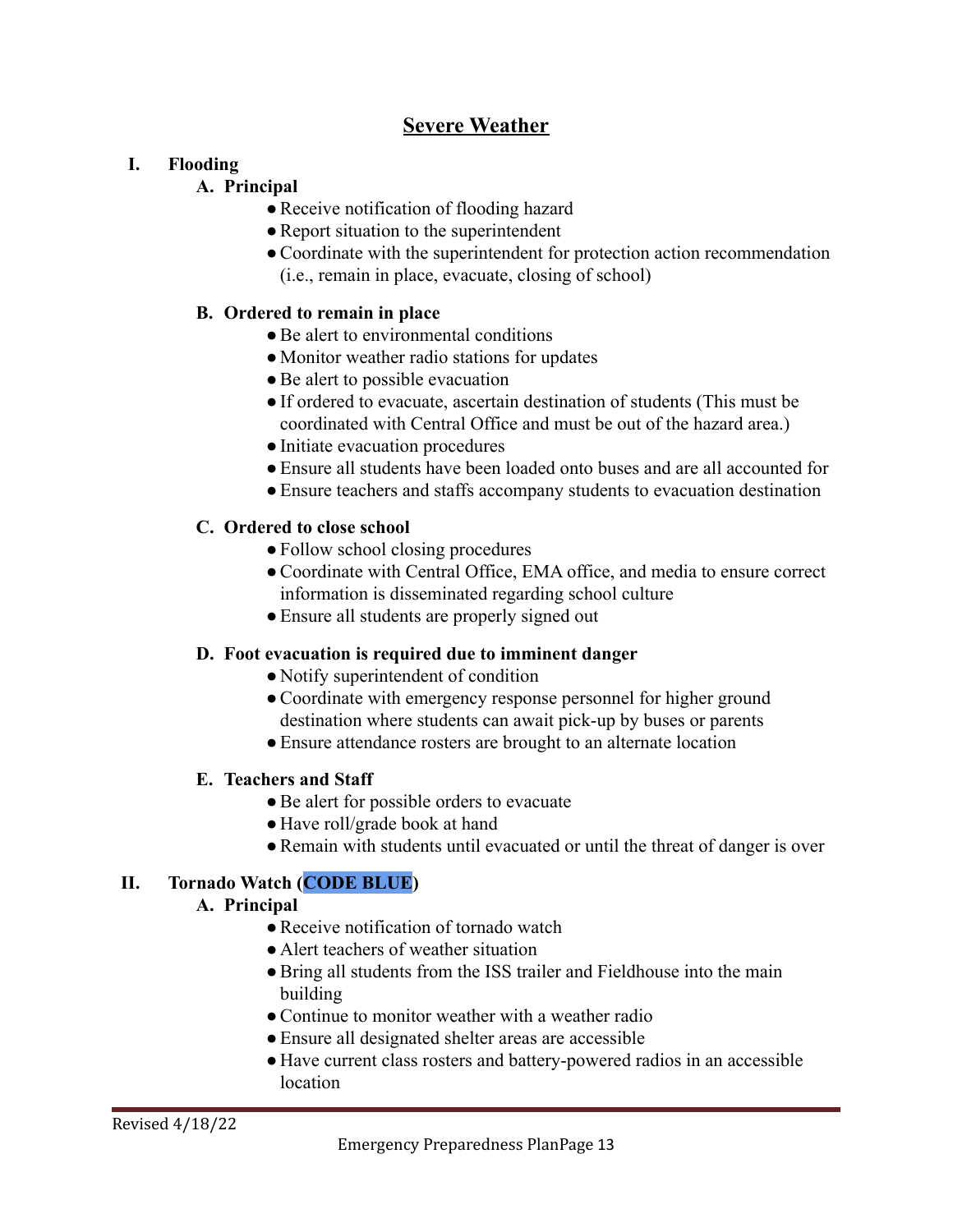#### **B. Teachers and Staff**

- Receive notification of tornado watch
- Review plans and designated shelter areas
- Have current roll/grade book at hand
- Be alert for possible tornado warning signal

# **III. Tornado Warning (CODE BLUE, potential CODE YELLOW)**

#### **A. Principal**

- Receive notification of tornado warning
- Sound bell for evacuation of classes to shelter areas
- Notify superintendent of situation
- Have copy of all class rosters with emergency phone numbers at hand along with a battery-powered radio
- Monitor shelter areas to make sure they are utilized properly
- Check with teachers to make sure all students are in shelter areas
- Monitor weather until threat of danger is over
- ●If injuries occur:
	- Call the proper emergency authorities
	- Contact the Central Office personnel
	- Move other students to classrooms or a safe location if threat of danger is over
	- **•** Administer first-aid if appropriate
	- Contact parents
	- Designate a place for parents to report in order to pick up their children (**NO parent may leave with a child as long as the tornado warning is in effect.**)
	- Continue to confer with Central Office staff for further instructions about dismissal

#### **B. Teacher and Staff**

- Receive notification of tornado warning
- ●Escort all students to the designated shelter area listed on the classroom evacuation maps
- ●Be sure all students exit (if necessary) the classroom and close the door
- Teachers and students in the gym should report to the locker area
- Have your roll/grade book at hand
- ●Make sure all students are accounted for
- Report any missing students to the principal or assistant principal
- Monitor students to keep them calm and quiet until the threat of danger is over
- If appropriate, report back to classroom after danger is over
- ●If injuries occur:
	- Notify the principal or assistant principal
	- Move other students to a safe location if threat of danger is over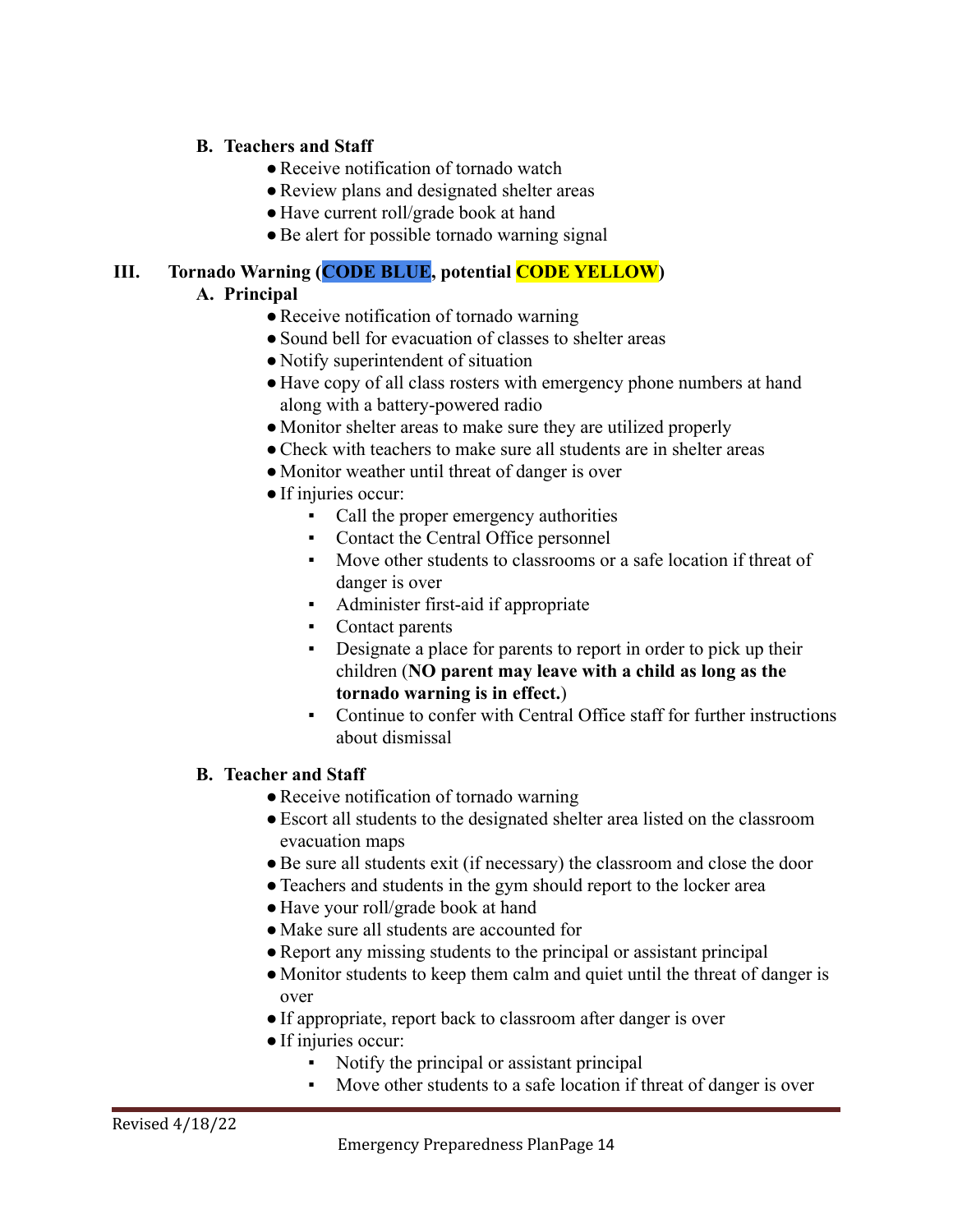- **•** Assist in administering first-aid if necessary
- Assist in contacting parents if possible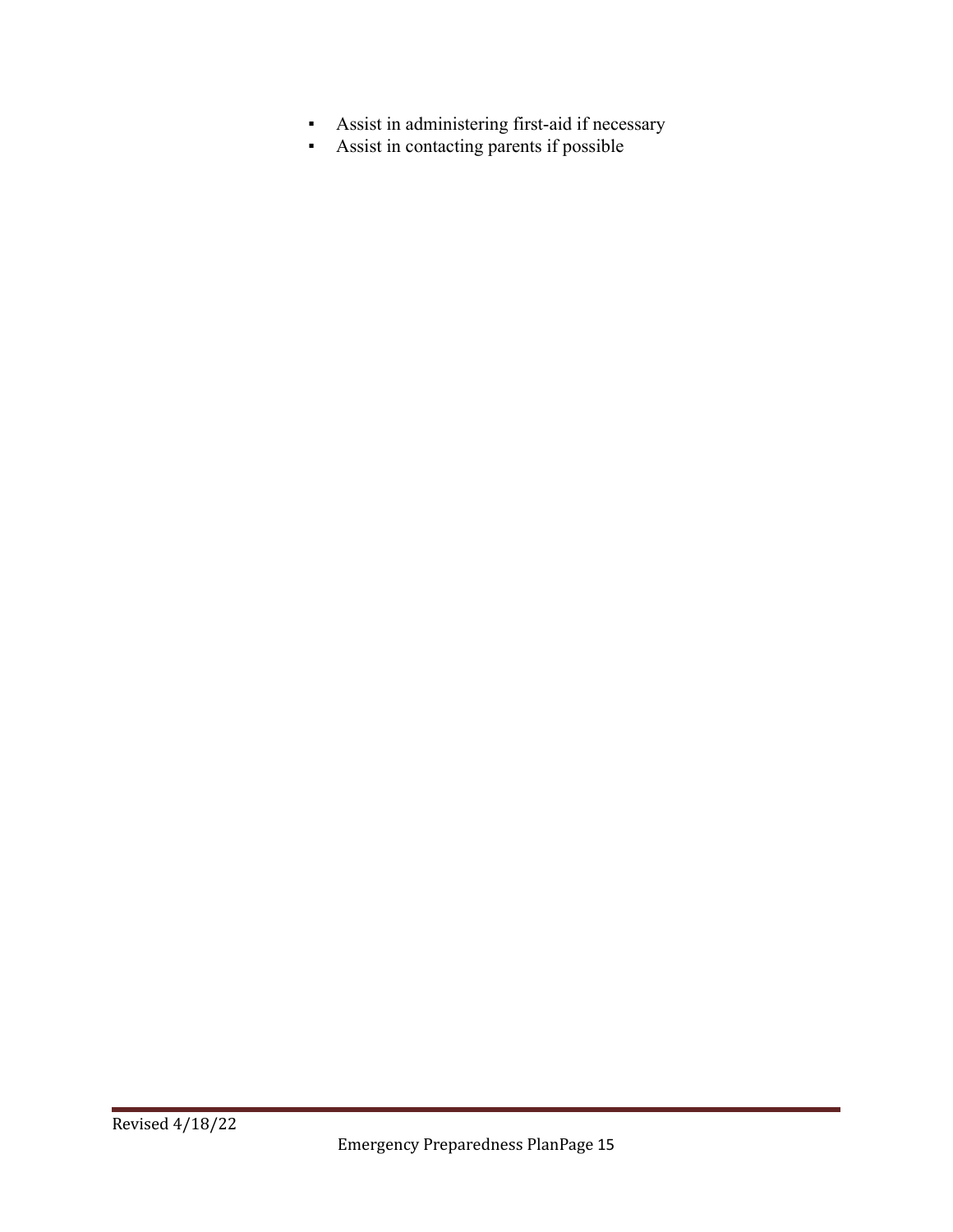# **Tornado Drill Procedures**

The following are procedures that need to be followed during a tornado drill at Sumter County High School.

1) Drill starts with an announcement.

Example: Dear teachers and students, we are under a **CODE BLUE**. The National Weather Center has spotted a Tornado in the Southeastern area of Sumter County. Teachers move your class to coverage.

- 2) Proceed to an area designated for shelter. **(Classes in the gym will go into the locker rooms for coverage.)**
- 3) Assume ready position sitting, knees up, hands around knees. **(Duck and cover position or head to wall while on knees)**
- 4) Maintain position until **"All Clear, All Clear"** is announced over the Intercom/Radio system. Example: Dear teachers and students, we are under a **CODE GREEN**; we are **"ALL CLEAR, ALL CLEAR."**

Factors to Consider:

Avoid large bookshelves, windows, places where items are hung (Smartboard, projector, maps,etc.)

Clothes worn: dresses or skirts and the body position on the floor of these individual students.

Student size/body structure determines how students are to position themselves on the floor.

**Teachers:** During the drill, you are to evacuate your students to their designated coverage area (*have students move quickly and orderly*). If you and your students are in a classroom with a window, then you need to escort your students out into the hallway or a storage room that is away from any windows. For the classes with no windows, then have your students cover themselves inside your classroom with your students being placed on an interior wall. Have your students assume the ready position by sitting on the floor, their knees up, and their hands around their knees covering their heads. If your students are wearing a dress/skirt and/or small in stature, then they need to face the wall while on their knees with their hands covering their heads. Teachers, it is important that you are monitoring your students during this drill and making sure that all of your students remain in your designated coverage area until an all clear is signaled.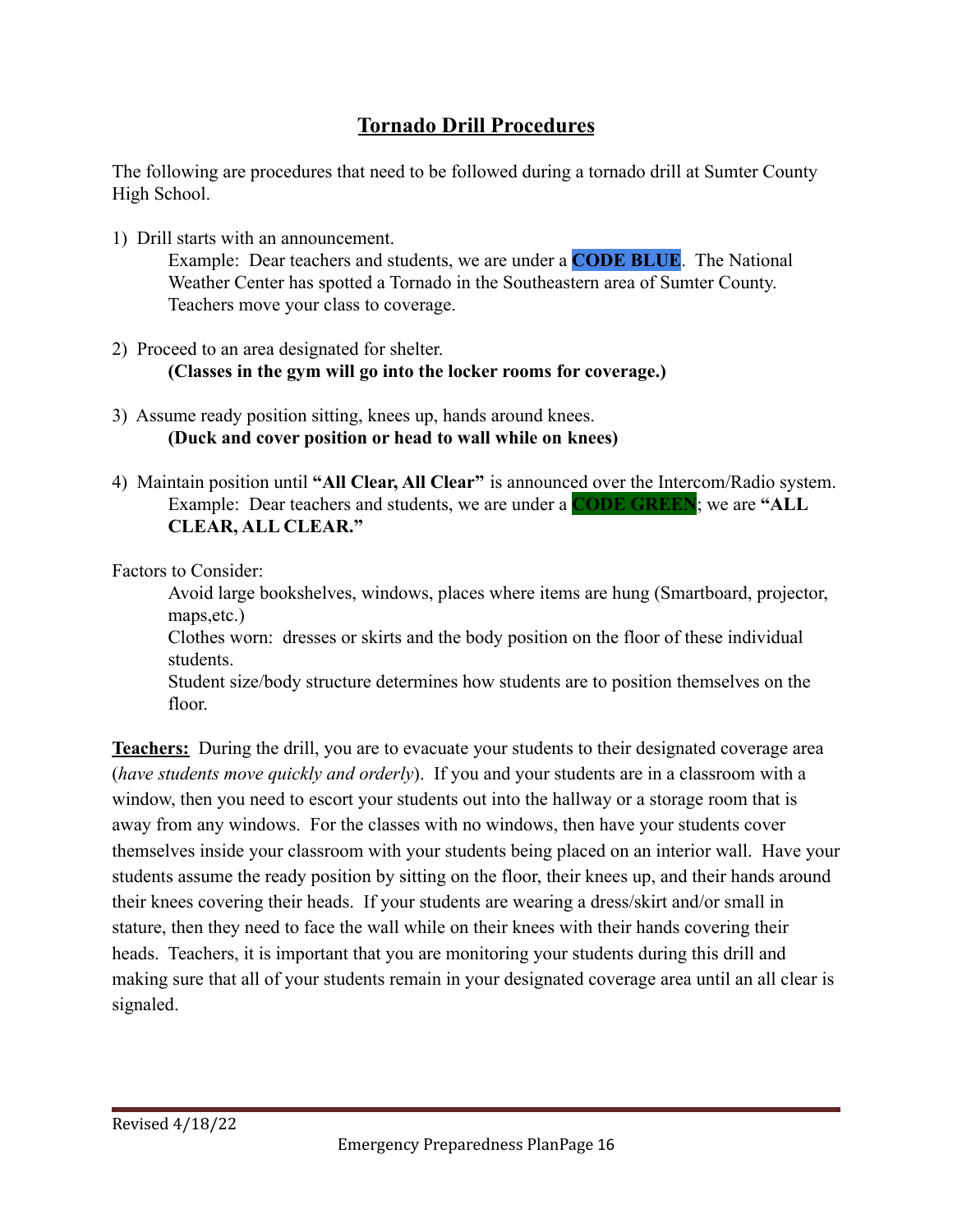## IV. **Hurricane** (**CODE BLUE**, potential **CODE YELLOW**)

In the event of any weather warnings posted by the National Weather Service, Sumter County High School would follow procedures for **flooding** or **tornadoes** according to the warning given.

#### **V. Ice/Snow**

#### **A. Principal**

- Monitor weather with an appropriate weather radio
- Notify superintendent of situation
- ●Wait for word of possible dismissal of school
- ●If school is dismissed, notify the teachers

#### **B. Teachers and Staff**

- **●**Be alert for possible dismissal of school
- **●**If students are dismissed, follow regular procedures for dismissing students
- **●**Faculty and staff on quarterly car/bus duty should remain with all students until they have a ride home

## **Intruder/Suspicious Person/Hostage**

All Sumter County Board of Education employees should wear identification badges. Visitors to Americus Sumter High School are required to sign in at the office and obtain a visitor's badge. **An intruder is anyone (even a parent) who enters the school building and refuses to explain his or her presence to the front office and sign in.** If a person in the building is seen with suspicious behavior, a **RED FOLDER** (Lockdown) should be initiated.

#### **A. Principal**

- ●Be prepared to call 911 and tell teachers to **SEND THEIR RED FOLDERS TO THE FRONT OFFICE**
- Confront the suspicious person
- Direct the suspicious person to the office to follow proper visitor procedures
- ●If suspicious person resists, call local law enforcement immediately
- Notify the superintendent
- If hostage is taken: Make contact with parents as necessary
- ●Coordinate with law enforcement to safely evacuate all other students as possible
- Be prepared to give all clear signal and password when proper procedures have been followed by the suspicious person
- Resume daily operations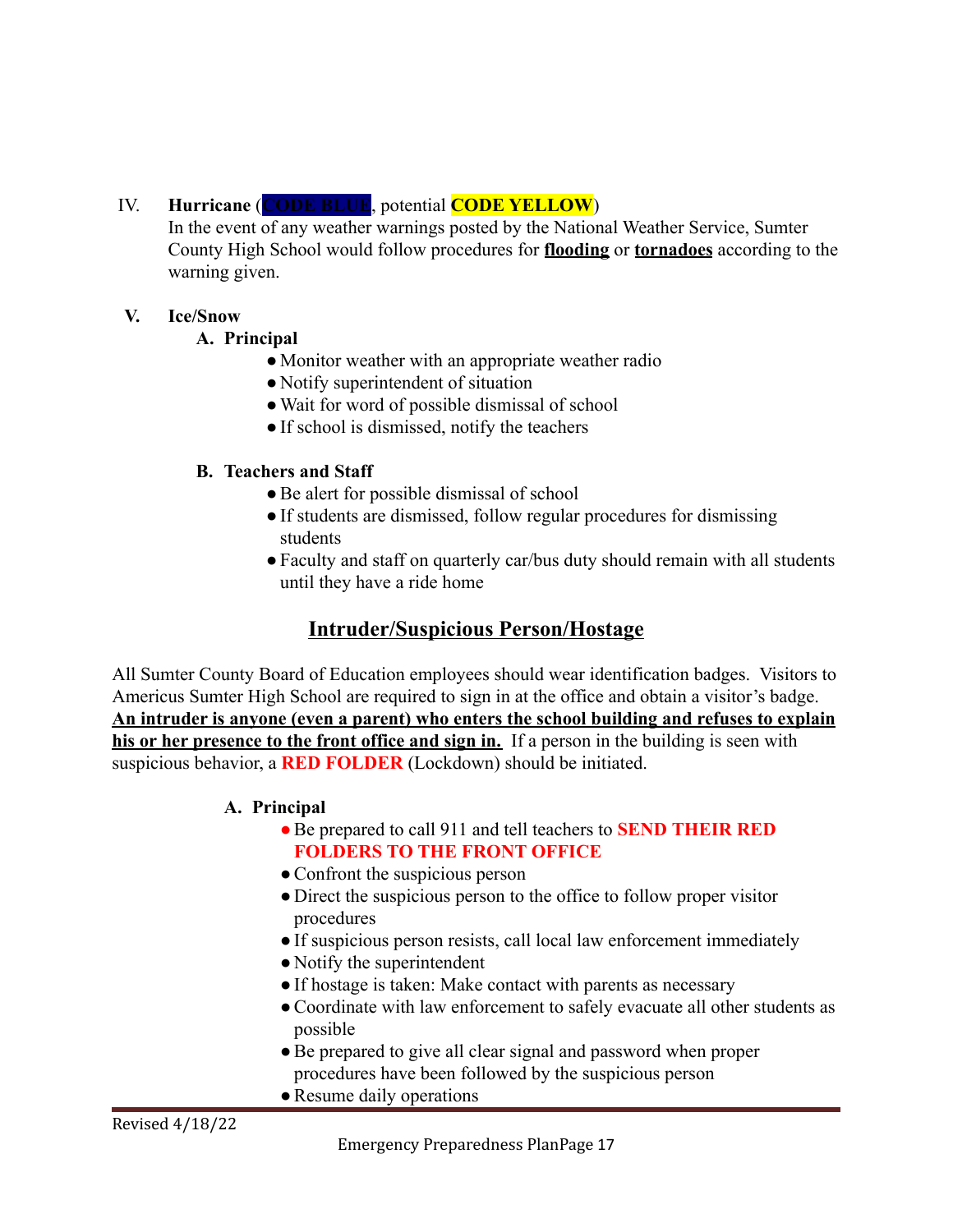#### **B. Teachers and Staff**

- Upon notification of **RED FOLDER** immediately lock the classroom door
- Do not allow any hall passes or dismiss class for any reason until all **clear signal** (**CODE GREEN**) is received
- Do not open the door under any circumstances without receiving the proper all **clear signal** (**CODE GREEN**)
- Keep students away from doors and windows
- ●Turn off classroom lights
- Secure roll book in case of evacuation
- ●Remain calm
- ●If ordered to evacuate: Follow evacuation procedures as in the emergency response plan for fire
- When given the all clear signal, resume daily operations

## **Lockdown Drill Procedures**

The following are procedures that need to be followed during a lockdown drill at Sumter County High School.

A lockdown is used when a serious threat exists to the school that would require students, faculty, and staff to remain in a locked facility for safety. An example of this would be when an armed intruder is on campus. During a lockdown the following procedures would take place:

- 1) The drill will begin with an announcement over the Intercom/Radio system. Example: **TEACHERS, PLEASE SEND YOU RED FOLDERS TO THE FRONT OFFICE**. Please lock your doors and follow the proper procedures. **(Classes in the gym area will move to the locker room area.)**
- 2) Faculty members will **LOCK** doors, move students and self away from doors and windows, have a sit on the floor, and turn the lights off in the room.

Teachers will slide color cards under their classroom door to communicate with administration.

- **GREEN** all students are accounted for and everyone is OK
- **YELLOW** you have students missing or you have important information for the administration
- **RED** you need immediate assistance from the administration
- 3) Students that are not in a classroom will drop, cover, and move away from windows, and be placed in a nearby secure location.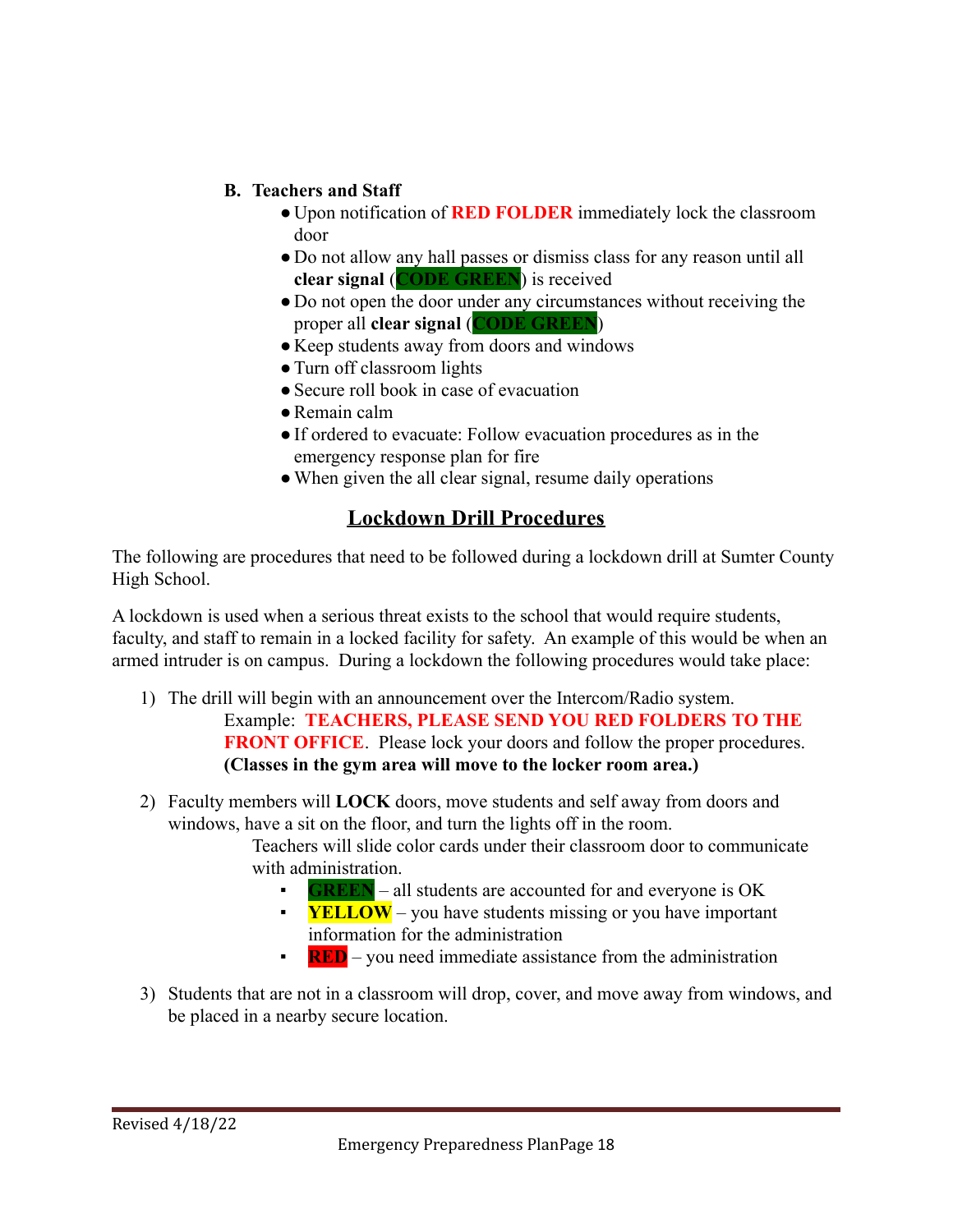- 4) Parents are asked not to come to the school to pick up students as both the parents' and students' would be endangered. At the conclusion of a lockdown, students will be released according to the Sumter County Schools check-out procedures.
- 5) Maintain position until **"All Clear, All Clear"** is announced over the Intercom/Radio system.

Example: Dear teachers and students, we are under a **CODE GREEN**; we are **"ALL CLEAR, ALL CLEAR."**

**Teachers:** During the drill, you are to lock your classroom doors and secure students and self away from the door and windows. DO NOT OPEN exterior doors for any reason until an "all clear" is given. DO NOT USE Intercom/Radio system to request information…follow building protocol for communication (color cards). Keep students CALM AND QUIET.

# **Bomb Threat/Explosion**

When a bomb threat is issued (**CODE RED**), be sure the threat is documented on the Phone Report.

#### **A. Principal**

- $\bullet$  Call 911
- Notify the superintendent of the situation
- ●Coordinate with the superintendent for the decision to evacuate the school
- ●If ordered to evacuate, announce a **CODE RED** and sound bell alarm
- See that the person who answered the phone completes the questionnaire about the call (See attached page)
- Ensure all occupants have exited the building and are far enough (300) feet) away from the building
- All electrical switches should be left in their current position
- Assist the emergency response personal with information necessary to search the building
- ●If ordered to relocate:
	- Ascertain destination of students; this must be coordinated with the Central Office and must be out of the hazard area
	- Initiate evacuation procedures
	- Ensure all students have been loaded onto buses and are all accounted for
	- Ensure teachers and staff accompany students to evacuation destination
	- When give the all clear signal (**CODE GREEN**): Account for all staff upon reentry
- Document event for insurance purposes
- Resume daily operations
- If building is not fit for reentry:
	- Assess damage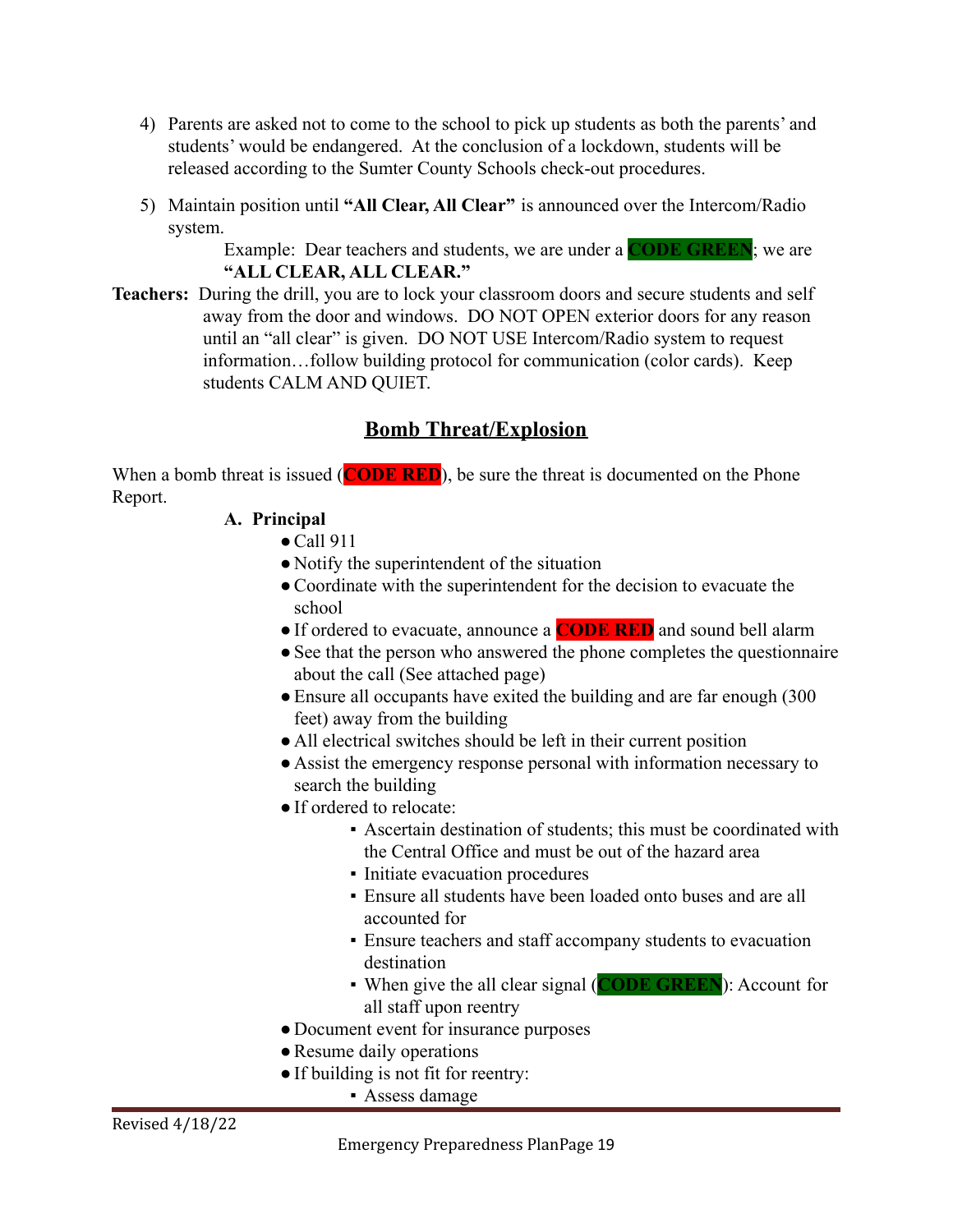- Remain in alternate location
- Follow procedure for closing of school if necessary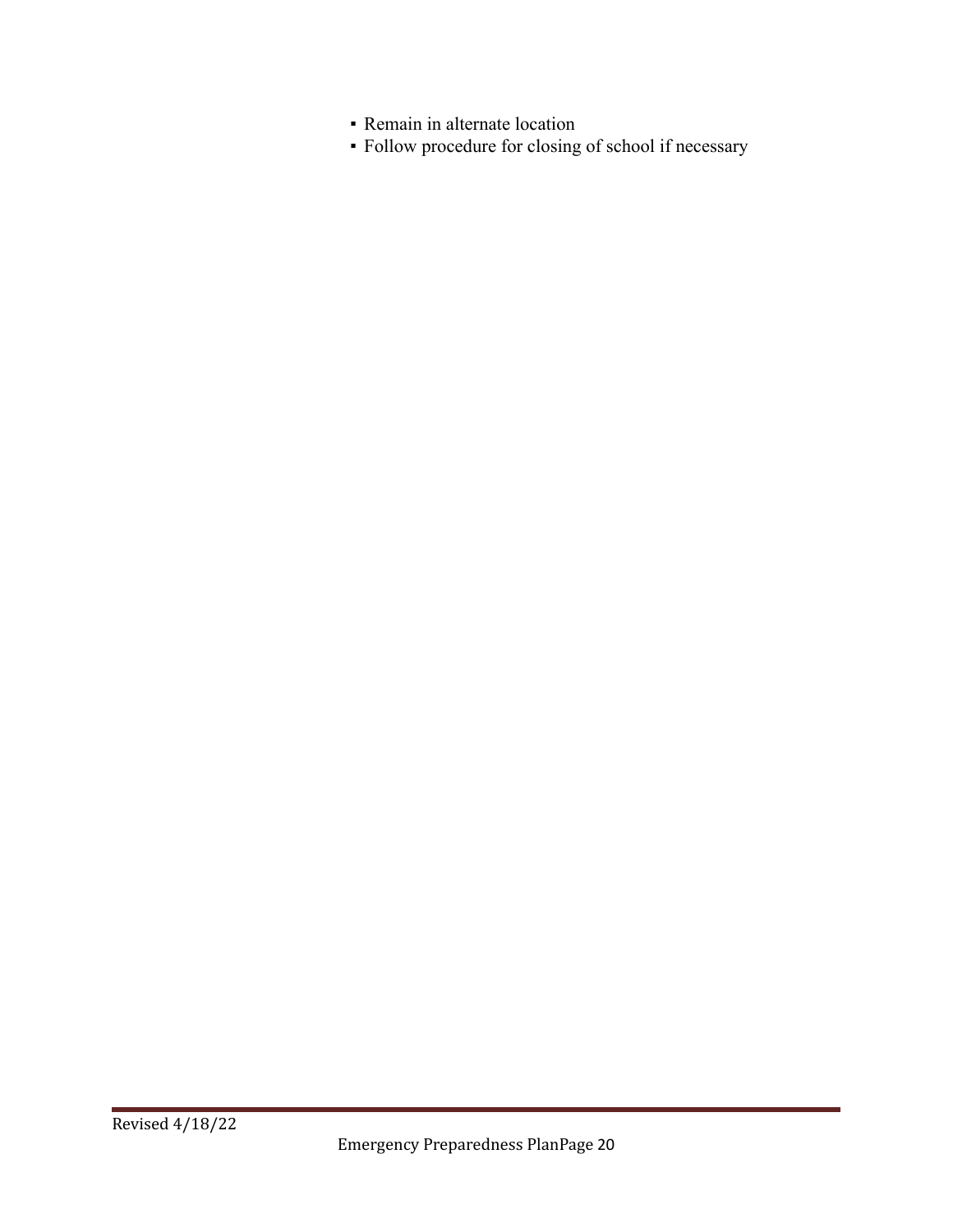### **B. Teachers and Staff**

- ●When notification of a **CODE RED**, begin evacuation of classroom using the exits shown on the evacuation diagram
- Take your roll/grade book with you
- ●Ensure all of your students have exited the classroom and close the door behind you
- Scan the classroom for any unusual objects.
- ●Report anything out of place to the principal or assistant principals
- Lead your students to the common meeting place (Baseball Stadium)
- Check attendance in order to account for all of your students
- ●If any students are missing, report it to the principal or assistant principals
- Check for injuries and report them to the principal or assistant principals
- Administer first-aid if necessary
- Remain with students at the common meeting area and wait for further instructions
- ●If ordered to relocate:
	- Remain with your students, as they are loaded onto buses
	- Be sure all students are accounted for and remain with students at all times
- ●When given the all clear signal (**CODE GREEN**):
	- Account for all students upon reentry
	- Report any students who may be missing
	- Report any damages to the principal
	- Resume daily operations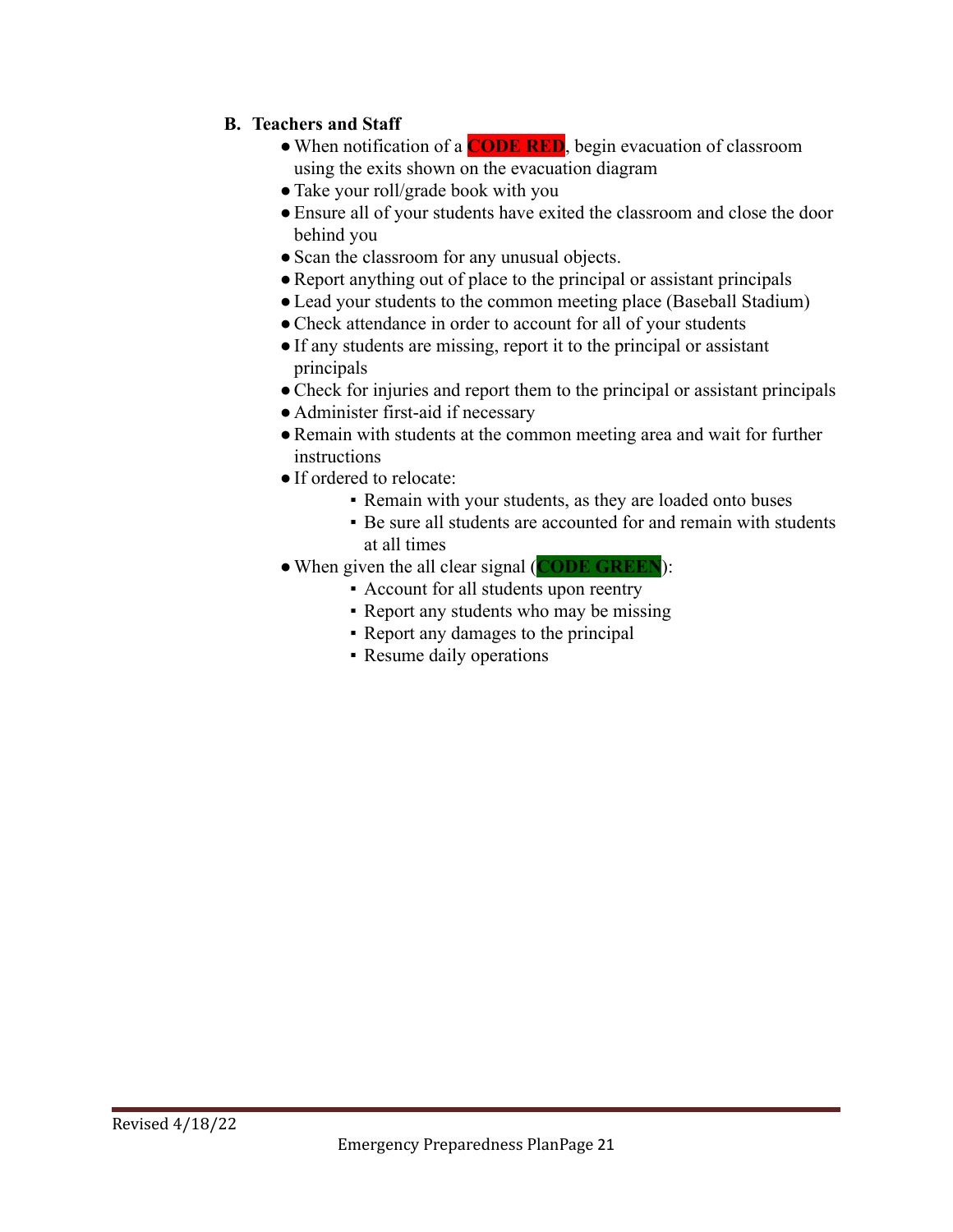# **Bomb Threat Checklist**

**Exact Time of Call :** \_\_\_\_\_\_\_\_\_\_\_\_

**Exact words of caller:** \_\_\_\_\_\_\_\_\_\_\_\_\_\_\_\_\_\_\_\_\_

#### **Questions to ask:**

1. Where is the bomb?

2. When is the bomb going to explode?

3. What does the bomb look like?

4. What kind of bomb is it?

5. What will cause it to explode?

6. Did you place the bomb? If so, why? If not, who did place it?

7. Where are you calling from?

8. What is your name?

9. What is your address?

|                | <b>About The Caller's Voice (circle):</b> |                   |
|----------------|-------------------------------------------|-------------------|
| <b>MALE</b>    | <b>FEMALE</b>                             |                   |
| <b>CALM</b>    | <b>ANGRY</b>                              | <b>LAUGHING</b>   |
| <b>CRYING</b>  | <b>SINCERE</b>                            |                   |
| <b>ACCENT</b>  | <b>STUTTER</b>                            | <b>LISP</b>       |
| <b>SLURRED</b> | <b>NASAL</b>                              | <b>HIGH PITCH</b> |
| LOW            | <b>SQUEAKY</b>                            |                   |
| <b>RUSHED</b>  | <b>SLOW</b>                               | <b>DELIBERATE</b> |
| LOUD           | <b>SOFT</b>                               |                   |

Is the voice familiar? If so, who does it sound like?

Are there any background noises?

**Background Sounds (circle): STREET NOISES CROCKERY VOICES PA SYSTEM MUSIC LOCAL ANIMAL NOISES STATIC MOTOR OFFICE MACHINERY CLEAR FACTORY MACHINERY BOOTH**

#### **OTHER**

# **Bomb Threat Checklist**

**Exact Time of Call :** \_\_\_\_\_\_\_\_\_\_\_\_

**Exact words of caller:** \_\_\_\_\_\_\_\_\_\_\_\_\_\_\_\_\_\_\_\_\_

**Questions to ask:**

1. Where is the bomb?

2. When is the bomb going to explode?

3. What does the bomb look like?

4. What kind of bomb is it?

5. What will cause it to explode?

6. Did you place the bomb? If so, why? If not, who did place it?

7. Where are you calling from?

8. What is your name?

9. What is your address?

**About The Caller's Voice (circle):**

| <b>MALE</b>    | <b>FEMALE</b>  |                   |
|----------------|----------------|-------------------|
| <b>CALM</b>    | <b>ANGRY</b>   | <b>LAUGHING</b>   |
| <b>CRYING</b>  | <b>SINCERE</b> |                   |
| <b>ACCENT</b>  | <b>STUTTER</b> | <b>LISP</b>       |
| <b>SLURRED</b> | <b>NASAL</b>   | <b>HIGH PITCH</b> |
| LOW            | <b>SQUEAKY</b> |                   |
| <b>RUSHED</b>  | <b>SLOW</b>    | <b>DELIBERATE</b> |
| LOUD           | <b>SOFT</b>    |                   |
|                |                |                   |

Is the voice familiar? If so, who does it sound like?

Are there any background noises? \_\_\_\_\_\_\_\_\_\_\_\_\_

| <b>Background Sounds (circle):</b> |              |              |  |
|------------------------------------|--------------|--------------|--|
| STREET NOISES CROCKERY VOICES      |              |              |  |
| <b>PA SYSTEM</b>                   | <b>MUSIC</b> | <b>LOCAL</b> |  |

Revised 4/18/22

Emergency Preparedness PlanPage 22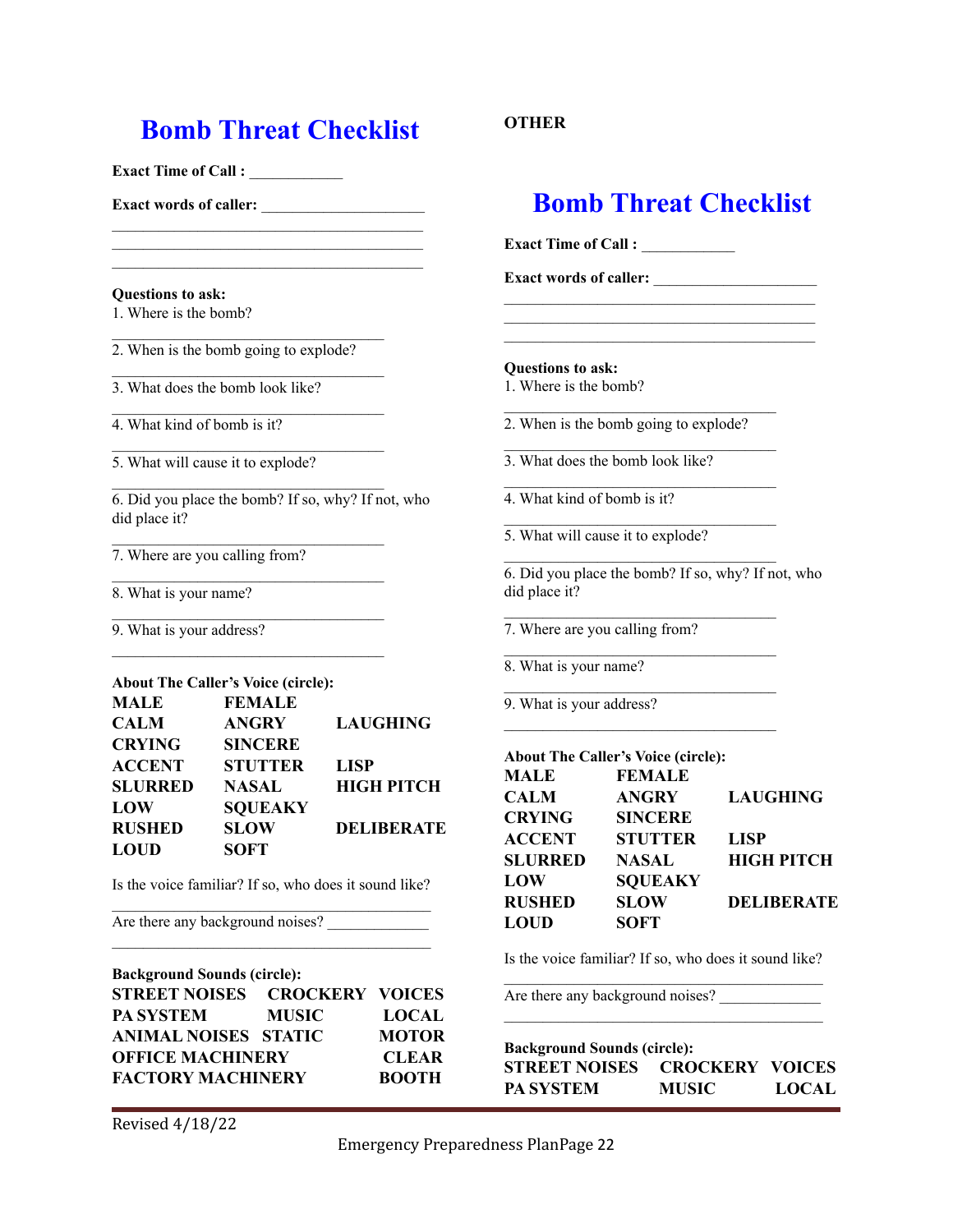| ANIMAL NOISES STATIC     | MOTOR        |
|--------------------------|--------------|
| <b>OFFICE MACHINERY</b>  | <b>CLEAR</b> |
| <b>FACTORY MACHINERY</b> | <b>BOOTH</b> |
| <b>OTHER</b>             |              |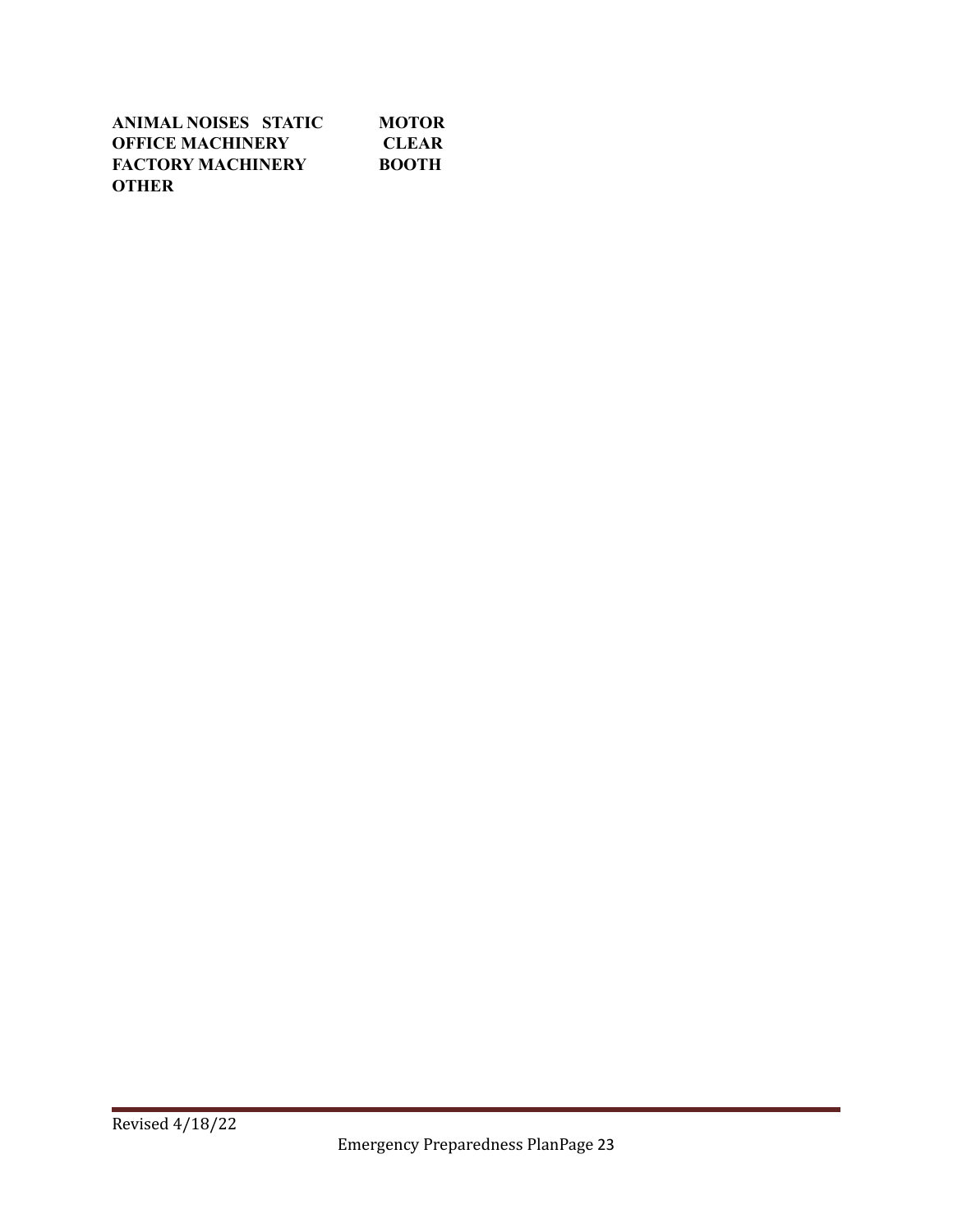## **Distribution of Medication**

Many students at Sumter County High School take prescription medication during the school day. A specific plan has been established to ensure all medication is distributed safely to students.

#### **A. Procedures**

- ●Parent notify the school office of their child's need for medication
- A form is given to the parent to be completed by the physician with specific directions for dosage, administration, and signature
- The parent returns the form to the school with the medication in the prescription container
- The medication is clearly marked with the student's name and is placed in a locked cabinet
- The student's name is placed on an administration log in a three-ring binder
- As the student comes to the office to take medication, the time and date are recorded in the log
- Specified office personnel administer the exact dosage to the student

## **Serious Accidents On or Off-Campus**

#### **I. On-Campus Accident**

#### **A. Principal**

- Receive word of an accident
- Contact parents if a student is injured
- Call 911 for emergency personnel
- Notify Central Office of the situation
- ●Clear the area of onlookers
- Instruct teachers to keep students away from the area
- Keep the injured person as comfortable as possible
- Check to see if student has school insurance
- Make notes of what happened
- Remain with the injured until medical personnel arrive
- Travel to hospital with the injured if necessary

#### **B. Teachers and Staff**

- ●If an accident occurs in your presence, notify the principal or assistant principals
- ●Provide a clear explanation of what happened
- Assist with gathering information needed for the medical personnel
- Move the rest of your students to another location in the building
- Remain with the other students and keep them calm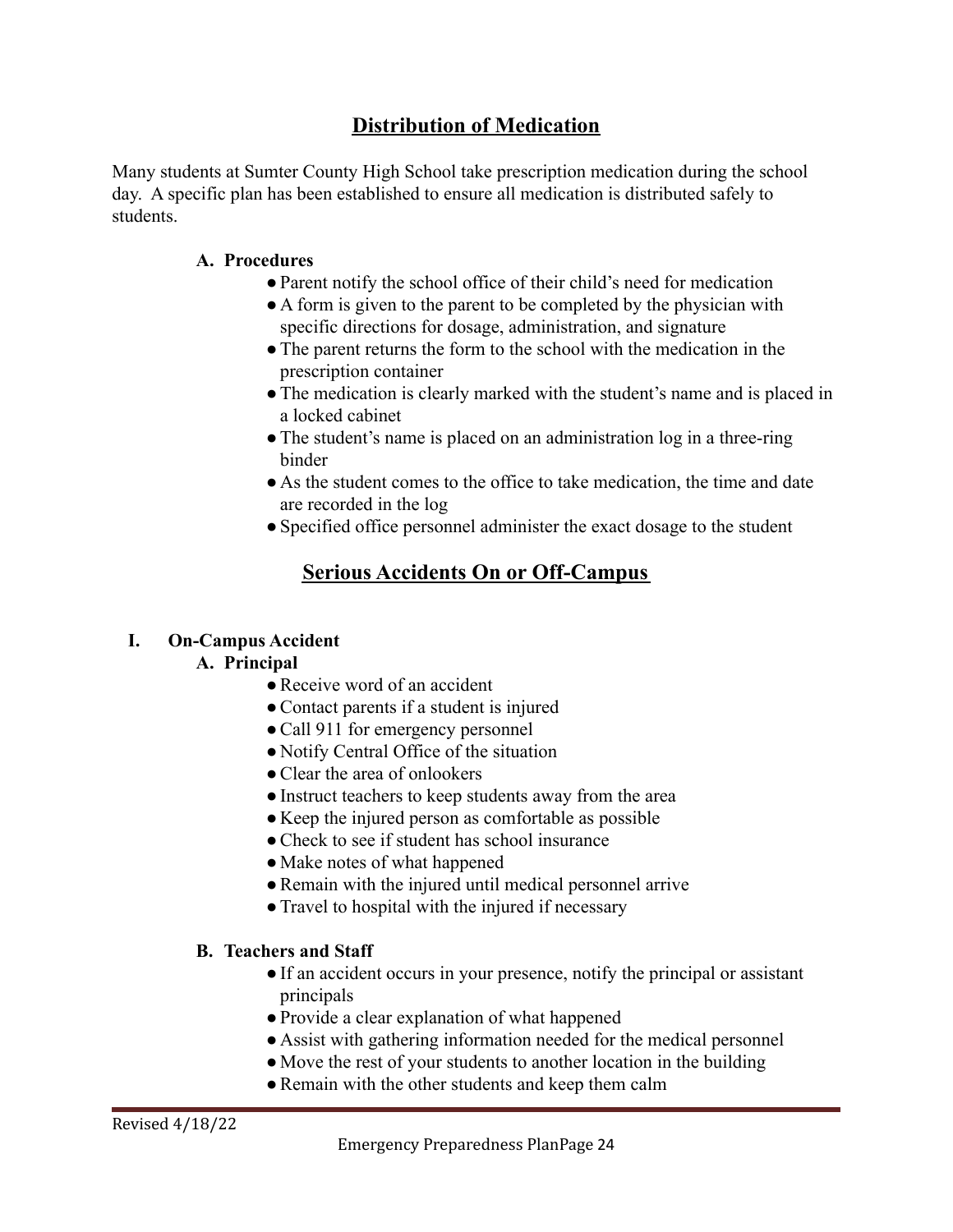#### II. **Off-Campus Acciden**t

#### **A. Principal**

- Designate person to be in charge of off-campus trip
- Be familiar with trip routes and itinerary
- Secure a log of all people on each bus
- Contact Central Office in the event of an emergency
- ●Coordinate contact of parents
- Travel to location if possible
- Act as spokesperson for school until superintendent or designee arrives to assume this responsibility
- Arrange for collection of uninjured students

#### **B. Teachers on the Trip**

- ●Be sure all participants are instructed as to emergency procedures
- ●Provide an adequate number of chaperones
- Secure signed parental permission forms with emergency number and other needed information
- ●Supply the principal with a complete list of everyone on each bus and a detailed itinerary
- ●Provide name tags for all people participating in the activity
- ●In case of accident, the teacher in charge shall secure the safety of all students and contact the principal immediately with the following information:
	- Number of buses involved and bus numbers (if a traffic accident)
	- Location of accident
	- Names of students injured
	- Number of students involved/injured
	- Names of hospitals where injured are taken
	- Condition of buses (if traffic accident)
- Remain with uninjured students
- Wait for further instructions from the base school

#### **C. Teachers and Staff at the School**

- Keep other students calm
- Continue with normal routine as much as possible
- Assist with any task assigned by the principal

#### **D. Counselors**

- Be available to counsel students at the school as necessary
- Assist with parents of injured students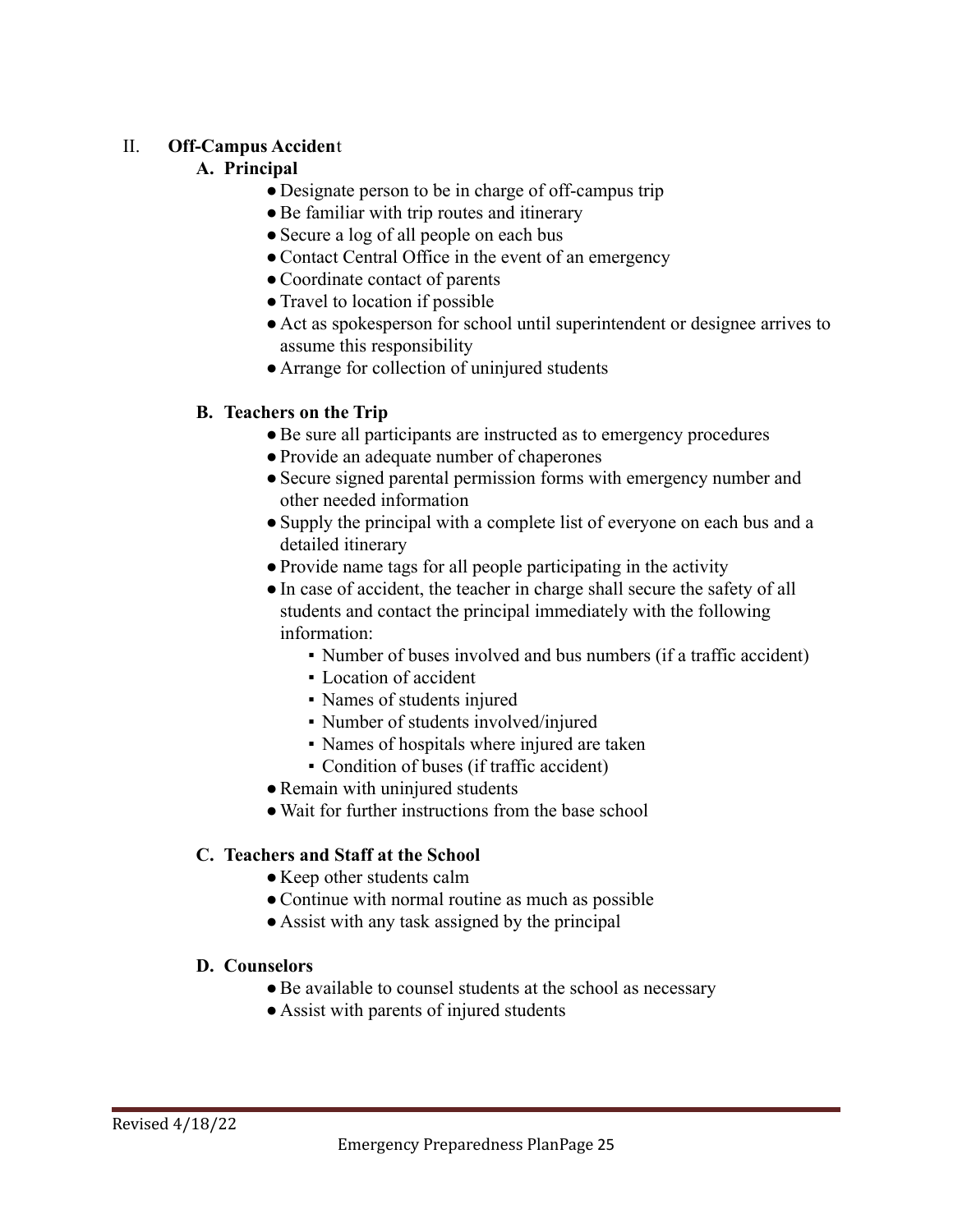## **Kidnapping/Lost Student/Runaway Student**

Students who are missing from school for reasons of willful disobedience of the board attendance policy will be subject to disciplinary action as outlined in the Sumter County Schools Student Rights and Responsibilities handbook and determined by the principal.

## **I. Kidnapping**

## **A. Principal**

- Receive notification of the missing student
- Contact school resource officer (SRO) and law enforcement
- Contact parent/guardian as soon as possible
- Notify superintendent
- Inform teachers of situations especially teachers of brothers or sisters of the student
- ●Preserve scene if needed
- ●Carefully collect information and document the series of events leading to the abduction
- ●Make copies of documentation for law enforcement and school records

## **B. Teachers and Staff**

- Assist with collection of information for law enforcement if possible
- Keep students in the classroom until assured there is no danger

## **C. Counselor**

- Be available to counsel classmates of the student if needed
- Assist in collection of information for law enforcement
- ●Be available to counsel the students as he/she returns to school if needed

## **II. Lost/Runaway Student**

## **A. Principal**

- Receive notification of missing student
- Contact school resource officer (SRO) and law enforcement
- Notify parent/guardian
- Notify superintendent
- Collect information and document the incident in detail
- ●Make copies of documentation for law enforcement and school records
- Determine procedures for student re-entry
- Determine disciplinary procedures if necessary
- Conference with student, parent, and other system personnel as needed

## **B. Teachers and Staff**

- Assist with collection of information for law enforcement if possible
- Keep students in the classroom until there is no danger

#### **C. Counselor**

- Be available to counsel classmates of the student if needed
- Assist in collection of information for law enforcement
- ●Be available to counsel the student as he/she returns to school if needed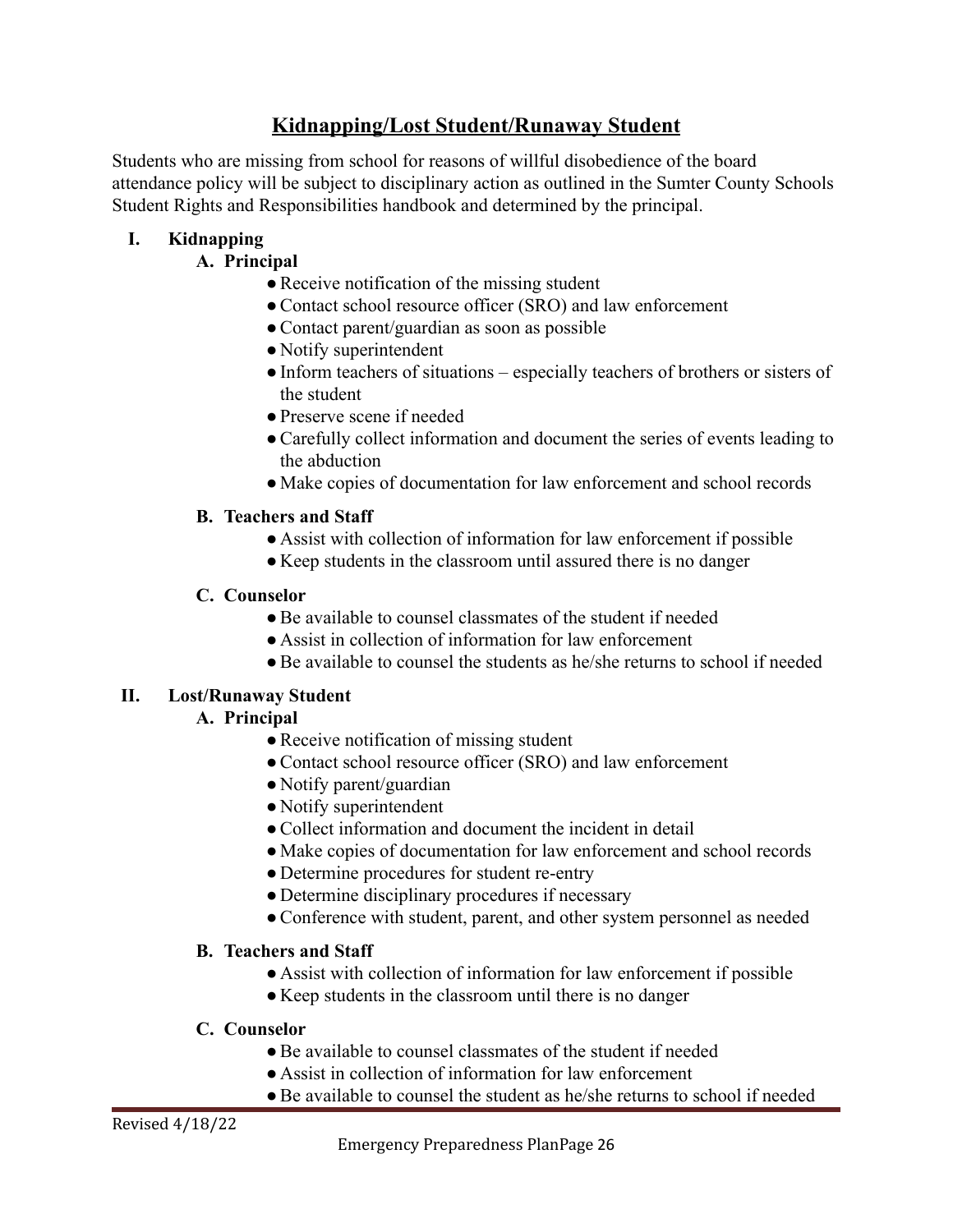# **Utility (Gas Line, Electrical, Fire Emergency)**

#### **A. Principal**

- Check on the safety of all students
- Report situation to superintendent
- ●Coordinate with superintendent for protective action recommendation (i.e., remain in place, evacuate, closing of school)
- Disseminate flashlights as needed
- ●If ordered to remain in place:
	- Be alert to environmental conditions
	- Monitor weather radio stations for updates (if threat of severe weather)
	- Be alert to possible evacuation
- ●If ordered to evacuate:
	- Ascertain destination of students; this must be coordinated with Central **Office**
	- Initiate evacuation procedures
	- Ensure all students have been loaded onto buses and are all accounted for
	- Ensure teachers and staff accompany students to evacuation destination
	- Contact parents
- If ordered to close school:
	- Follow school closing procedures
	- Coordinate with Central Office, EMA office, and media to ensure correct information is disseminated regarding school closure
	- Ensure all students are properly signed out

#### **B. Teachers and Staff**

- Be alert for possible orders to evacuate
- Have roll/grade book at hand
- Remain with students until evacuated or until the emergency is over

## **Illegal Drugs**

It is a violation of the Sumter County Board of Education policy for a student to be in possession or under the influence of alcohol, marijuana, hallucinogenic drugs, or narcotics of any kind. The policy is in effect for students on campus and/or attending any school-sponsored event.

#### **A. Principal**

- Discover or receive report of possible drug violation
- Remove the student from the classroom environment
- Question the student according to due process procedures
- Determine if a search is required
- ●If a search is needed:
	- Conduct the search according to Sumter County policy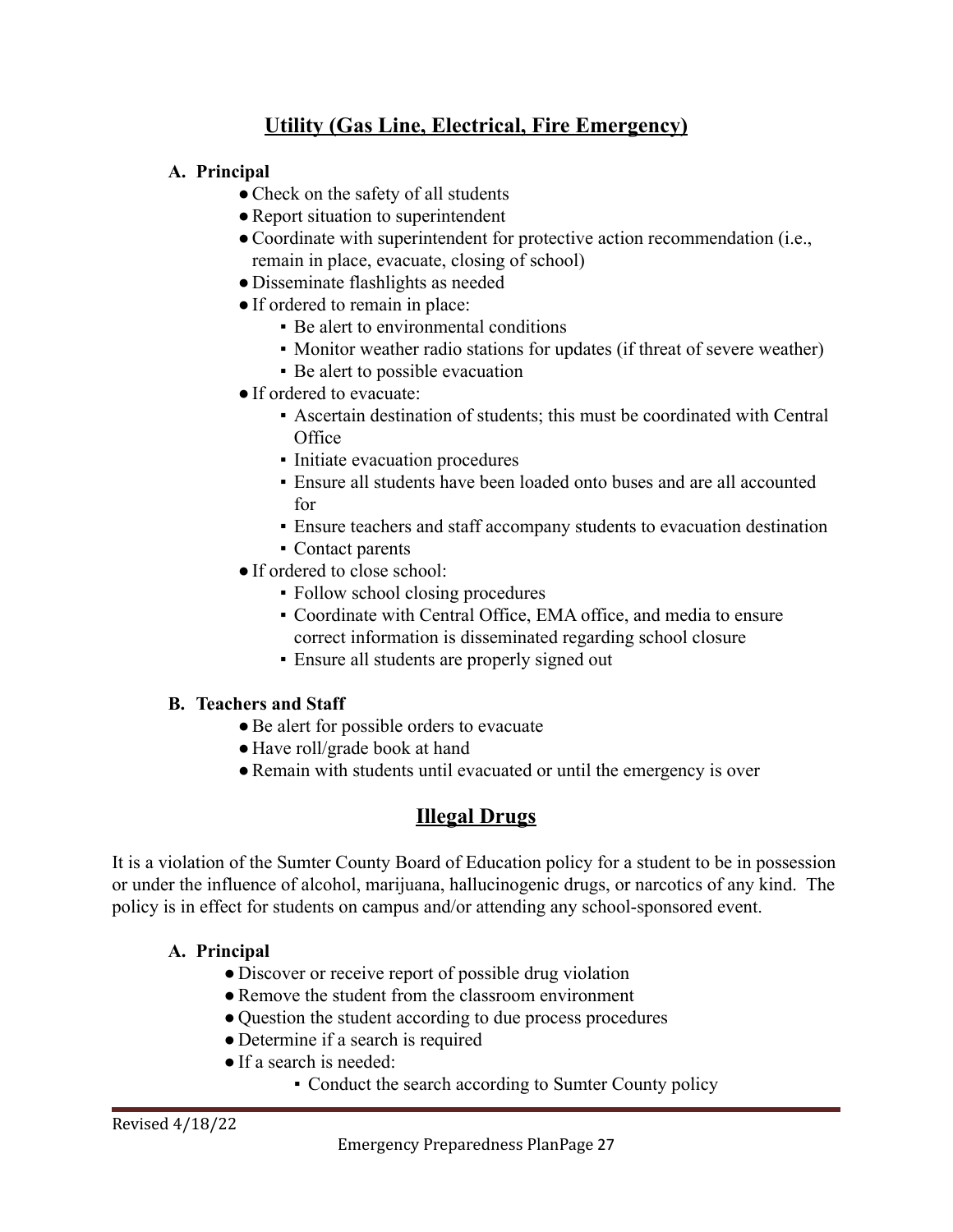- A school official of the same sex should conduct the search in private
- A third party of the same sex should be present
- Determine if board policy/law has been violated
- Contact parent/guardian of the student
- Contact law enforcement if necessary
- Inform the parent/guardian in writing of alleged possession/action and appropriate discipline

#### **B. Teachers and Staff**

- ●Report any suspicious actions and suspicion of drug use to the principal as soon as possible
- DO NOT question the student or attempt a search
- DO NOT mention your suspicions to other students
- Provide the principal with accurate description of the student's suspicious behaviors

## **Catastrophic/Communicable Illness**

#### **A. Principal/School Safety Committee**

- Receive word of illness within the school setting
- If student is present, contact parent to check him/her out of school
- Contact the superintendent to confer on appropriate action
- ●Contact the system nurse and local health department
- Draft a letter to parents of other students with information and suggested actions to take
- ●Communicate with parents and health officials to coordinate student's re-entry to school

#### **B. Teachers and Staff**

- Upon suspicion or verification of illness, contact the principal as soon as possible
- Assist with contacting parents and sending letters

## **Suicide/Death of Student/Death of Staff Member**

#### **A. Principal**

- Contact the superintendent about the situation
- Call appropriate authorities if event occurs at school
- Contact Emergency Response Committee and determine if Emergency Response Team should be contacted
- Clear the area of students where the death took place (if at school)
- Provide teachers with information
- Assist family if needed
- ●Provide necessary information to public regarding the situation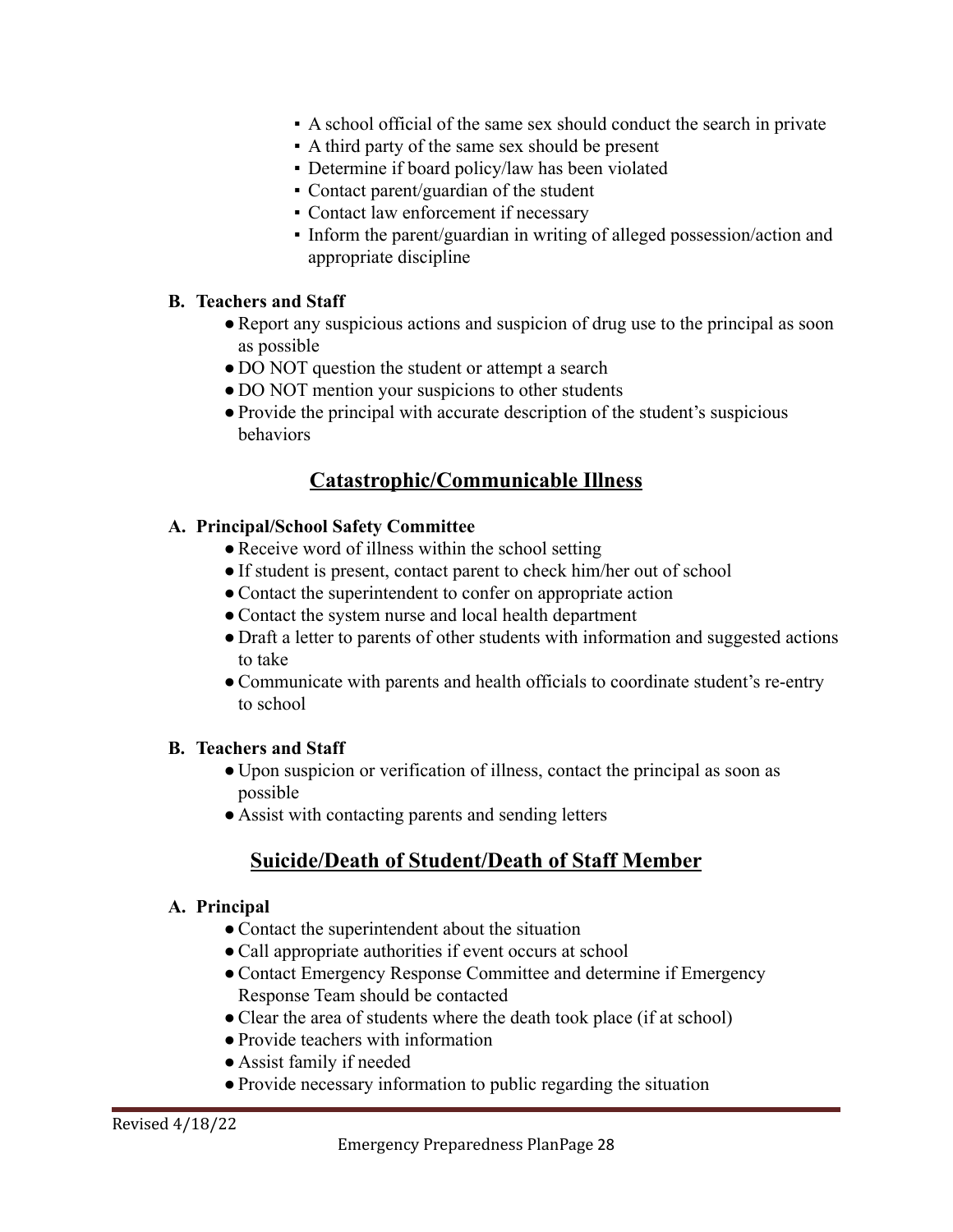#### **B. Teachers and Staff**

- Stay informed of situation and relay appropriate information to students
- Counsel with students as needed
- Allow students to call home if they desire to do so
- ●Try to stay on "normal" schedule as much as possible, being sensitive to student's needs

#### **C. Counselor**

- ●Counsel with students as needed
- Assist families if needed
- Work with teachers to relay appropriate information to students

## **Weapons/Shooting**

#### **A. Principal**

- Receive information of possible weapons or shooting
- Announce **TEACHERS SEND YOUR RED FOLDERS TO THE FRONT OFFICE (twice)** over the intercom
- Call 911 to report incident
- Dial the number to the local police department; maintain the open line for communication
- Ensure office staff is sent to a secure room; lock the door
- Notify Central Office personnel
- ●If possible, make note of the description, location, and number of perpetrators
- Do not attempt to approach or subdue perpetrator(s)
- ●When incident has been secured, initiate all clear signal (**CODE GREEN**)
- ●If ordered to evacuate the building:
	- Bring checkout list and absentee list
	- Ensure all faculty and staff report to common meeting area with students
	- Compile list of any missing students and faculty members

#### **B. Teachers and Staff**

- Upon receiving notification of **RED FOLDER,** lock the classroom door and turn the lights off
- Direct students to position themselves as close to the walls as possible and away from doors and windows
- ●Lower shades and close blinds on windows
- Keep students quiet
- Report to office any problems, injuries, and/or information pertaining to perpetrators (i.e., number, location, ID, etc.)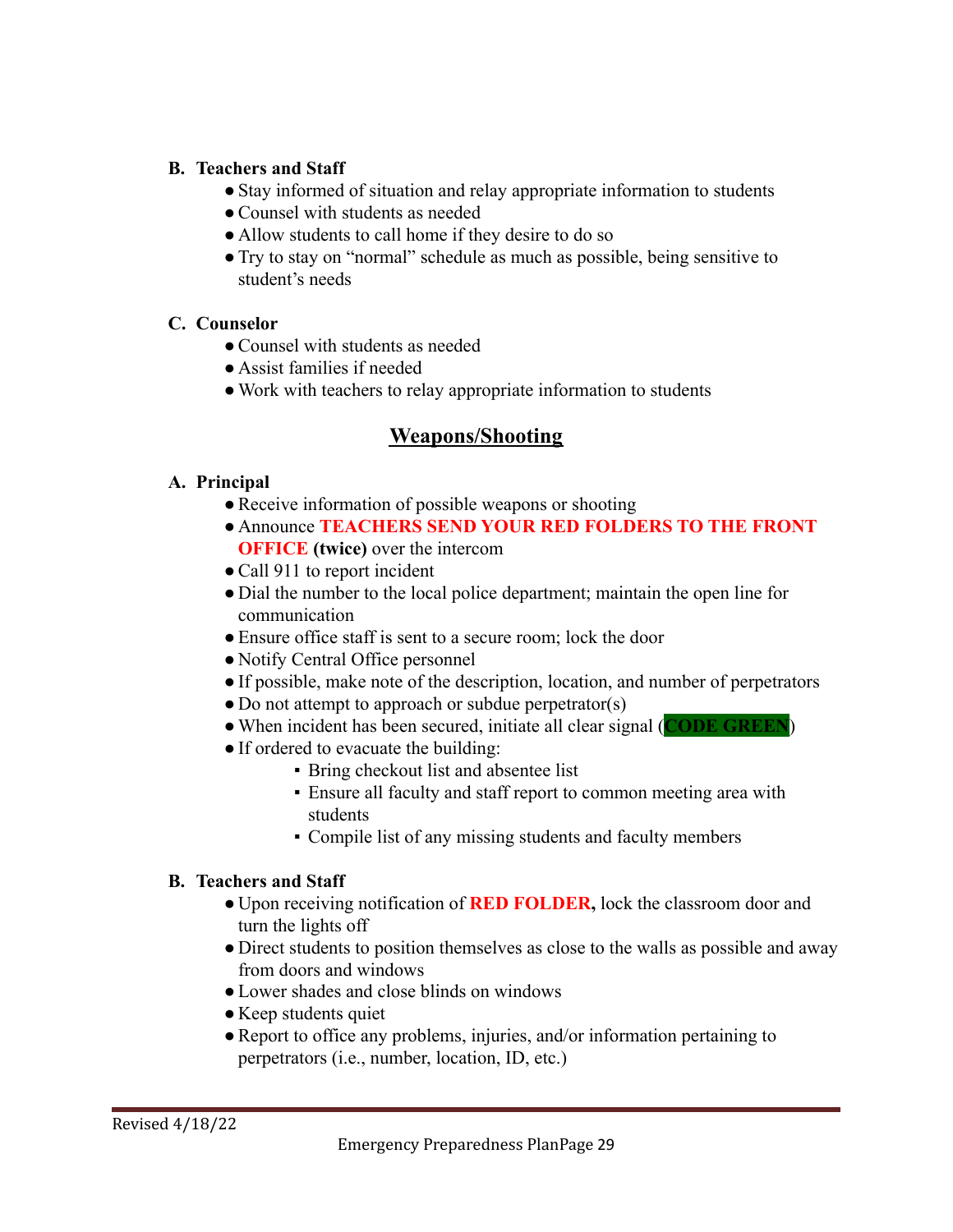- ●Remain in position until all clear signal (**CODE GREEN**) and password is received
- Resume daily operation when all clear has been verified
- If ordered to evacuate the building:
	- Have roll book with you
	- Report to designated area
	- Wait for further instructions
	- Remain with students for the duration of the incident or until dismissed by the principal
	- Report any missing students or injuries to the principal or assistant principals

# **Sexual Assault**

Acts of sexual nature including, but not limited to intercourse, attempted rape, or rape are in violation of Sumter County Board of Education policy.

## **A. Principal**

- Upon discovery or report of a sexual assault, provide medical assistance to the victim if needed
- ●If the perpetrator is a student, keep him/her isolated until dismissed with parent or law enforcement
- ●If the perpetrator is an intruder, sound for a **RED FOLDER** (lockdown)
- Notify the counselor to provide support
- Notify the proper authorities (law enforcement, DHR)
- ●Preserve crime scene
- ●If possible, move the victim to an administrative office until the victim is transported to a medical treatment facility
- Notify the victim's parent/guardian
- Notify the superintendent
- Accompany the victim to a medical treatment facility
- Anticipate and prepare for requests from the media
- Prepare for debriefing of faculty members, staff, students, and parents being careful to guard confidentiality issues
- ●Collect detailed documentation of all activities and decisions related to the incident

## **B. Teachers and Staff**

- ●Follow lockdown procedures if **RED FOLDER** is sounded
- Keep students away from the crime scene
- Provide appropriate information to students as necessary
- Direct all questions directly related to the incident to the principal

## **C. Counselor**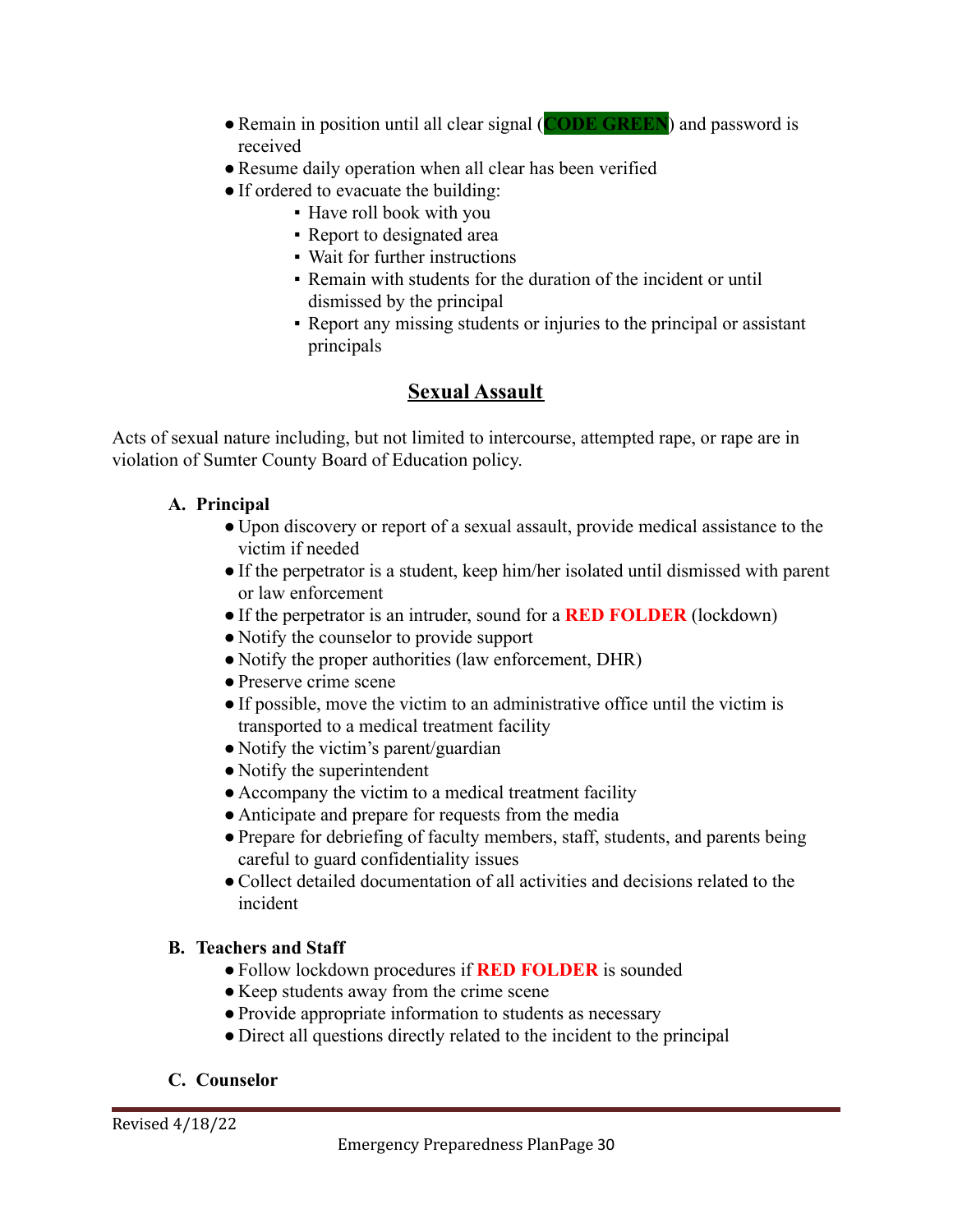- ●Provide immediate support for the victim
- Assist the victim's parents if needed
- Assist in documentation of the incident
- ●Be prepared to counsel other students as necessary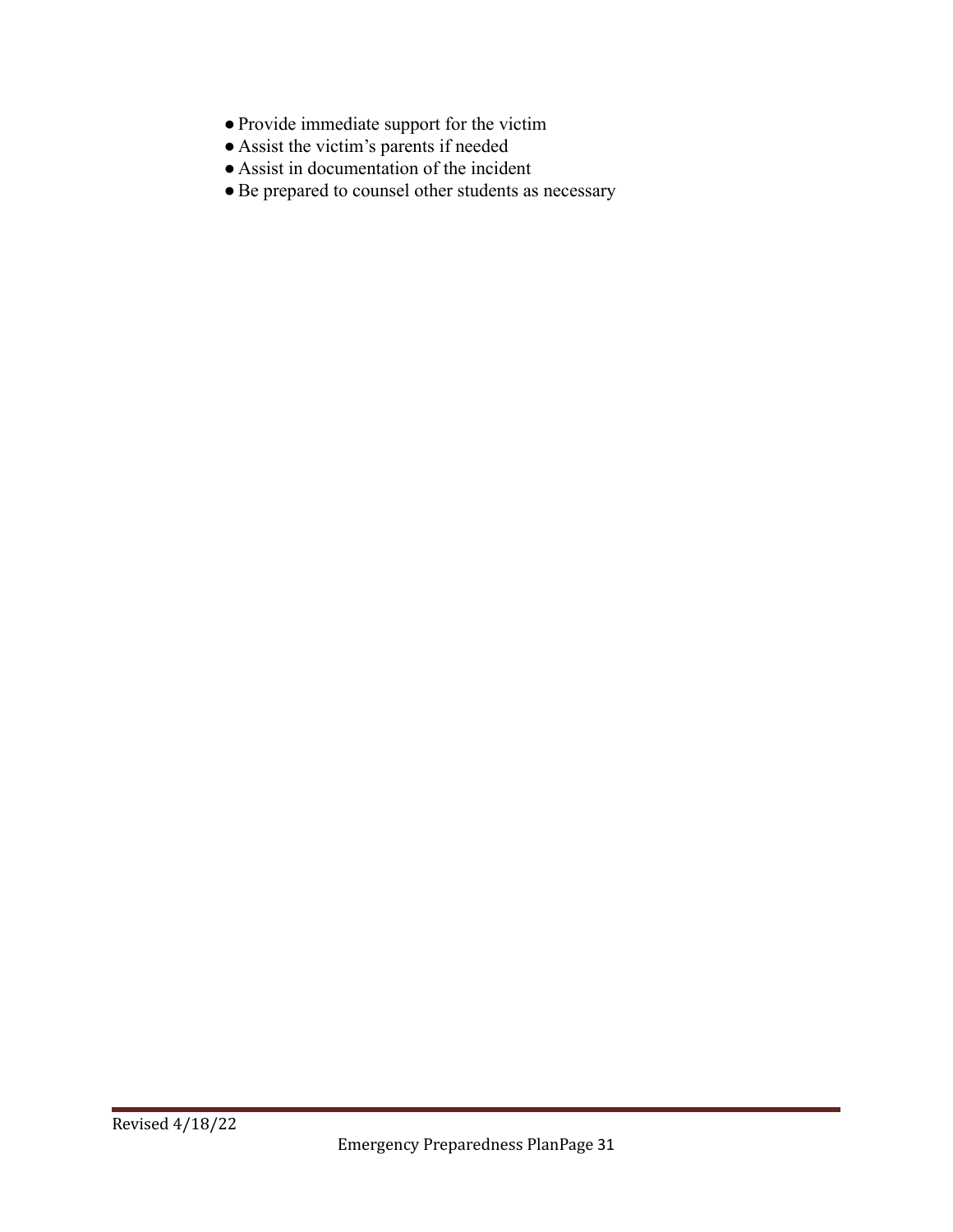# **Fights/Disruptions/Riots**

#### **I. Fights/Disruptions**

#### **A. Principal**

- Call law enforcement if necessary to gain control of the situation
- Attempt to isolate/apprehend the participants if possible
- Instruct teachers to take/keep on looking students away from the area
- Report the incident to the superintendent
- Call parents of the participants
- Gather documentation of the event
- Decide appropriate disciplinary action according to Sumter County Board of Education policy

#### **B. Teachers and Staff**

- Report fights/disruptions to the office
- Keep nonparticipating students away from the area
- Assist in isolating the participants if possible
- ●Provide information of the incident to the principal

#### **II. Riots**

- **A. Principal**
	- Call law enforcement if necessary to gain control of the situation
	- Contact the superintendent
	- Steer nonparticipating students away from the area
	- ●If riot occurs outside the building:
		- Initiate lockdown procedure with **RED FOLDER**
		- Direct bus drivers to drive to another appointed school or location if students cannot be unloaded safely

#### **B. Teachers and Staff**

- Assist in keeping students away from riot area
- ●Be prepared to follow lockdown procedures (**RED FOLDER**) until the all clear signal (**CODE GREEN**) is given

## **Chemical Spills**

#### **A. Principal**

- If there is a large chemical spill within the building:
	- Immediately clear the area of all students
	- Alert other teachers to avoid the area
	- Prepare to evacuate the building if necessary
	- Contact the local Emergency Management Agency for assistance and directions for cleaning the spill
	- Contact the superintendent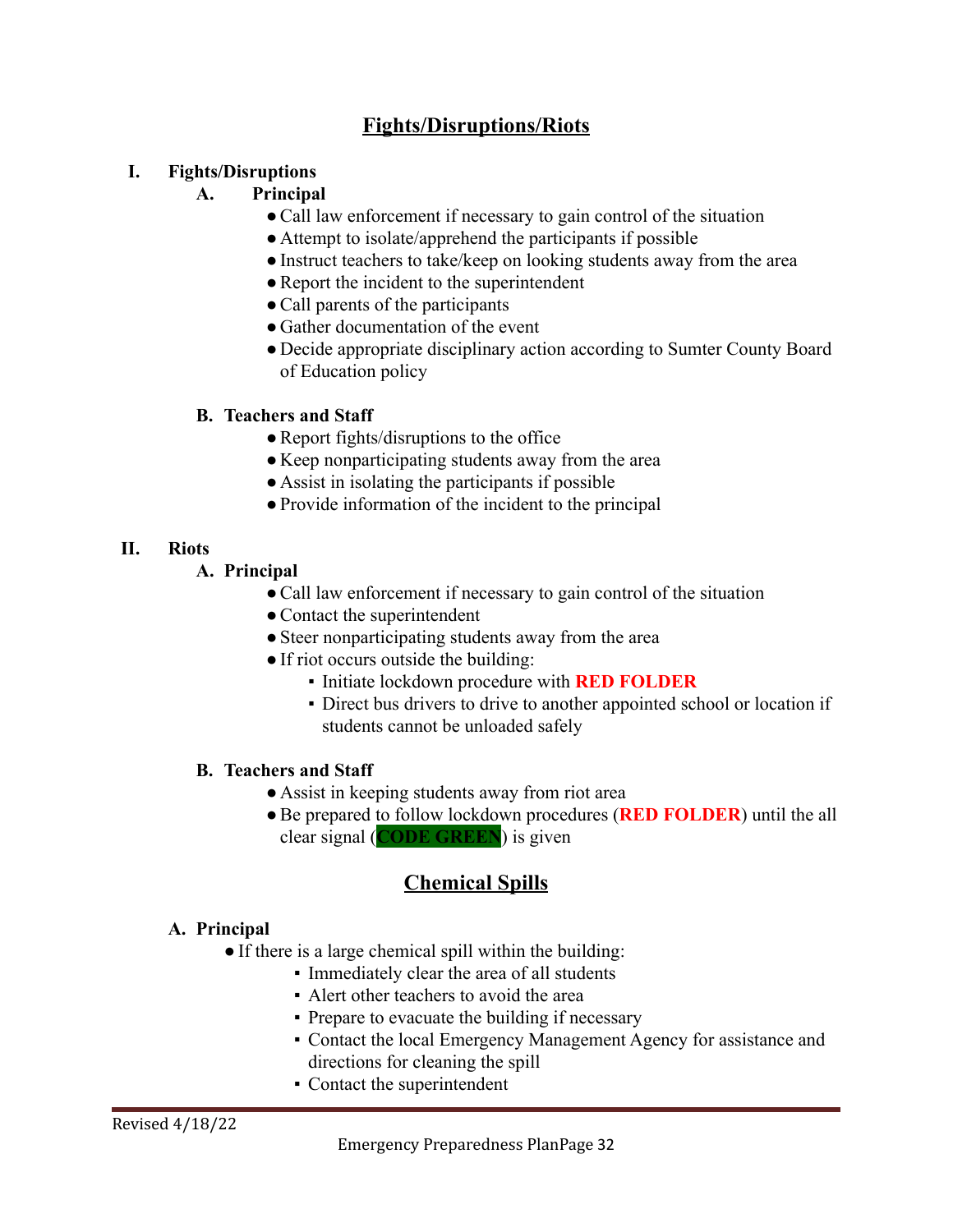- ●If ordered to relocate because of a chemical spill in the community:
	- Ascertain destination of students; this must be coordinated with Central Office and must be out of the hazard area
	- Initiate evacuation procedures
	- Ensure all students have been loaded onto buses and are all accounted for
	- Ensure teachers and staff accompany students to evacuation destination
	- Take a master list of students and emergency phone numbers to contact parents

#### **B. Teachers and Staff**

- If there is large chemical spill within the building:
	- Clear the area of all students
	- Avoid taking students through the area
	- Prepare to evacuate the building if necessary
- ●If ordered to relocate because of a chemical spill in the community:
	- Have roll book at hand
	- Load buses with your class and remain with students at the new location
	- Assist in contacting parents

## **Vandalism**

An act of vandalism is in violation of the Sumter County Board of Education policy. The parents or guardians of any minor under the age of 18 shall be liable for any damages sustained to school property and will be responsible for paying any related court costs.

#### **A. Principal**

- Upon discovery of vandalism, preserve the crime scene
- Do not attempt to clean the area until it has been fully inspected by law enforcement
- Contact and cooperate with the proper authorities
- Document in detail the incident and send to the superintendent
- If a determination is made as to the identity of the vandal(s)
- ●Begin proceedings for appropriate disciplinary action

#### **B. Teachers and Staff**

- Keep students away from the crime scene
- Relocate your students to another classroom if necessary
- Do not attempt to clean the area until it has been fully inspected by law enforcement
- ●Provide information concerning the incident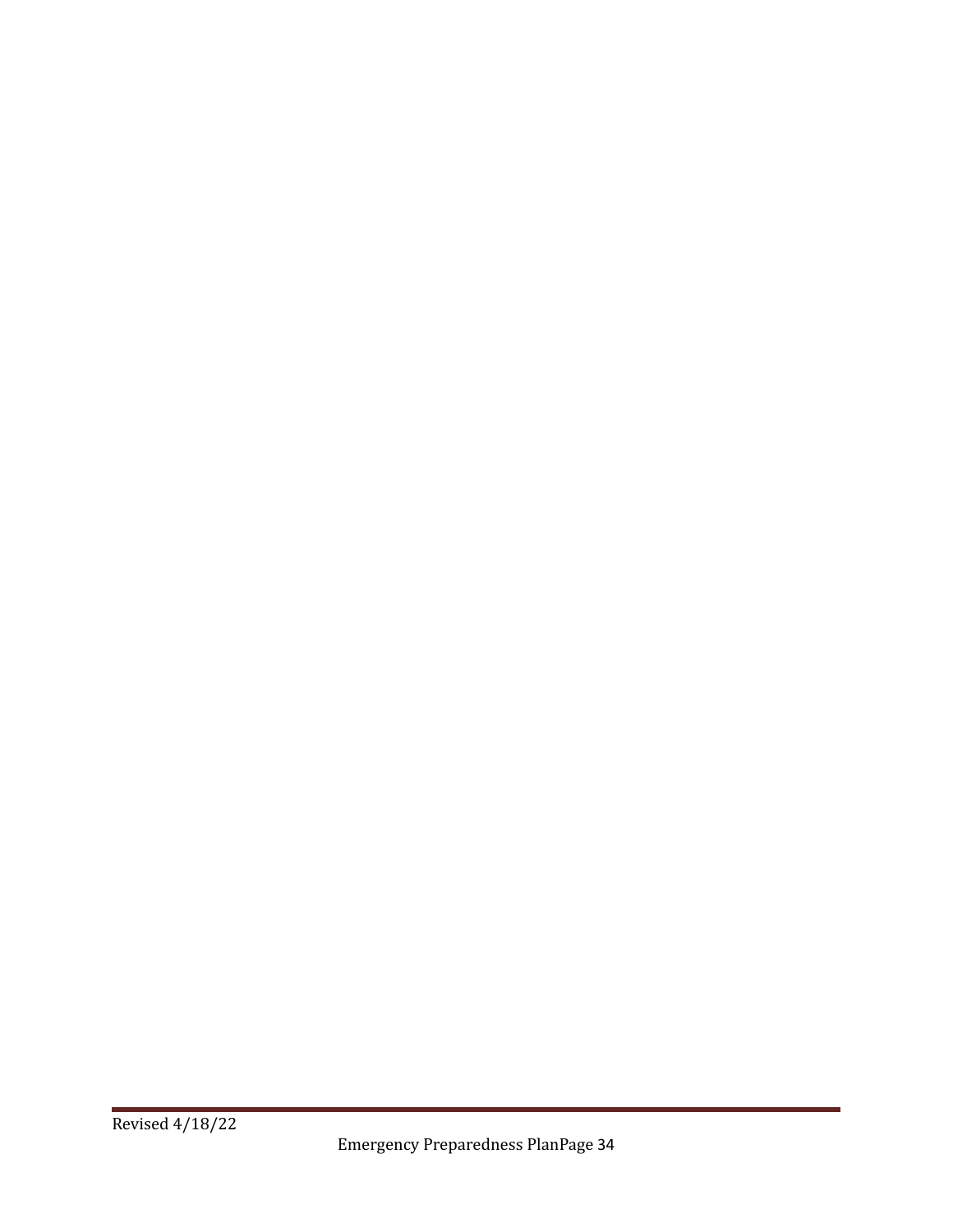# **Railway Derailment/Air Disasters**

Because of our highly mobile society, railway derailments or air disasters could possibly affect daily activities of Sumter County High School. Since the majority of railways in this area are used for cargo, the inconvenience of a railway disaster would most likely be in the area of traffic delays. With the close proximity of a railroad to the school, a railway derailment could result in a chemical spill.

The nearest airport is approximately six miles away from the area of the school. This airport serves single/multi engine airplanes and helicopters. There is only a slight chance an air disaster would affect the students at Americus Sumter High School.

#### **I. Railway Derailment/Air Disaster in the Community**

#### **A. Principal**

- **●**If traffic is blocked in such a way that buses and cars must detour during drop-off or pick-up times:
	- Alert bus drivers to the situation if possible
	- **▪** Make sure teachers stay with students in the afternoon until they are picked up
	- Allow students to call parents as necessary

#### **B. Teachers and Staff**

- **●**Remain with students until everyone is picked up
- **●** Allow student to call home as necessary

#### **II. Railway Derailment/Air Disasters on Field Trips**

#### **A. Principal**

- Designate person to be in charge of off-campus trip
- Be familiar with trip routes and itinerary
- Secure a log of all people on each car/plane
- Contact Central Office in the event of an emergency
- ●Coordinate contact of parents
- Travel to location if possible
- Act as spokesperson for school until superintendent or designee arrives to assume this responsibility
- Arrange for collection of uninjured students

#### **B. Teachers on the Trip**

- Be sure all participants are instructed as to emergency procedures
- ●Provide an adequate number of chaperones
- Secure signed parental permission forms with emergency number and other needed information
- Supply the principal with a complete list of everyone on each car/plane and a detailed itinerary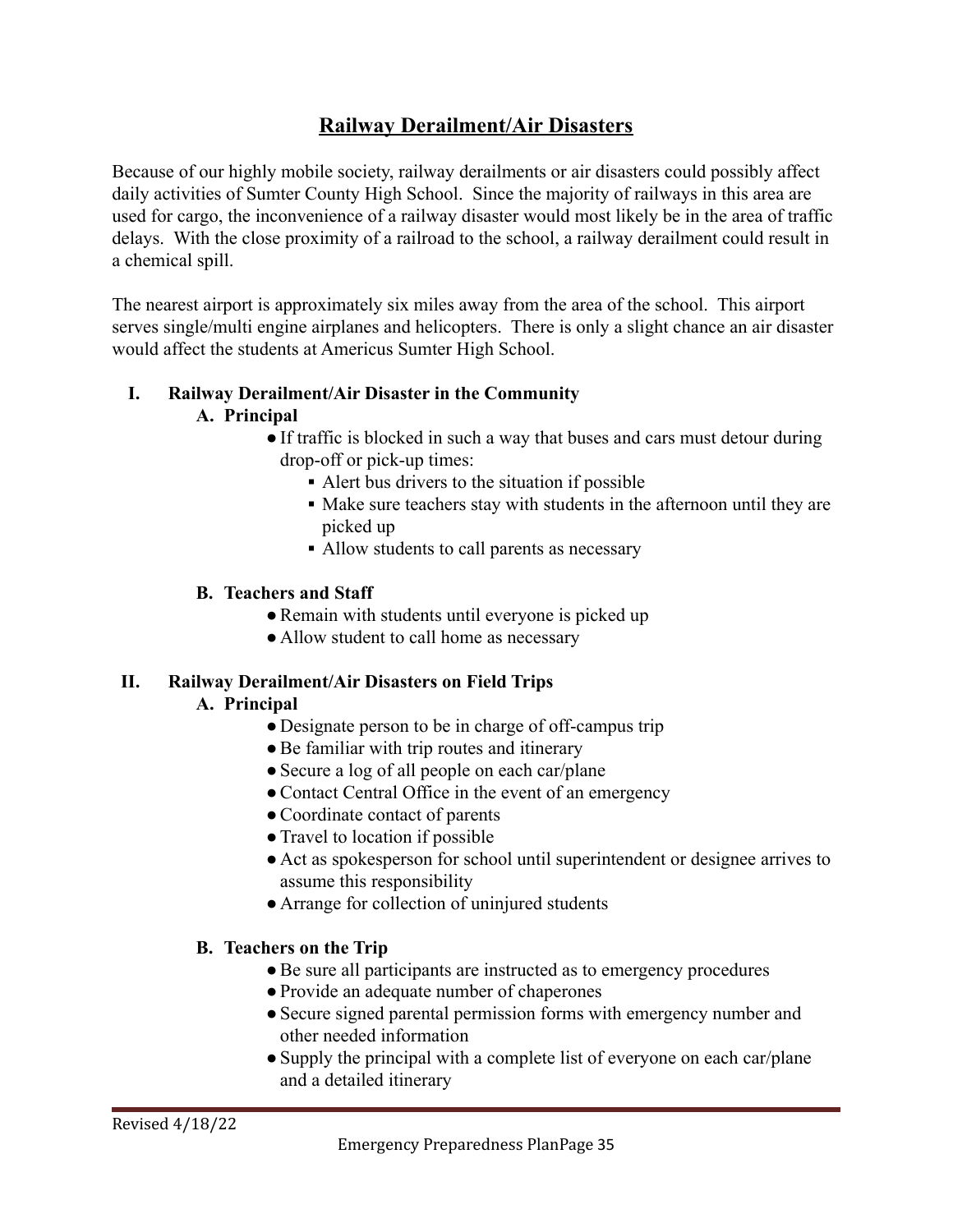- ●Provide name tags for all people participating in the activity
- ●In case of accident, the teacher in charge shall secure the safety of all students and contact the principal immediately with the following information:
	- Number of buses involved and bus numbers (if a traffic accident)
	- **Location of accident**
	- Names of students injured
	- Number of students involved/injured
	- Names of hospitals where injured are taken
	- Condition of buses (if traffic accident)
	- Remain with uninjured students
	- Wait for further instructions from the base school

#### **C. Teachers and Staff at the School**

- Keep students calm
- Continue with normal routine as much as possible
- Assist with any task assigned by the principal

#### **D. Counselor**

- ●Be available to counsel students at the school as necessary
- Assist with parents of injured students

# **Extra-Curricular Activities**

Extra-curricular activities are any activity that takes place in the school building after regular school hours. The Crisis Response Team, Committee Members and all designees will remain the same as in the Safety Plan established for the general school day. Members of the response team will assume leadership responsibilities if the principal or designee is unable or unavailable.

## **Severe Weather Alert**

Principal or designee will announce over the intercom that everyone in the building should follow the Safety Plan posted inside classrooms. In the event that everyone is located in the lunchroom, everyone will be asked to move to the inside of the building and stay until the threat of severe weather has passed.

# **Fire/Bomb Threat/Evacuation of Building**

When the fire alarm sounds continuously for more than 20 seconds, you should assume that there is a real danger. Conduct an evacuation of the buildings in an orderly manner using designated evacuation paths and exits. Report to designated locations and account for students. Wait for further instructions. In the event that everyone is located in the gym or lunchroom area the principal and/or designee will direct all people to leave through the nearest exit; remain in the designated safe area until it has been determined that things are safe to re-enter to the building.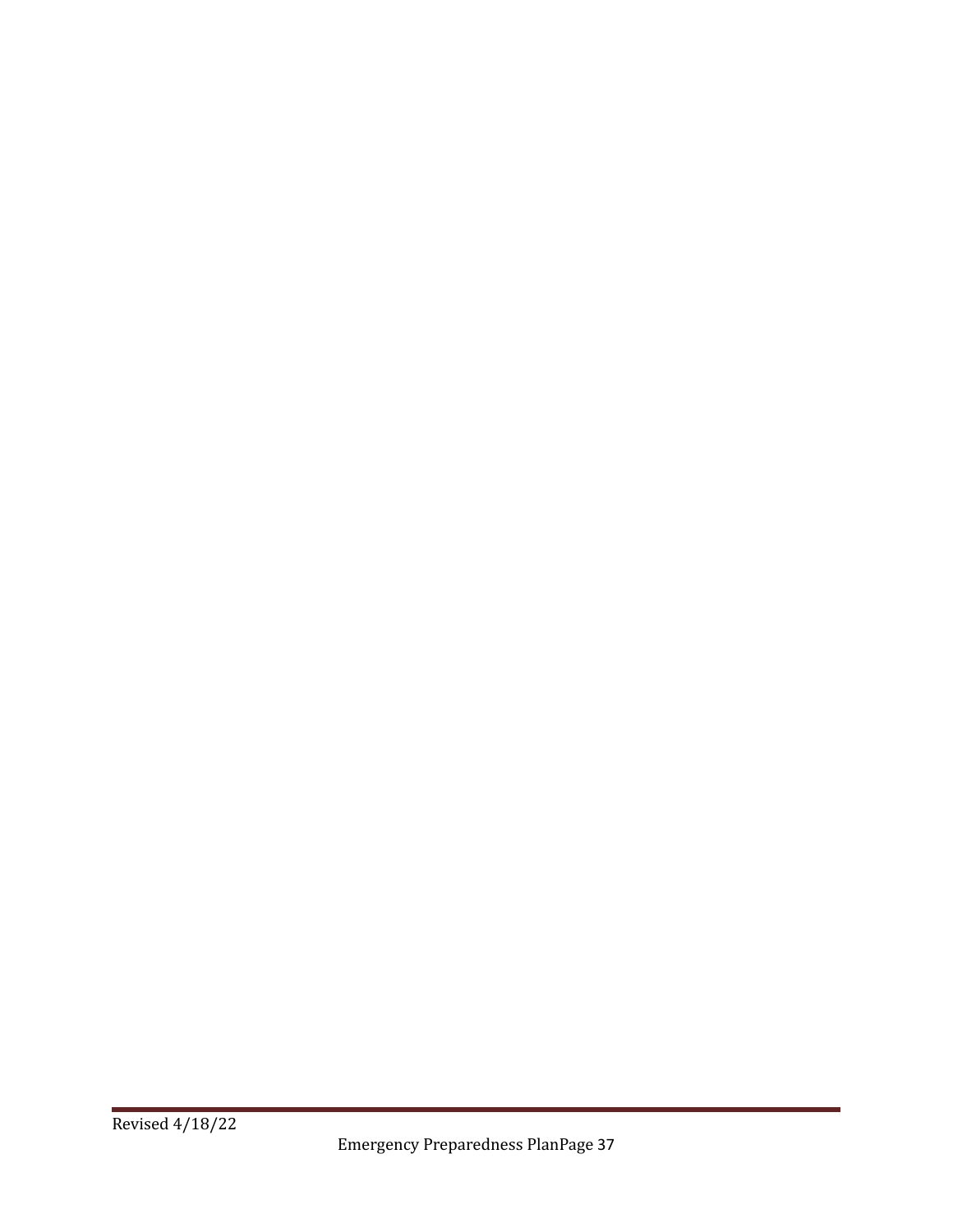# **Chain of Command**

#### **A. Principal – Person in charge**

● Dr. [Marnie Dutcher](mailto:mdutcher@sumterschools.org)

#### **B. Assistant Principals – Person in Charge if principal is absent**

- ●Mr. Joseph Moncrief
- ●Mr. Martin Mitchell

## **School Information**

| <b>Address:</b>      | 903 South GA Tech Parkway<br><b>Americus, Georgia 31709</b> |  |
|----------------------|-------------------------------------------------------------|--|
| <b>Phone Number:</b> | 229-924-3653                                                |  |
| <b>Fax Number:</b>   | 229-931-8618                                                |  |

# **Emergency Communication and Equipment/Supplies**

#### **A. Communication**

- ●Main Office
- ●Counselors
- Attendance Clerk
- Resource Officer

#### **B. Equipment/Supplies**

- ●First-aid kits
	- Front Office
	- Mrs. Barbara Mitchell, R.N. Room 300
	- Ms. Shaquita Ingram, R.N. Room 308
- ●Flashlights
	- Front Office
	- Administrators' Offices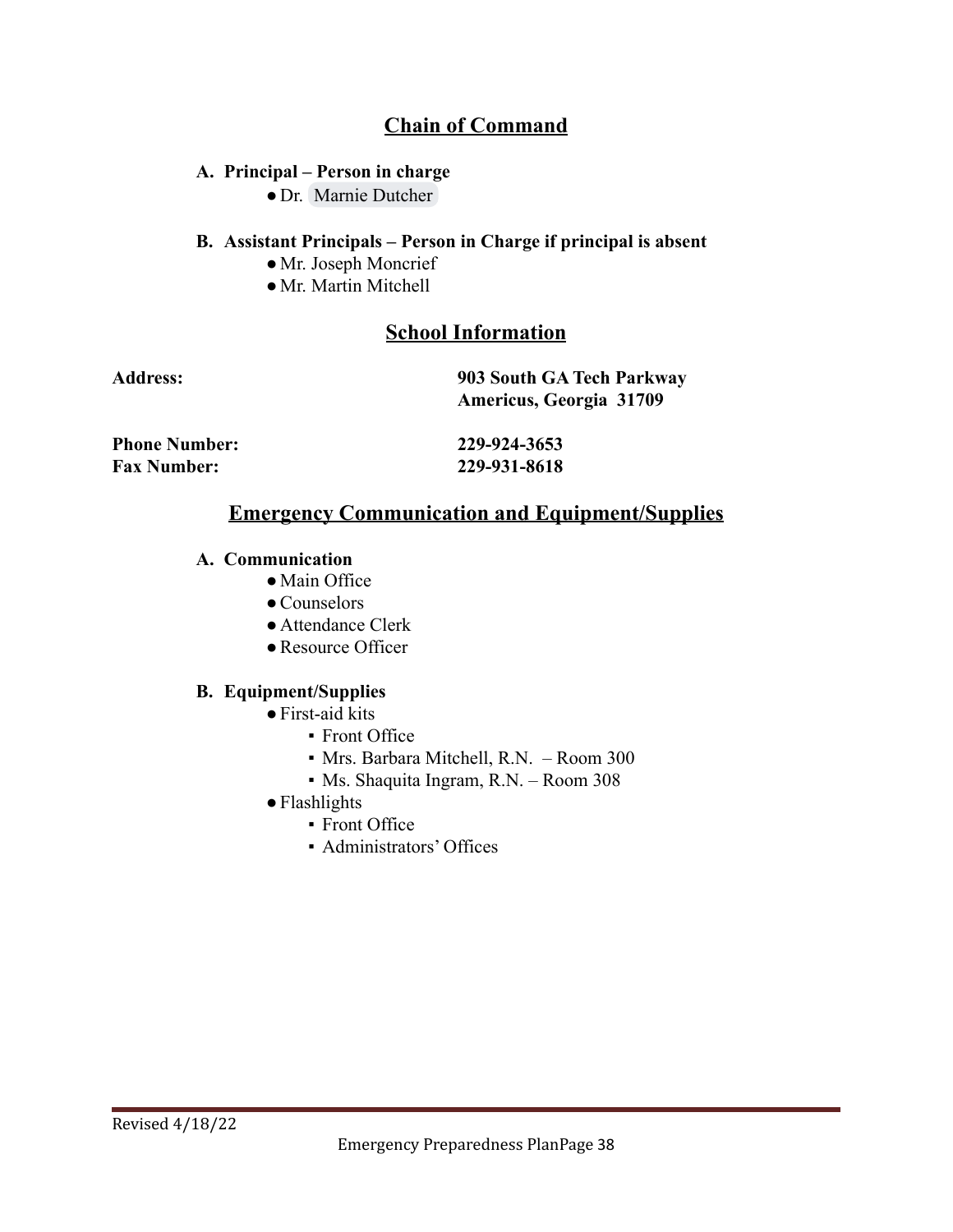## **Crisis Codes**

Crisis lockdown uses a color code (Posted inside the classroom by the door). The Color code system uses 6 colors to identify emergency and crisis situations

#### **RED FOLDER:** Immediate danger for students and/or staff

#### **Possible RED FOLDER situations:**

- A person in the building with a weapon
- A serious fight that involves multiple aggressors or multiple victims
- A situation on campus that requires assistance from EMS or Police

#### **What to do in a RED FOLDER**

- ●Lock your door
- Account for all students
- DO NOT allow anyone to enter or leave your room
- Move students away from windows and doors
- Wait for instructions from administration

#### **Use your colored cards to communicate with administration**

- Slide the **GREEN** card under your door if all students are accounted for and everyone is OK
- Slide the **YELLOW** card under your door if you have students missing or you have important information for the administration
- Slide the **RED** card under your door if you need immediate assistance from the administration

#### **CODE YELLOW**: Alert; possible **RED FOLDER**

#### **What to do in a CODE YELLOW**

- Lock your door
- Account for all students
- DO NOT allow anyone to enter or leave your room
- ●Continue class as normal
- ●Wait for instructions from administration

**\*\*\*Use your colored cards to communicate with administration (See above)\*\*\***

#### **CODE BLUE**: severe weather

#### **Possible CODE BLUE situations**

• Sudden and/or severe weather conditions, severe thunderstorm warning, tornado warning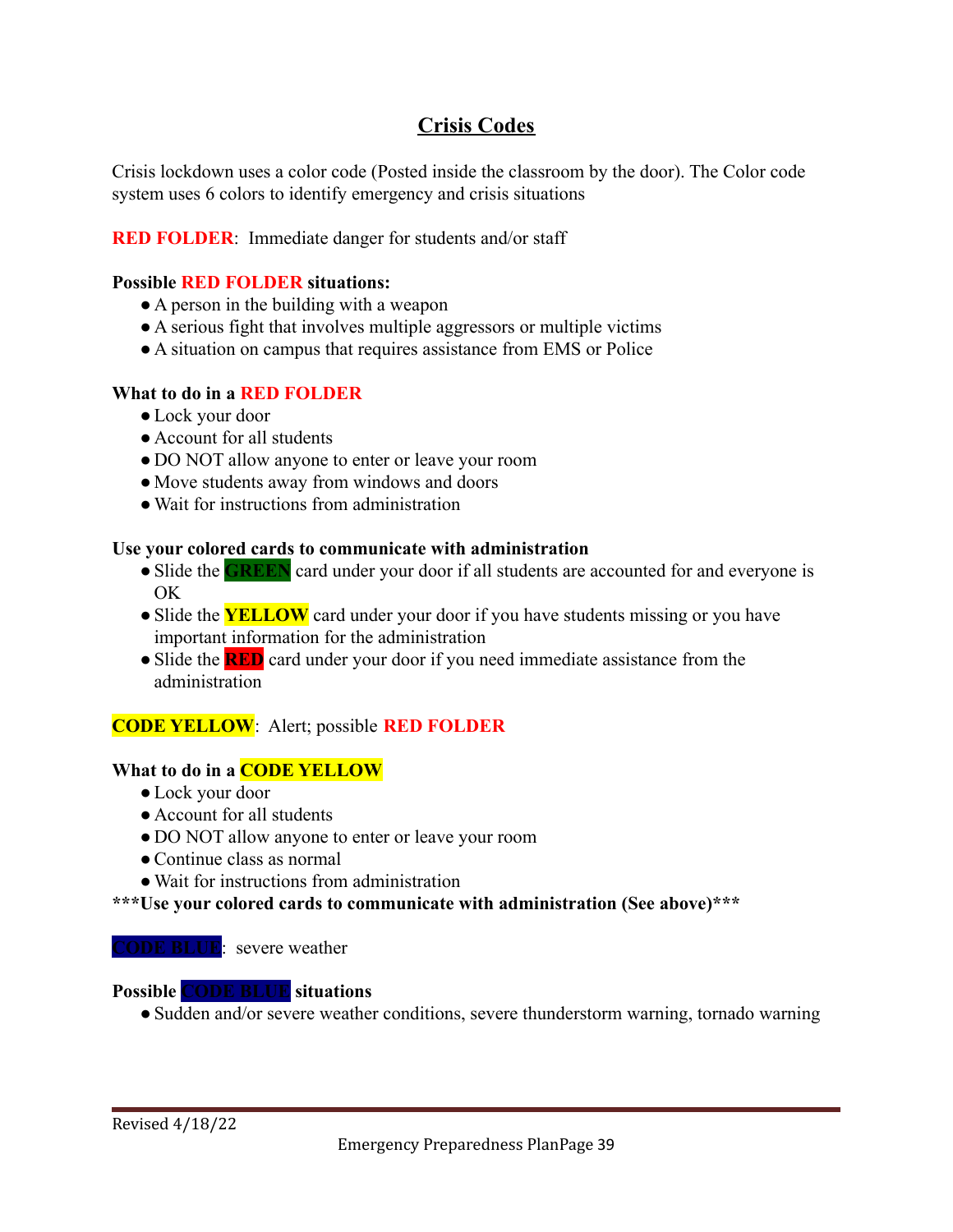#### **What to do in a CODE BLUE**

- Account for all students (keep students away from glass)
- DO NOT allow anyone to enter or leave you room
- Wait for updates and instructions for administration
- Be prepared to move to safe zones

#### **CODE RED**: Bomb Threat

A bomb threat may be received at any time on any phone line within the school. There is always a chance that the threat is legitimate. Appropriate action should be taken. If you receive a bomb threat notify the administration immediately.

If **CODE RED** is called over the intercom, you should evacuate the building IMMEDIATELY and report to your designated area at Thomas Bell Stadium (Baseball Field).

- ●Math: Around First Base
- ●Science: Around Second Base
- ●English/Foreign Language: Around Third Base
- ●Social Studies: Sitting in the Stands on Third Base side
- ●CTAE: Sitting in the Stands on First Base side
- ●PE/Fine Arts/Nail Tech/ISS/SPED/CRA: Sitting in the Stands behind Home Plate
- Account for all students and wait for further instructions

**CODE GREEN**: Return to normal school function. All previous codes have been lifted.

**CODE PURPLE**: Medical emergency

A **CODE PURPLE** will be called when an emergency medical response is needed by anyone in the building. An administrator and a school nurse will be called to the emergency.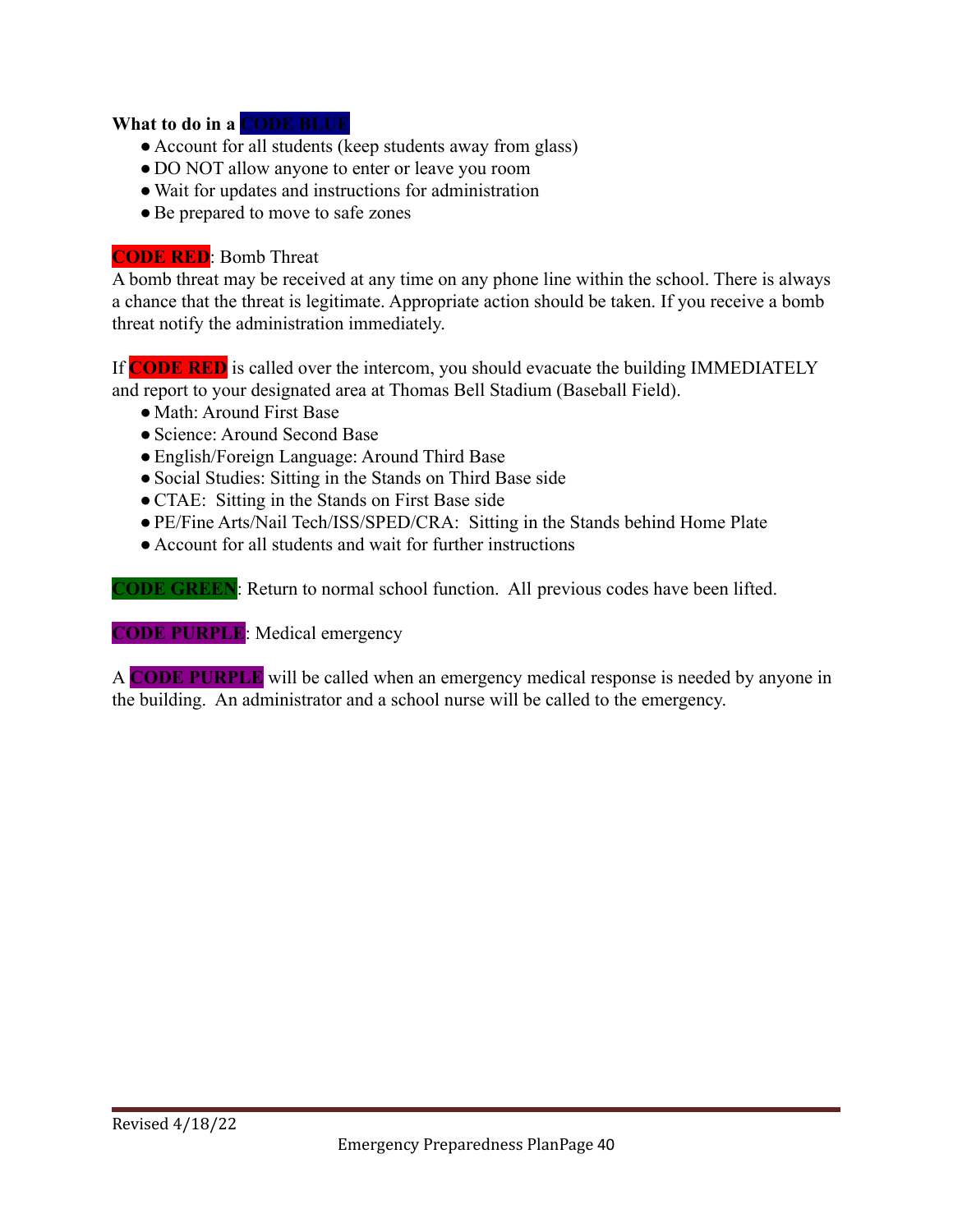# **SUMTER COUNTY SCHOOLS Crisis Codes**

**RED FOLDER** – immediate danger, LOCK doors, move away from doors and windows, and sit on floor

**CODE YELLOW** – alert possibly **RED FOLDER**, LOCK doors, all STUDENTS in room no one in hall

**CODE BLUE** – severe weather, follow procedures, look for SAFE zones

**CODE RED** – bomb threat

**CODE GREEN** – all codes have been lifted, normal school functions

**CODE PURPLE** – medical emergency

Revised 4/18/22

Emergency Preparedness PlanPage 41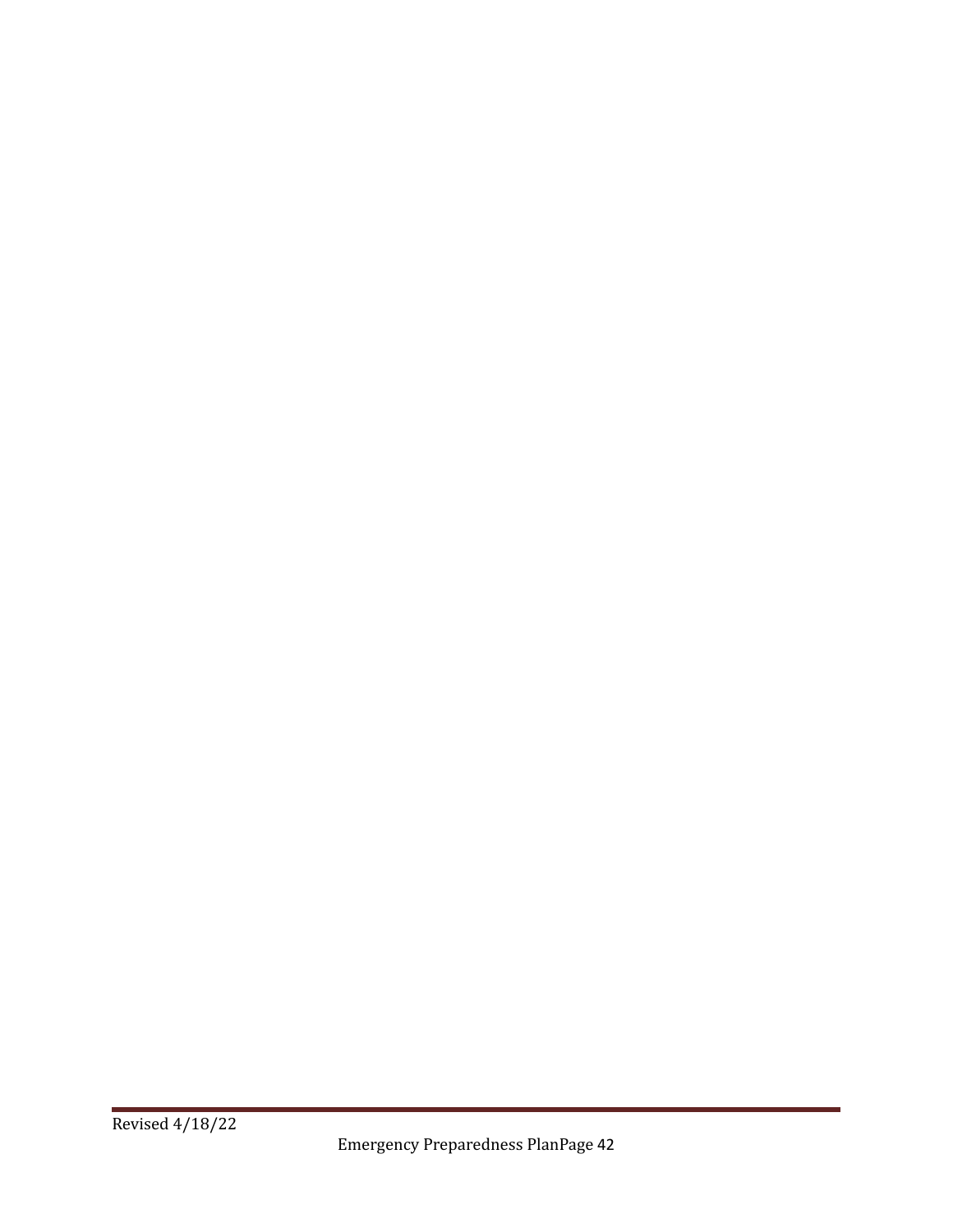# **Sumter County High School**

# **2020 – 2021 Drill Schedule and Log**

| Monthly           | Date to be | Weather    | Number of | Evacuation | Comments,    |
|-------------------|------------|------------|-----------|------------|--------------|
| Schedule          | Conducted  | Conditions | Occupants | Time       | <b>Notes</b> |
| $1^{st}$ :        | 8/31/21    |            |           |            |              |
| $2nd$ :           | 10/7/20    |            |           |            | Statewide    |
| $3rd$ :           | <b>TBD</b> |            |           |            |              |
| $4th$ :           | <b>TBD</b> |            |           |            |              |
| $5th$ :           | <b>TBD</b> |            |           |            |              |
| $6th$ :           | <b>TBD</b> |            |           |            |              |
| $7th$ :           | <b>TBD</b> |            |           |            |              |
| $8th$ :           | <b>TBD</b> |            |           |            |              |
| 9 <sup>th</sup> : | <b>TBD</b> |            |           |            |              |
| $10^{th}$ :       |            |            |           |            |              |
| $11^{th}$ :       |            |            |           |            |              |

Fire Drills: Two fire drills in the first month of school, and one per month each following month.

#### **Severe Weather Safe Area:** Twice each year

| Month           | Date to be | Number of | Response | Comments, Notes |
|-----------------|------------|-----------|----------|-----------------|
| Scheduled       | Conducted  | Occupants | Time     |                 |
| <b>November</b> |            |           |          |                 |
| February        |            |           |          |                 |

**Other Drills or Practice:** Such as Lockdown, Intruder, Bomb Threat, etc.

| Date              | Date      | Event     | Comments,    |
|-------------------|-----------|-----------|--------------|
| Scheduled         | Conducted | Scheduled | <b>Notes</b> |
| 1st.              |           |           |              |
| $2^{\text{nd}}$ . |           |           |              |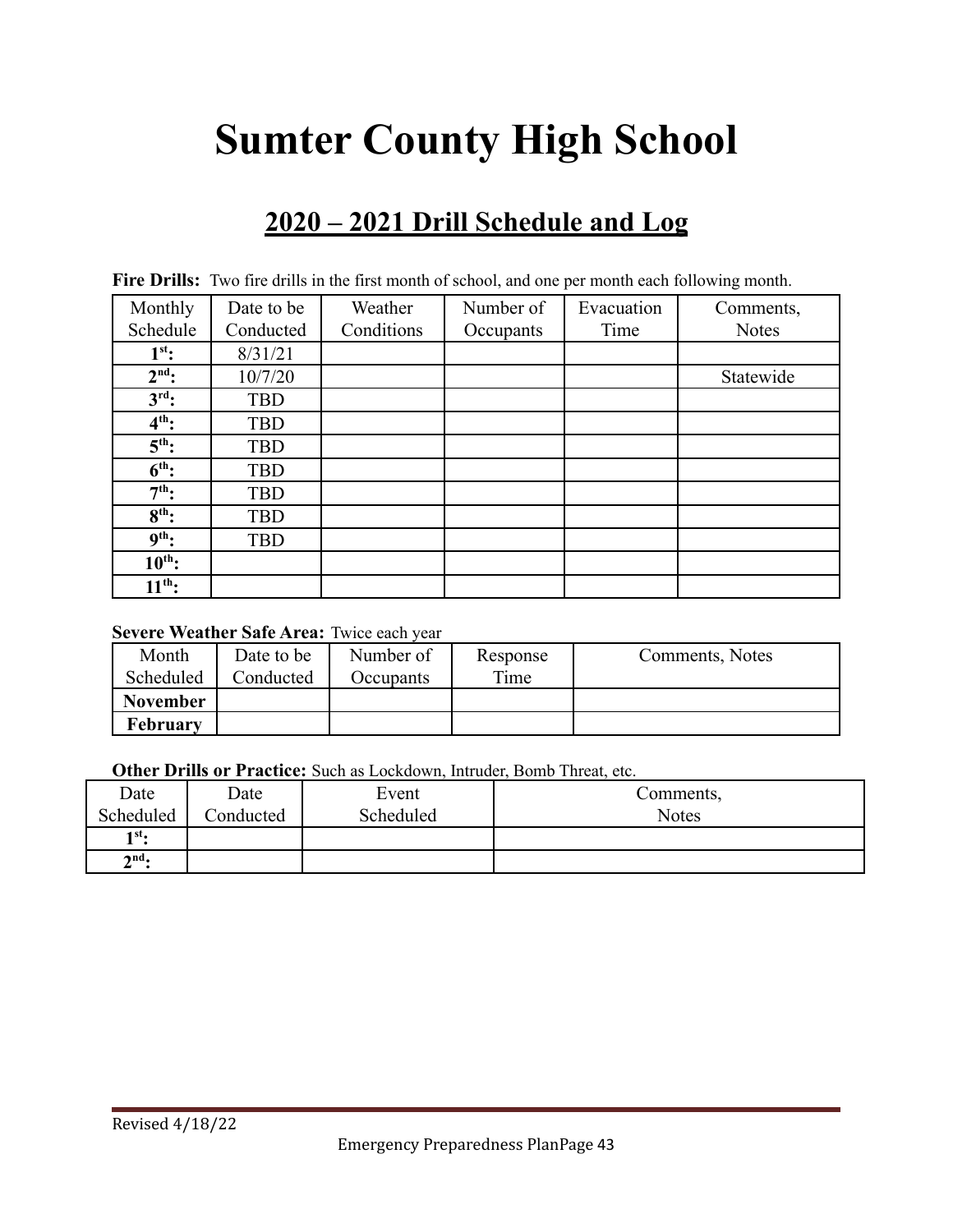# **Sumter County High School**

#### **Fire/Emergency Drill Reporting Form**

| Date:                                  | Block: |             | Teacher Name: |    |  |
|----------------------------------------|--------|-------------|---------------|----|--|
| Are all students on your roll present? |        | Circle one: | YES           | NО |  |

If you circled "NO" continue to the lower portion of this form. When you complete the form, turn in to your department chair. Department chairs return forms to the **FRONT OFFICE** immediately after the drill.

**Note:** You must complete the reason for absence using the following codes: absent from school, front office, media center, restroom, AWOL.

#### **Missing Students:**

| <b>Student Name</b> | <b>Reason for absence</b> |
|---------------------|---------------------------|
|                     |                           |
|                     |                           |
|                     |                           |
|                     |                           |
|                     |                           |
|                     |                           |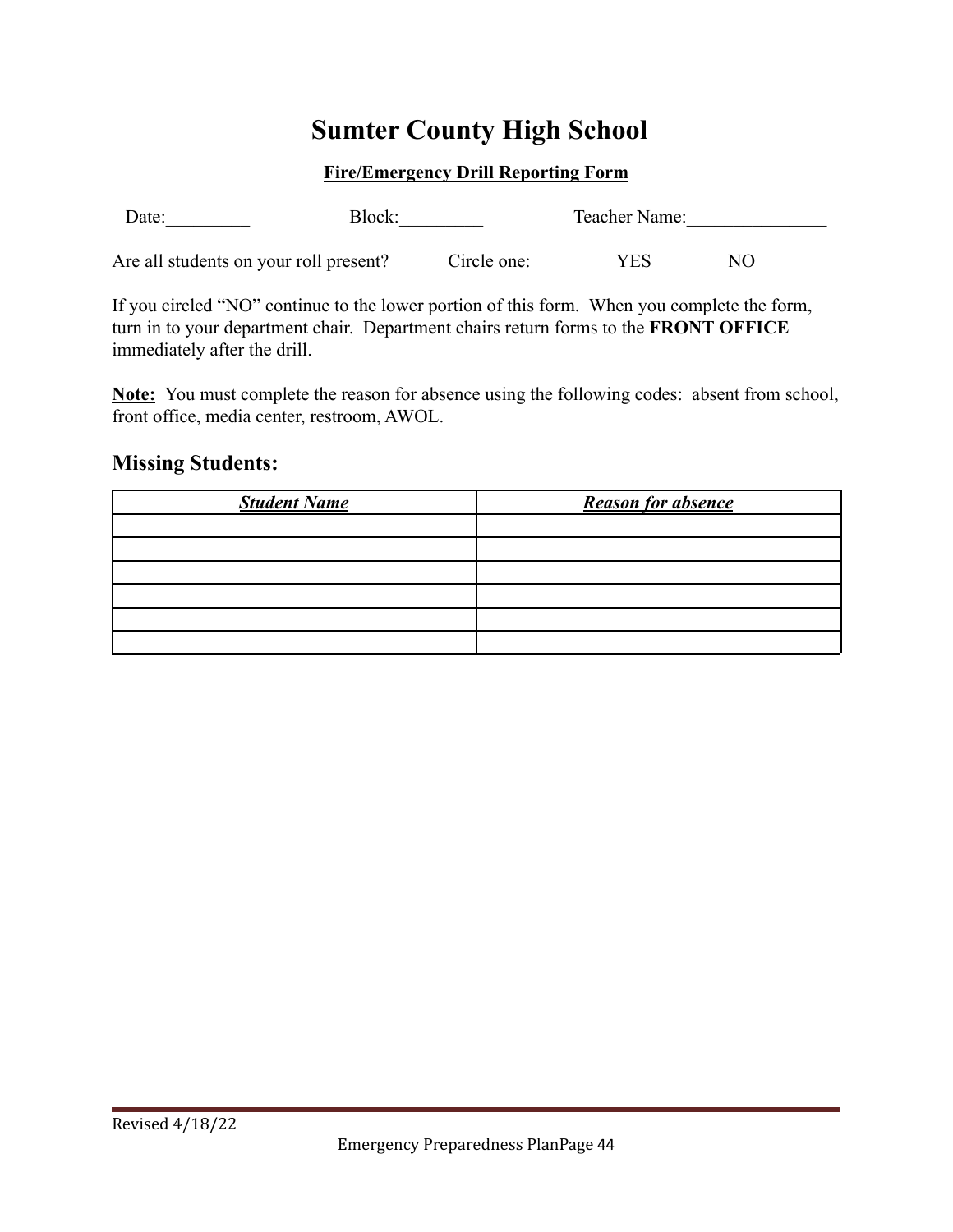#### **EPIDEMIC or PANDEMIC ANNEX**

In planning for a pandemic or epidemic event, the school or school district accomplished the following?

#### **School Impact and Essential Services**

- Potential for school closings: full school closure or partial school closure where some schools are closed while others remain open
	- \_\_A plan for full or partial school closure and how to communicate
- Large numbers of staff absent, difficult to maintain school operations
	- \_\_A plan for identifying the absentee rate of employees
	- \_\_A plan for fulfilling the requirement of essential services with a backup
		- plan of employee assignments
- Loss of services from suppliers (e.g. food services, cleaning supplies)
	- A plan for the continuation of food services through USDA and other sources

\_\_ A plan to determine if vendors in the supply chain have a pandemic or emergency plan for continuity or recovery of supply deliveries.

- Student learning and delivery of teaching may be interrupted
	- \_\_A plan for digital distance learning
	- \_\_A backup plan for distance learning if digital access is not available
- Student absenteeism elevated above normal trends
	- \_\_A plan for tracking student absences and monitoring access to distance learning
- Financial services may be interrupted
	- \_\_Identified essential financial services and key staff members
	- \_\_IT has developed a backup plan to continue essential financial
	- services if school closure is long-term and/or if staff cannot return to the workplace

 $\mathcal{L}_\text{max} = \mathcal{L}_\text{max} = \mathcal{L}_\text{max} = \mathcal{L}_\text{max} = \mathcal{L}_\text{max} = \mathcal{L}_\text{max} = \mathcal{L}_\text{max} = \mathcal{L}_\text{max} = \mathcal{L}_\text{max} = \mathcal{L}_\text{max} = \mathcal{L}_\text{max} = \mathcal{L}_\text{max} = \mathcal{L}_\text{max} = \mathcal{L}_\text{max} = \mathcal{L}_\text{max} = \mathcal{L}_\text{max} = \mathcal{L}_\text{max} = \mathcal{L}_\text{max} = \mathcal{$  $\mathcal{L}_\text{max} = \mathcal{L}_\text{max} = \mathcal{L}_\text{max} = \mathcal{L}_\text{max} = \mathcal{L}_\text{max} = \mathcal{L}_\text{max} = \mathcal{L}_\text{max} = \mathcal{L}_\text{max} = \mathcal{L}_\text{max} = \mathcal{L}_\text{max} = \mathcal{L}_\text{max} = \mathcal{L}_\text{max} = \mathcal{L}_\text{max} = \mathcal{L}_\text{max} = \mathcal{L}_\text{max} = \mathcal{L}_\text{max} = \mathcal{L}_\text{max} = \mathcal{L}_\text{max} = \mathcal{$  $\mathcal{L}_\text{max} = \mathcal{L}_\text{max} = \mathcal{L}_\text{max} = \mathcal{L}_\text{max} = \mathcal{L}_\text{max} = \mathcal{L}_\text{max} = \mathcal{L}_\text{max} = \mathcal{L}_\text{max} = \mathcal{L}_\text{max} = \mathcal{L}_\text{max} = \mathcal{L}_\text{max} = \mathcal{L}_\text{max} = \mathcal{L}_\text{max} = \mathcal{L}_\text{max} = \mathcal{L}_\text{max} = \mathcal{L}_\text{max} = \mathcal{L}_\text{max} = \mathcal{L}_\text{max} = \mathcal{$  $\mathcal{L}_\text{max} = \mathcal{L}_\text{max} = \mathcal{L}_\text{max} = \mathcal{L}_\text{max} = \mathcal{L}_\text{max} = \mathcal{L}_\text{max} = \mathcal{L}_\text{max} = \mathcal{L}_\text{max} = \mathcal{L}_\text{max} = \mathcal{L}_\text{max} = \mathcal{L}_\text{max} = \mathcal{L}_\text{max} = \mathcal{L}_\text{max} = \mathcal{L}_\text{max} = \mathcal{L}_\text{max} = \mathcal{L}_\text{max} = \mathcal{L}_\text{max} = \mathcal{L}_\text{max} = \mathcal{$  $\mathcal{L}_\text{max} = \mathcal{L}_\text{max} = \mathcal{L}_\text{max} = \mathcal{L}_\text{max} = \mathcal{L}_\text{max} = \mathcal{L}_\text{max} = \mathcal{L}_\text{max} = \mathcal{L}_\text{max} = \mathcal{L}_\text{max} = \mathcal{L}_\text{max} = \mathcal{L}_\text{max} = \mathcal{L}_\text{max} = \mathcal{L}_\text{max} = \mathcal{L}_\text{max} = \mathcal{L}_\text{max} = \mathcal{L}_\text{max} = \mathcal{L}_\text{max} = \mathcal{L}_\text{max} = \mathcal{$  $\mathcal{L}_\text{max} = \mathcal{L}_\text{max} = \mathcal{L}_\text{max} = \mathcal{L}_\text{max} = \mathcal{L}_\text{max} = \mathcal{L}_\text{max} = \mathcal{L}_\text{max} = \mathcal{L}_\text{max} = \mathcal{L}_\text{max} = \mathcal{L}_\text{max} = \mathcal{L}_\text{max} = \mathcal{L}_\text{max} = \mathcal{L}_\text{max} = \mathcal{L}_\text{max} = \mathcal{L}_\text{max} = \mathcal{L}_\text{max} = \mathcal{L}_\text{max} = \mathcal{L}_\text{max} = \mathcal{$  $\mathcal{L}_\text{max} = \mathcal{L}_\text{max} = \mathcal{L}_\text{max} = \mathcal{L}_\text{max} = \mathcal{L}_\text{max} = \mathcal{L}_\text{max} = \mathcal{L}_\text{max} = \mathcal{L}_\text{max} = \mathcal{L}_\text{max} = \mathcal{L}_\text{max} = \mathcal{L}_\text{max} = \mathcal{L}_\text{max} = \mathcal{L}_\text{max} = \mathcal{L}_\text{max} = \mathcal{L}_\text{max} = \mathcal{L}_\text{max} = \mathcal{L}_\text{max} = \mathcal{L}_\text{max} = \mathcal{$ 

- Workforce may not be able to return to the workplace
	- \_\_IT has a strategic plan in place to shift workers to a telework
		- format to continue essential services
	- \_\_IT has developed strategies to troubleshoot telework technology issues remotely for teleworkers
- Other essential services may be necessary
	- \_\_Other essential services identified with continuity plan: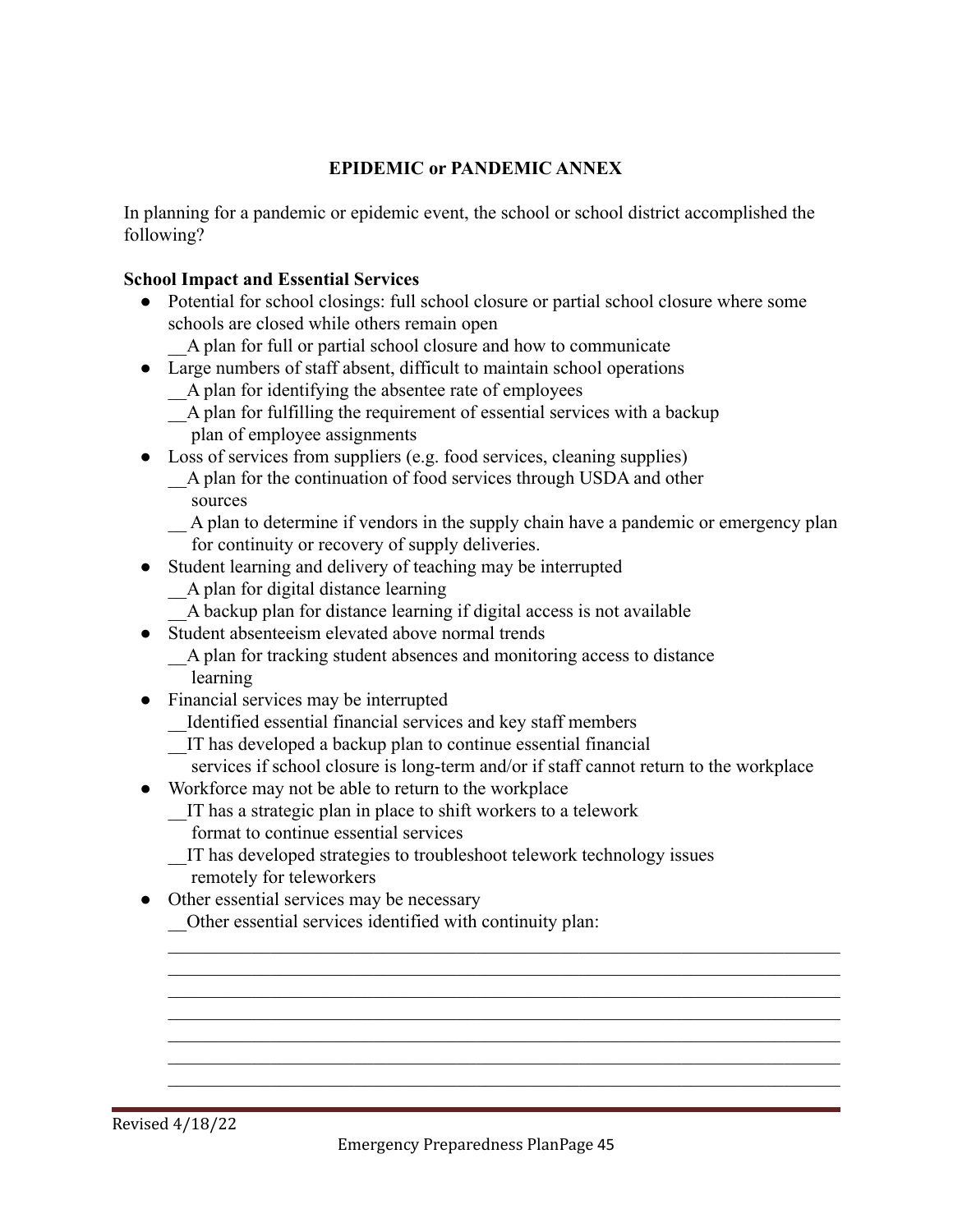### **Epidemic and Pandemic Preparation and Response Checklist**

- \_\_Identify school authorities responsible for activating the pandemic influenza plan.
- Sufficient and accessible infection prevention supplies.
- \_\_Provision of sufficient school operation supplies (food, cleaning supplies, paper supplies) during a pandemic when schools are open.

 $\mathcal{L}_\text{max} = \mathcal{L}_\text{max} = \mathcal{L}_\text{max} = \mathcal{L}_\text{max} = \mathcal{L}_\text{max} = \mathcal{L}_\text{max} = \mathcal{L}_\text{max} = \mathcal{L}_\text{max} = \mathcal{L}_\text{max} = \mathcal{L}_\text{max} = \mathcal{L}_\text{max} = \mathcal{L}_\text{max} = \mathcal{L}_\text{max} = \mathcal{L}_\text{max} = \mathcal{L}_\text{max} = \mathcal{L}_\text{max} = \mathcal{L}_\text{max} = \mathcal{L}_\text{max} = \mathcal{$  $\mathcal{L}_\text{max} = \mathcal{L}_\text{max} = \mathcal{L}_\text{max} = \mathcal{L}_\text{max} = \mathcal{L}_\text{max} = \mathcal{L}_\text{max} = \mathcal{L}_\text{max} = \mathcal{L}_\text{max} = \mathcal{L}_\text{max} = \mathcal{L}_\text{max} = \mathcal{L}_\text{max} = \mathcal{L}_\text{max} = \mathcal{L}_\text{max} = \mathcal{L}_\text{max} = \mathcal{L}_\text{max} = \mathcal{L}_\text{max} = \mathcal{L}_\text{max} = \mathcal{L}_\text{max} = \mathcal{$ 

- Develop a process with the local public health director to report a substantial increase in absenteeism among students and faculty
- \_\_Identify methods to reduce the spread of the virus.
- \_\_A plan for the identification and screening of students and staff with flu-like symptoms.
- \_\_A plan for the care of students who are ill and determine when ill students may return to school. Determine how ill students at school will be isolated until parents arrive.
- \_\_Methods to communicate the plan to division administrative staff, school staff, parents/guardians, students, and the community.
- Develop a plan to provide distance learning and to deliver learning materials to students.
- Plans to provide information to families for development of individual family plans.
- \_\_A plan for the delivery of educational services in the event that a significant number of staff becomes ill.
- \_\_A plan to coordinate school closure or partial closure with neighboring school districts.
- \_\_A plan to address the needs of international students, disabled students, and impoverished students.
- \_\_A plan for the use of school facilities by community partners during a pandemic if the schools are closed or partially closed (i.e., vaccinations).
- Tested the plan; conducted table-top exercises (include local health department).
- \_\_A plan to place posters on hand washing and infection control in schools and on website.
- \_\_A plan to provide information to schools, parents, and staff about hand sanitizers, cough and sneeze etiquette, signs and symptoms of influenza.
- \_\_A plan to ensure custodial staff has appropriate training on proper cleaning and disinfecting work and play areas.
- \_\_A plan to ensure schools and departments have adequate supplies (face masks, soaps, hand sanitizers)
- A plan to check First Aid Kits and add N95 face masks for school nurses and other staff.
- \_\_A plan to establish and test emergency communication protocol with staff contact "tree."
- \_\_A plan to provide information to staff and parents on pandemic planning for families.
- \_\_A plan for Incident Command Center protocol, location, equipment and assign staff.
- \_\_A plan for operating with staff workforce reduction.
- \_\_A plan to secure buildings, information technology, and finance.
- \_\_A plan to encourage employees to use Direct Deposit.
- \_\_A plan to encourage parents to have alternative childcare plans.
- Developed alternatives to closing schools (i.e., implement social distancing; eliminate field trips; reduce or postpone extracurricular activities; set "screeners" at school entrance to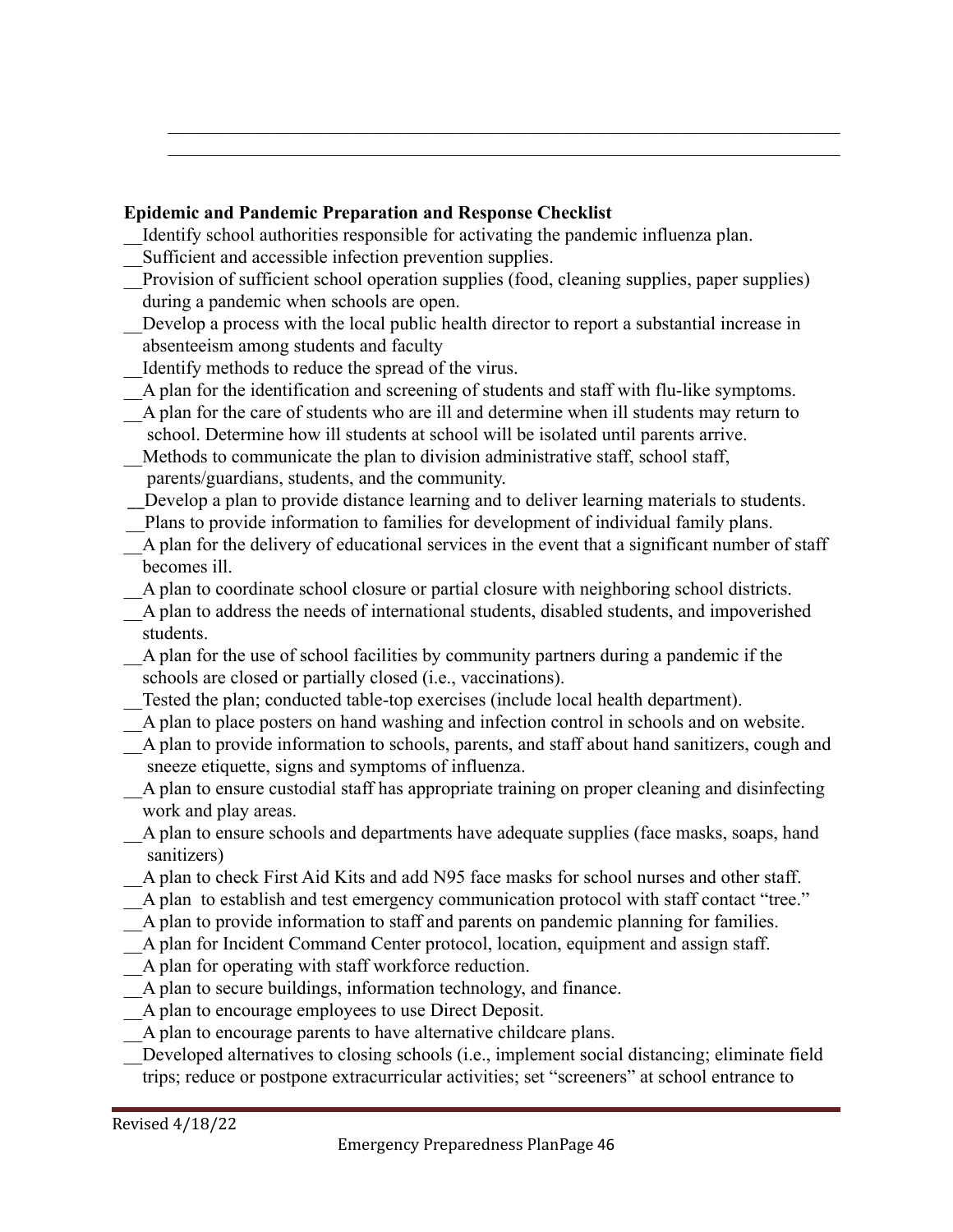screen out students and staff with flu-like symptoms to prevent them from going to classes, use of face coverings)

Developed and practiced plans for educational continuity if schools close long-term:

- Study Packets and suggested activities for students and parents
- Web-based education (i.e., on-line classes; virtual school; education blogs; home school educational websites)
- Develop a mental health plan for students and staff, in conjunction with local mental health services staff to implement during a pandemic event and during the recovery phase; the plan should include Post-Traumatic Stress Syndrome counseling.
- Developed Human Resources employee emergency contact lists and reciprocal contact procedures
- \_\_Conducted a study of critical infrastructure staff with young children (because they are more likely to remain home during a widespread illness event) to determine if redundancy plans are necessary; develop a Fitness for Duty checklist to determine if an employee is ready to return to work and under what conditions.
- Develop a plan to secure the school building and other facilities if schools are closed for an extended period-of-time.
- Develop a plan for the protection of staff members at schools if schools are closed and meals and/or learning materials are provided to students.



# **COVID-19 SAFETY PROTOCOLS/PROCEDURES**

Providing a safe environment for our faculty and staff is of utmost importance during this pandemic. For safety purposes, anyone entering the school building will have their temperature checked daily.

Everyone is asked to please adhere to the following procedures:

 $\ddot{+}$  Check each morning for signs of illness such as fever, cough, difficulty breathing, sore throat, runny nose, nausea, vomiting or diarrhea. If you have a temperature of 100.4 degrees or higher, teachers and staff should contact your supervisor immediately and do not report for work. Students with these symptoms should not attend school but the school should be notified.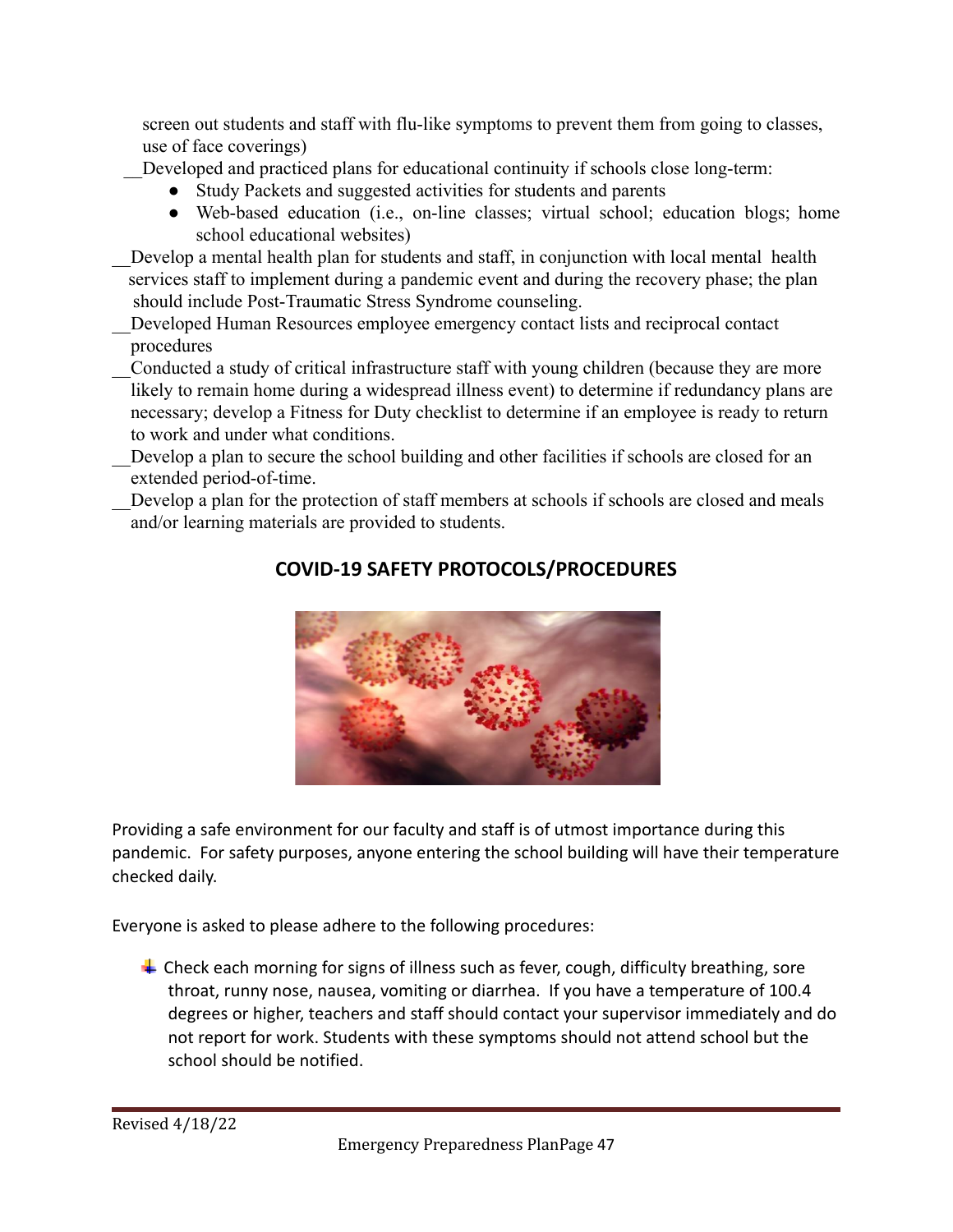- If someone exhibits symptoms of COVID-19; schedule testing immediately.
- $\ddot{+}$  All students, faculty, and staff will be required to have their temperatures checked each morning by their designated team leader.
- $\ddot{+}$  Any student or employee who has a temperature of 99 degrees will be given 3-5 minutes to cool down; and have temperature rechecked. If the temperature is unchanged, the employee will be placed in a holding room until the temperature goes down or asked to go home.
- Any student or employee who has a temperature of 100.4 degrees will be sent home. If the temperature returns to normal within 24 hours, the employee may return to work.
- $\ddot{+}$  Any student or employee who has a temperature of 103 degrees will be sent home to begin a 10day quarantine.
- $\downarrow$  Anyone who tests positive must self-quarantine for 10 days.
- Isolation can be discontinued 10 days after symptom onset and resolution of fever for at least 24 hours, without the use of fever-reducing medications.
- $\ddag$  Individuals who had mild or moderate illness and are not severely immunocompromised can return to work after:
	- At least 10 days have passed since symptoms first appeared; and
	- At least 24 hours have passed since last fever without the use of fever-reducing medications; and
	- Symptoms (e.g., cough, shortness of breath) have improved
- $\ddag$  Individuals who had severe to critical illness or who are severely immunocompromised can return to work after:
	- At least 20 days have passed since symptoms first appeared; and
	- At least 24 hours have passed since last fever without the use of fever-reducing medications; and
	- Symptoms (e.g., cough, shortness of breath) have improved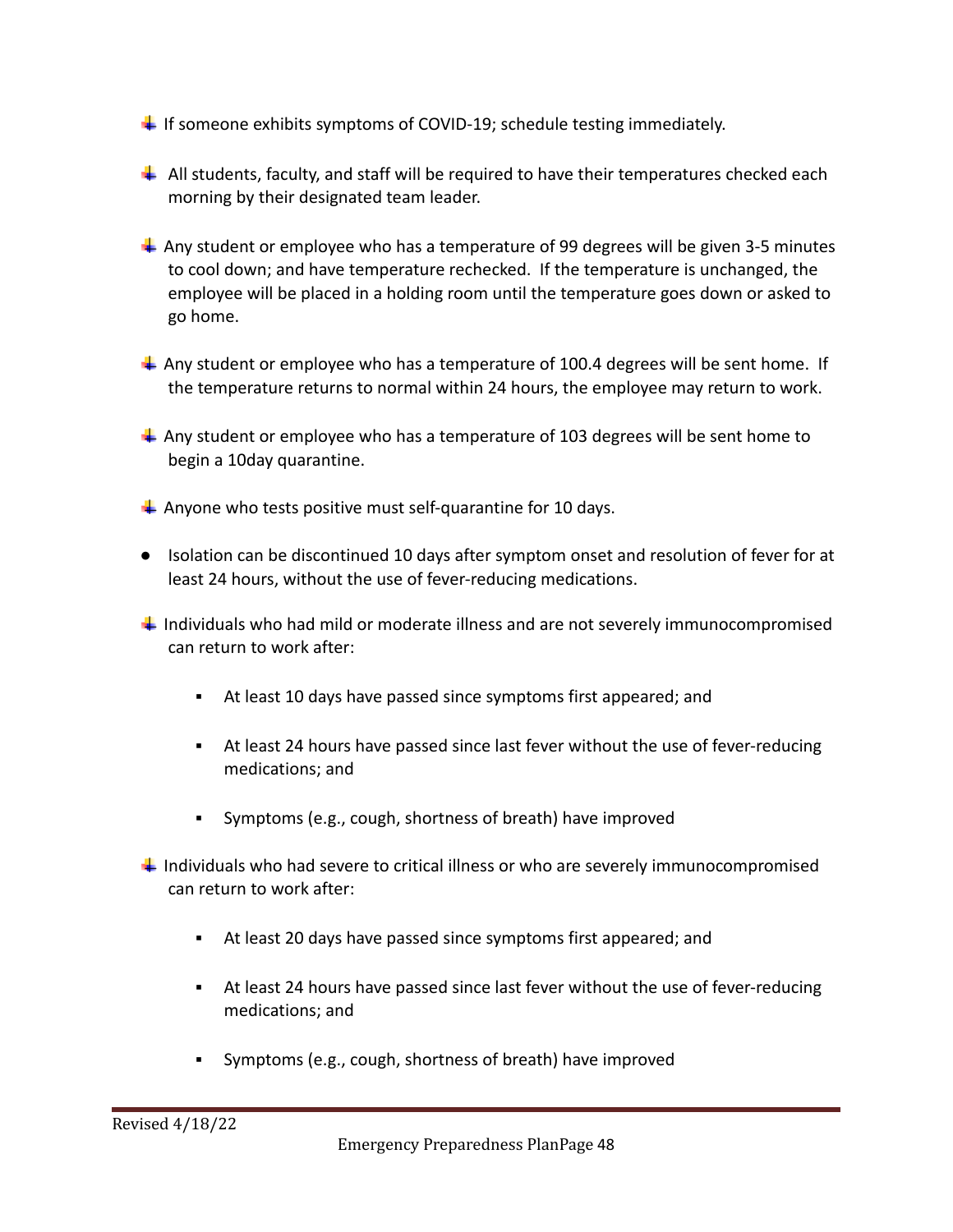- $\overline{\phantom{a}}$  Asymptomatic persons with confirmed COVID-19:
	- Who are not severely immunocompromised can return to school after
		- o At least 10 days have passed since the positive laboratory test and the person remains asymptomatic
	- Who are severely immunocompromised can return to school after
		- o At least 20 days have passed since the positive test and the person remains asymptomatic

 $\ddot{\phantom{1}}$  Asymptomatic persons who test positive and later develop symptoms should follow the guidance for symptomatic persons above.

#### **\*\*\*\*\*\*\*\*\*\*\*\*\*\*\*\*\*\*\*\*\*\*\***

- o *Employees are asked to be familiar with local COVID-19 testing sites in the event you develop symptoms. The may include sites with free testing available.*
- o *Review and practice proper hand washing techniques at work, home and especially before and after eating, sneezing, coughing, and adjusting a face cover.*
- o *Have multiple cloth face coverings, so you can wash them daily and have back-ups.*
- o *Develop daily routines before and after work for example things to bring with you each day (hand sanitizer and additional cloth face coverings) and things to do when you return home (wash hands immediately and wash worn cloth face coverings).*

# **What to do if someone has been exposed to someone who has tested positive for COVID-19**

❖ If exposed to a COVID-19 positive person, the employee needs to get tested no sooner than 10 days after exposure. If their test is negative, then they can return to work immediately. If their test is positive, then they need to stay out of work according to the CDC guidelines.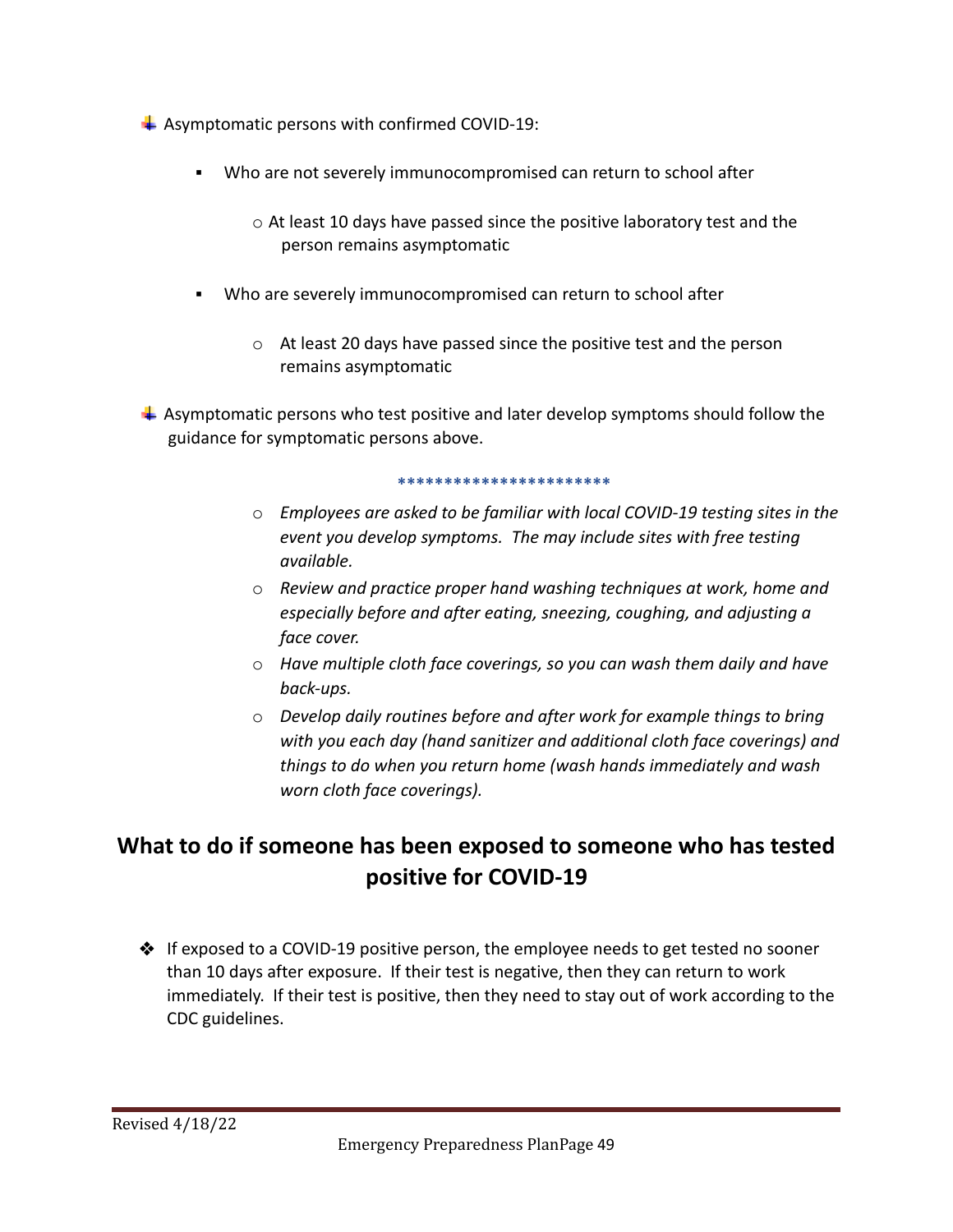- ❖ If an employee has been exposed to someone that has tested positive, the employee **must** provide documentation (doctor's letter of the person that they have been around that tested positive). They must provide this letter to the Sumter County School District.
- $\triangle$  Once the employee has provided a letter via email or delivered, the employee will be granted an opportunity to work from home for the next 10 days. During that time, the employee must provide a negative test on or before the 10 days are up.
- $\clubsuit$  The approval steps will move quickly. However, if we do not have the above documentation, this will be counted as an absence.
- 1.) Gathering the Information
	- Are we going to have to construct a lane or constricting funnel to make sure that all individuals pass in front of the Camera?
		- Each thermal camera positioned at the entrances will take 25 individual temperatures per sec.
	- Will this constriction have to begin on the exterior or will it be entirely on the interior of the buildings?
		- The cameras are placed on the interior of the building at designated locations.
	- How do we control flow/volume so that we can ensure 100% testing?
		- The entrances with the thermal camera are designated points for all individuals to use when entering the building. Each door allows one person to enter at a time to assist with volume. During hallway transition the thermal camera will be able to take the needed temperatures of each person passing through.
- 2.) Monitoring the Information
	- $\blacktriangleright$  Where is this going to take place?
		- $\blacksquare$  An alert email/text will be sent to the designed person(s). We will have each administrator receiving the temperature notifications.
		- Who will be tasked with the monitoring?
			- Each administrator is assigned a building or floor of the school. If a notification comes, the administrator in that location will follow the Covid 19 procedures for isolating the individual until removed from campus.
		- Will there need to be an attachment to the funneling vestibule constructed? No attachment